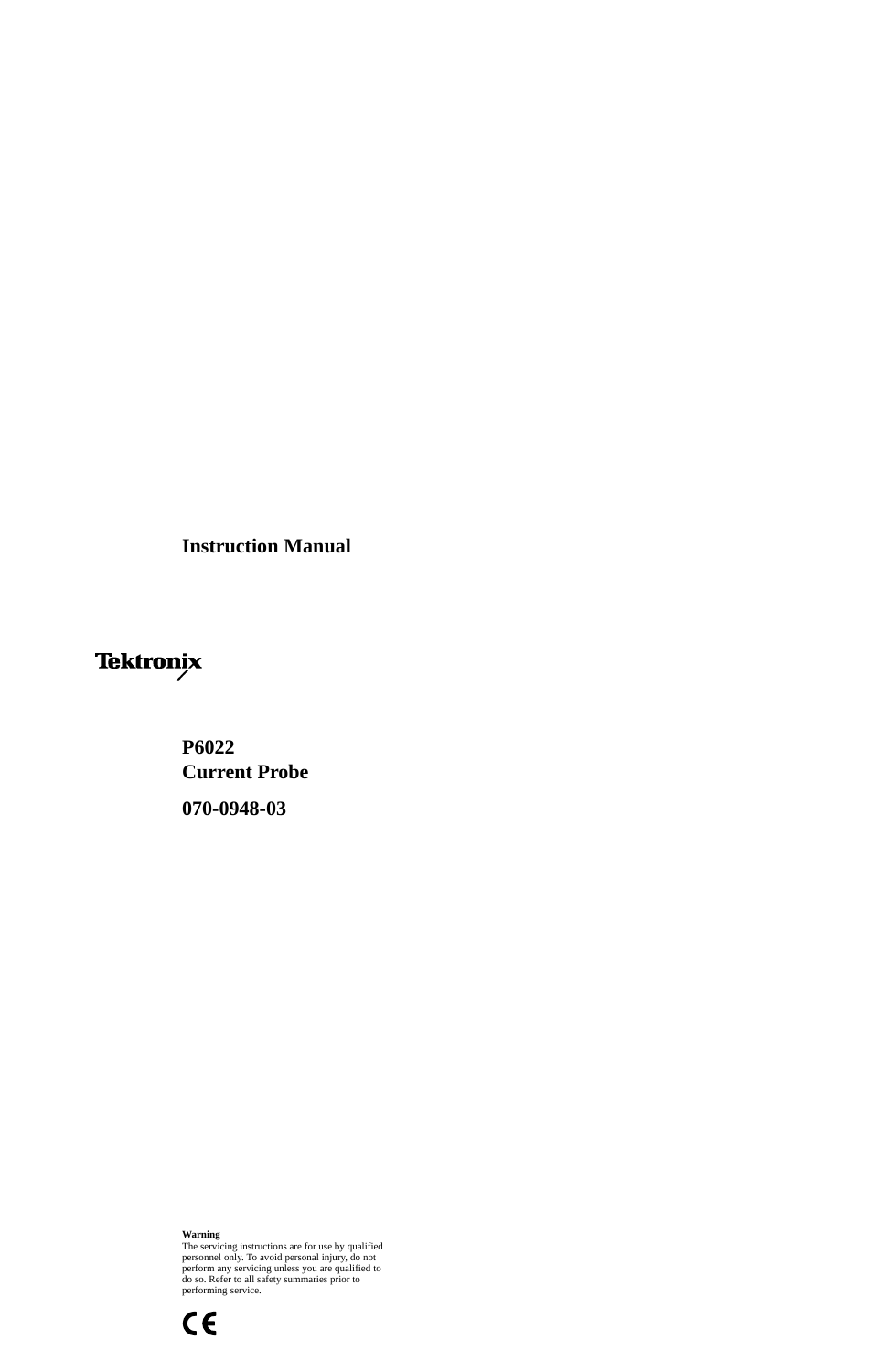#### **Instrument Serial Numbers**

Each instrument manufactured by Tektronix has a serial number on a panel insert or tag, or stamped on the chassis. The first letter in the serial number designates the country of manufacture. The last five digits of the serial number are assigned sequentially and are unique to each instrument. Those manufactured in the United States have six unique digits. The country of manufacture is identified as follows:

| B010000 | Tektronix, Inc., Beaverton, Oregon, USA            |
|---------|----------------------------------------------------|
| E200000 | Tektronix United Kingdom, Ltd., London             |
| J300000 | Sony/Tektronix, Japan                              |
| H700000 | Tektronix Holland, NV, Heerenveen, The Netherlands |

Instruments manufactured for Tektronix by external vendors outside the United States are assigned a two digit alpha code to identify the country of manufacture (e.g., JP for Japan, HK for Hong Kong, IL for Israel, etc.).

Tektronix, Inc., P.O. Box 500, Beaverton, OR 97077

Printed in U.S.A.

Copyright © Tektronix, Inc., 1993. All rights reserved. Tektronix products are covered by U.S. and foreign patents, issued and pending. The following are registered trademarks: TEKTRONIX, TEK, TEKPROBE, and SCOPE-MOBILE.

LUBRIPLATE is a registered trademark of the Fiske Brothers Refining Co.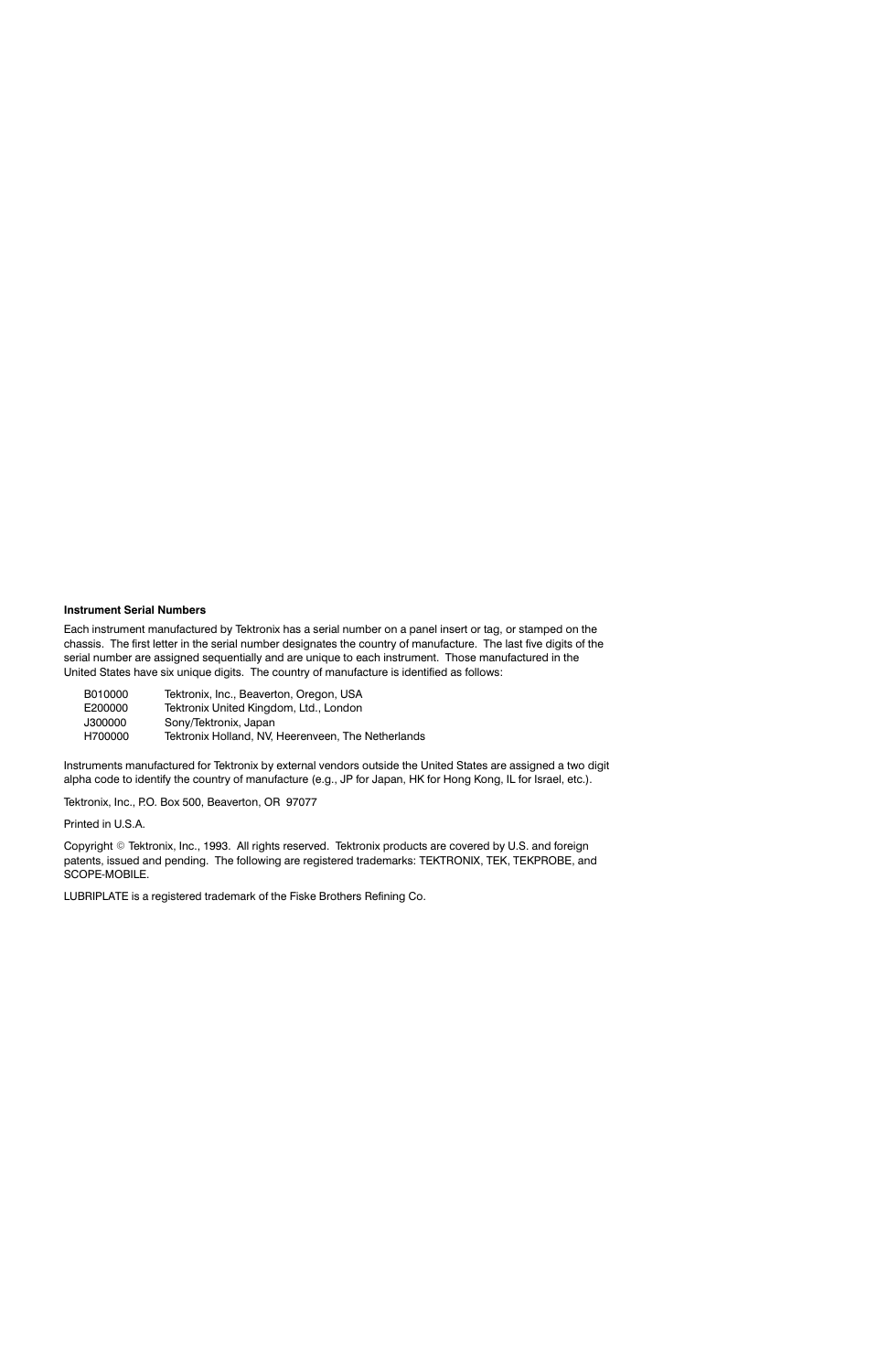#### **WARRANTY**

Tektronix warrants that this product will be free from defects in materials and workmanship for a period of one (1) year from the date of shipment. If any such product proves defective during this warranty period, Tektronix, at its option, either will repair the defective product without charge for parts and labor, or will provide a replacement in exchange for the defective product.

In order to obtain service under this warranty, Customer must notify Tektronix of the defect before the expiration of the warranty period and make suitable arrangements for the performance of service. Customer shall be responsible for packaging and shipping the defective product to the service center designated by Tektronix, with shipping charges prepaid. Tektronix shall pay for the return of the product to Customer if the shipment is to a location within the country in which the Tektronix service center is located. Customer shall be responsible for paying all shipping charges, duties, taxes, and any other charges for products returned to any other locations.

This warranty shall not apply to any defect, failure or damage caused by improper use or improper or inadequate maintenance and care. Tektronix shall not be obligated to furnish service under this warranty a) to repair damage resulting from attempts by personnel other than Tektronix representatives to install, repair or service the product; b) to repair damage resulting from improper use or connection to incompatible equipment; or c) to service a product that has been modified or integrated with other products when the effect of such modification or integration increases the time or difficulty of servicing the product.

THIS WARRANTY IS GIVEN BY TEKTRONIX WITH RESPECT TO THIS PRODUCT IN LIEU OF ANY OTHER WARRANTIES. EXPRESSED OR IMPLIED. TEKTRONIX AND ITS VENDORS DISCLAIM ANY IMPLIED WARRANTIES OF MERCHANTABILITY OR FITNESS FOR A PARTICULAR PURPOSE, TEKTRONIX' RESPONSIBILITY TO REPAIR OR REPLACE DEFECTIVE PRODUCTS IS THE SOLE AND EXCLUSIVE REMEDY PROVIDED TO THE CUSTOMER FOR BREACH OF THIS WARRANTY. TEKTRONIX AND ITS VENDORS WILL NOT BE LIABLE FOR ANY INDIRECT, SPECIAL, INCIDENTAL, OR CONSEQUENTIAL DAMAGES IRRESPECTIVE OF WHETHER TEKTRONIX OR THE VENDOR HAS ADVANCE NOTICE OF THE POSSIBILITY OF SUCH DAMAGES.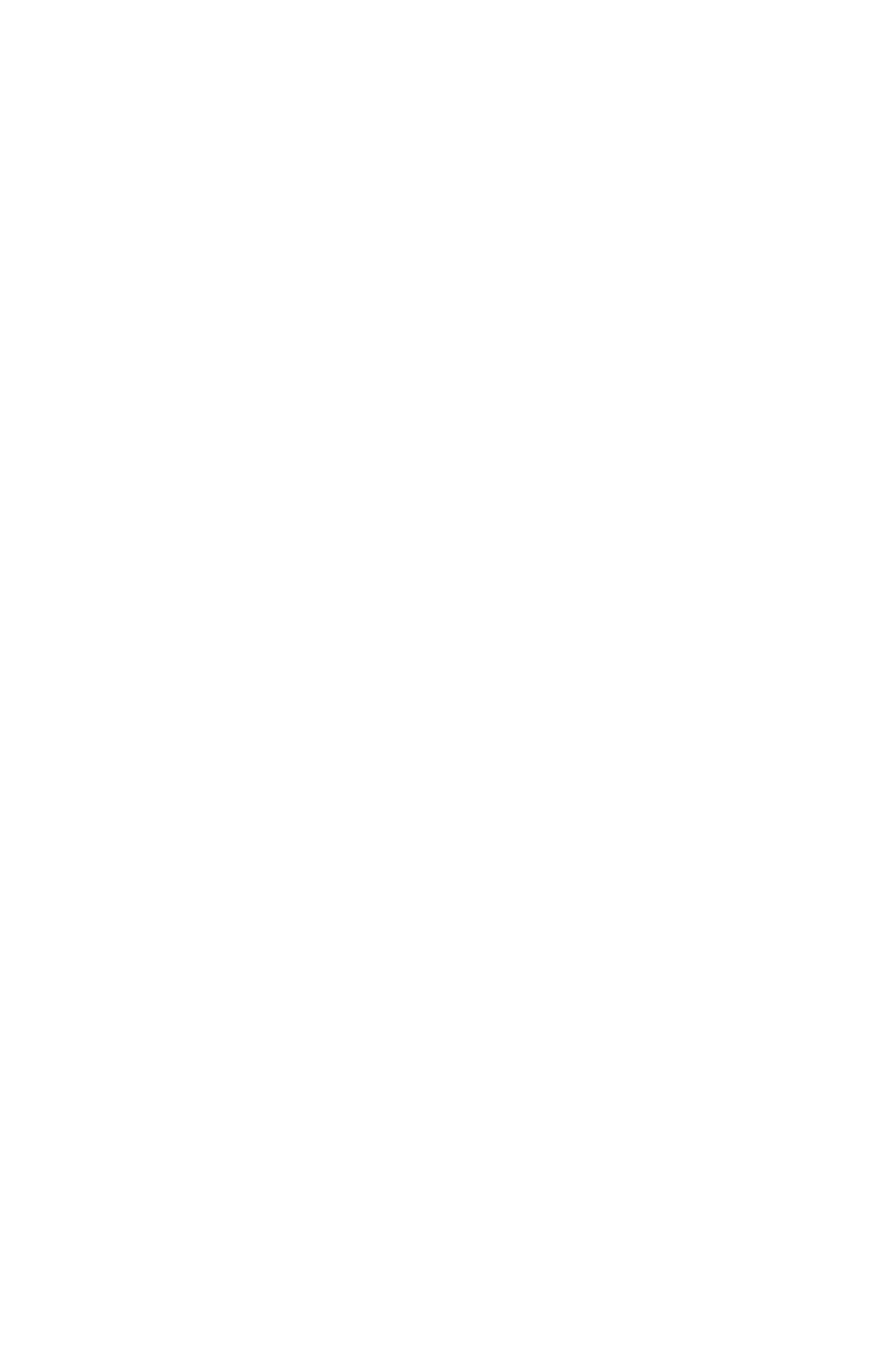# **Contents**

| iii. |
|------|
| v    |

# **Operator Information**

|                                                        | 1 |
|--------------------------------------------------------|---|
| Attaching the Probe and Termination to an Oscilloscope | 2 |
| Using the Standard Accessories                         | 3 |
| Operating Considerations                               | 4 |
|                                                        | 4 |
|                                                        | 5 |
|                                                        | 5 |
| Increasing Probe Sensitivity                           | 5 |
|                                                        | 6 |
|                                                        | 6 |
|                                                        |   |

# **Service Information**

| Warranted Characteristics     | 7  |
|-------------------------------|----|
|                               | 11 |
|                               | 12 |
|                               | 12 |
|                               | 12 |
| Performance Verification      | 14 |
|                               | 16 |
|                               | 16 |
|                               | 17 |
|                               | 19 |
| Check Low Frequency Response  | 20 |
| Check High Frequency Response | 21 |
|                               | 22 |
|                               | 22 |
| Disassembling the Probe       | 22 |
|                               | 24 |
| Repairing the Termination     | 24 |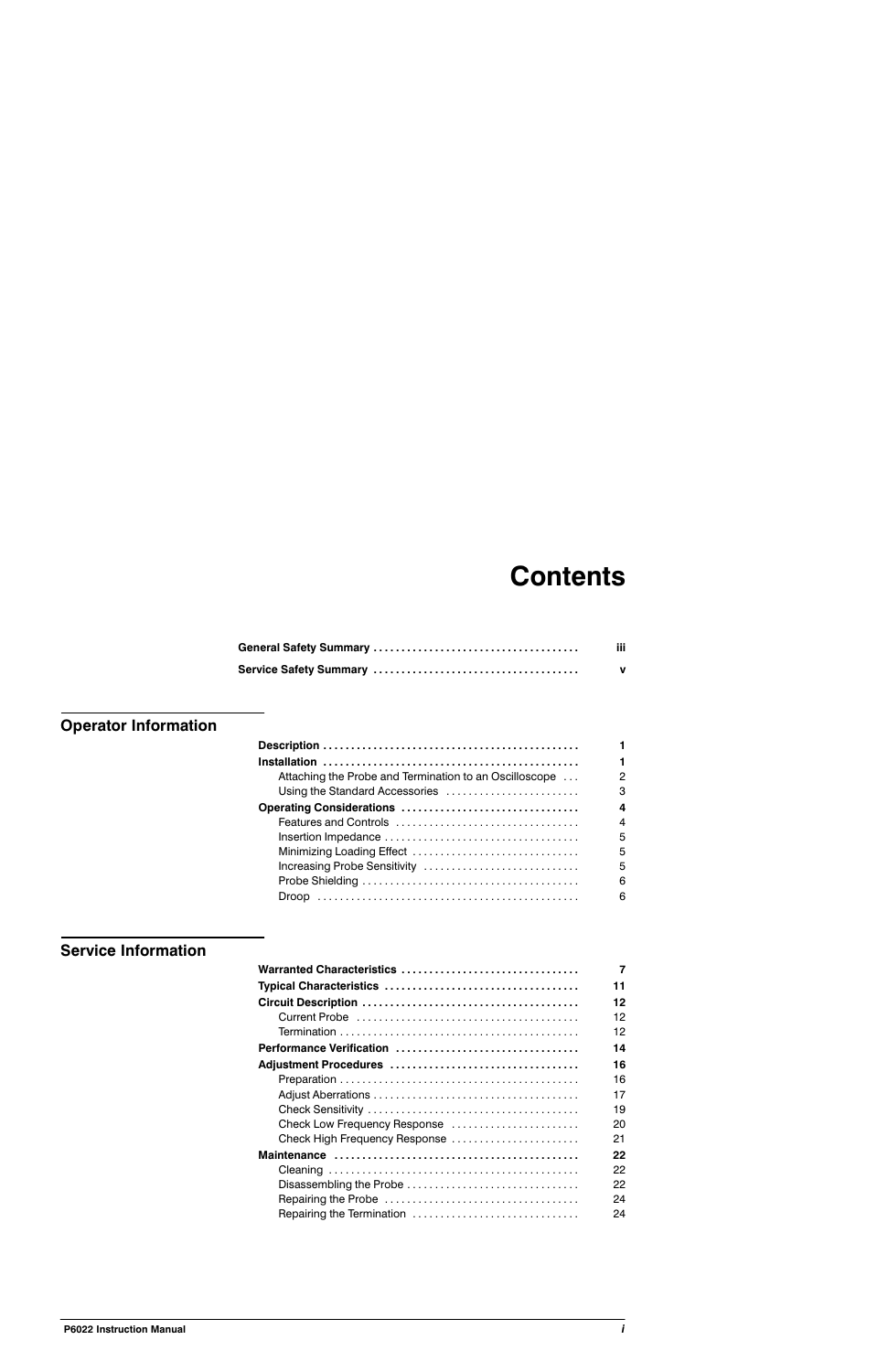# **Replaceable Electrical Parts**

| Using the Replaceable Parts List |  |
|----------------------------------|--|

# **Replaceable Mechanical Parts**

| Parts Ordering Information       | 33 |
|----------------------------------|----|
| Using the Replaceable Parts List | 33 |

**Index**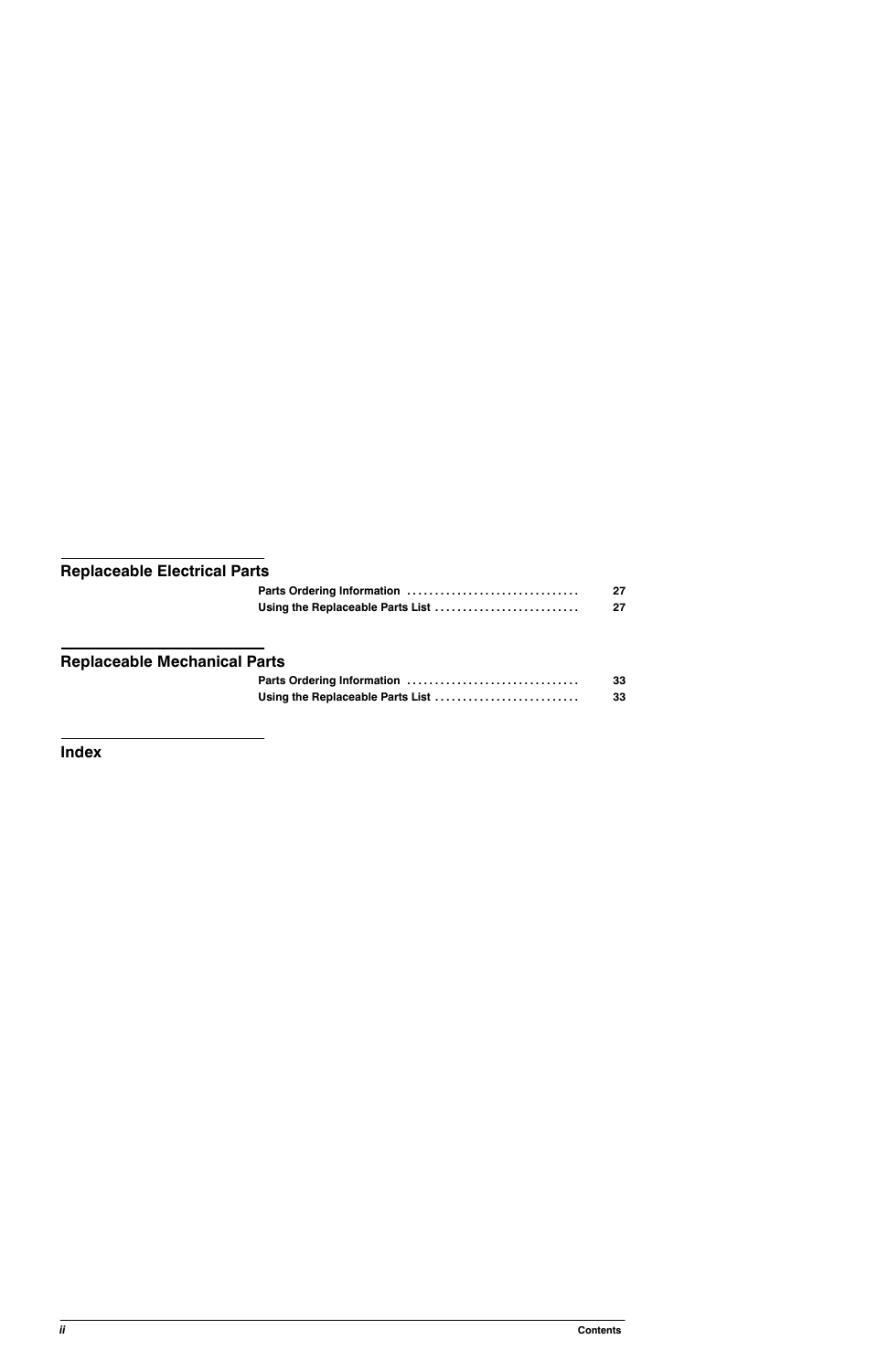# **General Safety Summary**

Review the following safety precautions to avoid injury and prevent damage to this product or any products connected to it.

Only qualified personnel should perform service procedures.

# **Injury Precautions**

## **Avoid Electric Overload**

To avoid injury or fire hazard, do not apply potential to any input, including the common inputs, that varies from ground by more than the maximum rating for that input.

## **Do Not Operate Without Covers**

To avoid electric shock or fire hazard, do not operate this product with covers or panels removed.

## Do Not Operate in Wet/Damp Conditions

To avoid electric shock, do not operate this product in wet or damp conditions.

## Do Not Operate in an Explosive Atmosphere

To avoid injury or fire hazard, do not operate this product in an explosive atmosphere.

# **Product Damage Precautions**

## Do Not Operate with Suspected Failures

If you suspect there is damage to this product, have it inspected by qualified service personnel.

## Do Not Immerse in Liquids

Clean the probe using only a damp cloth. Refer to cleaning instructions.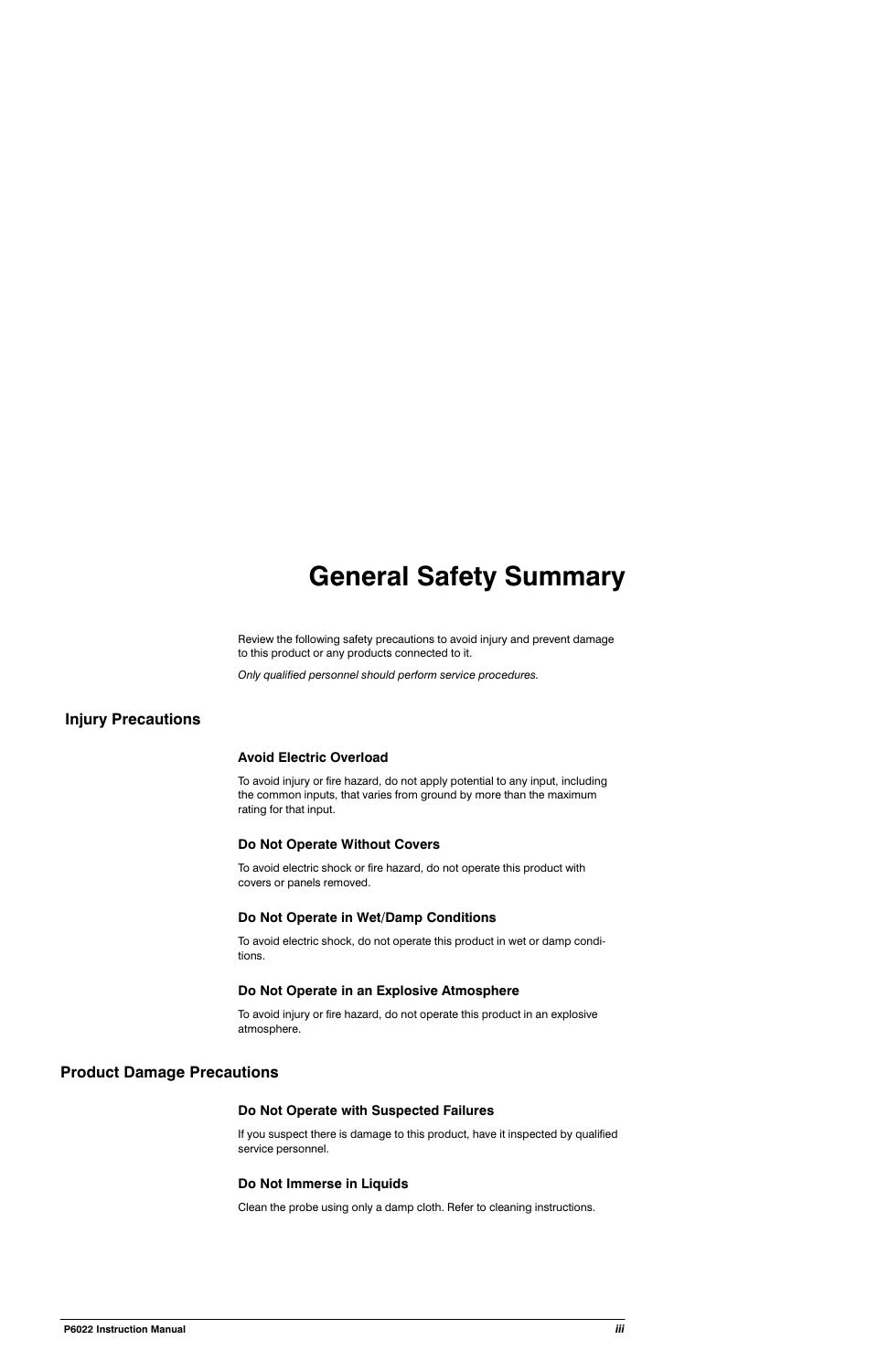# **Safety Terms and Symbols**

#### **Terms in This Manual**

These terms may appear in this manual:



Warning statements identify conditions or practices that could result in injury or loss of life.



Caution statements identify conditions or practices that could result in damage to this product or other property.

## **Terms on the Product**

These terms may appear on the product:

DANGER indicates an injury hazard immediately accessible as you read the marking.

WARNING indicates an injury hazard not immediately accessible as you read the marking.

CAUTION indicates a hazard to property including the product.

## **Symbols on the Product**

The following symbols may appear on the product:







**DANGER** High Voltage

Protective Ground (Earth) Terminal

**ATTENTION** Refer to Manual

Double Insulated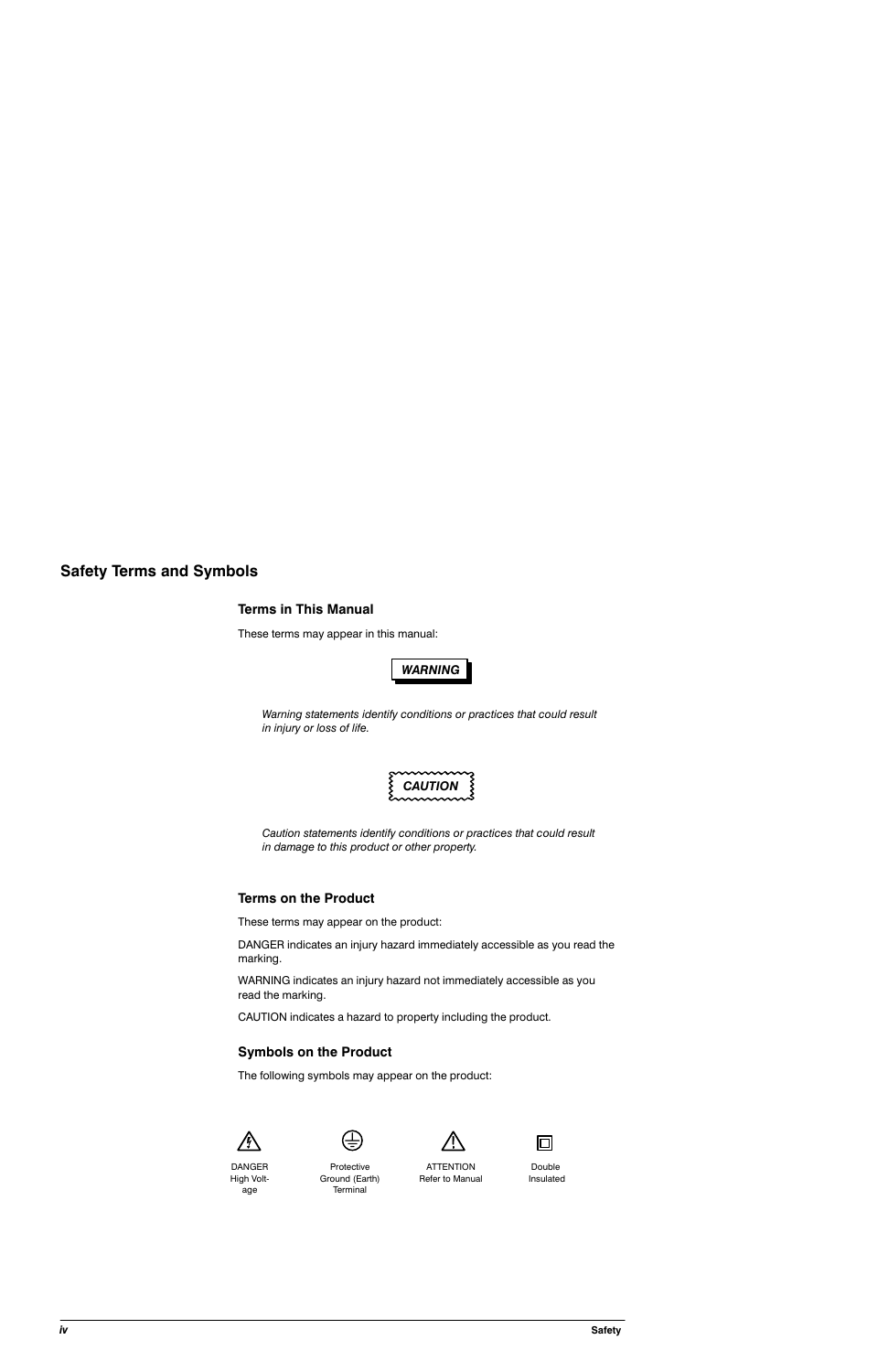# **Service Safety Summary**

Only qualified personnel should perform service procedures. Read this Service Safety Summary and the General Safety Summary before performing any service procedures.

# Do Not Service Alone

Do not perform internal service or adjustments of this product unless another person capable of rendering first aid and resuscitation is present.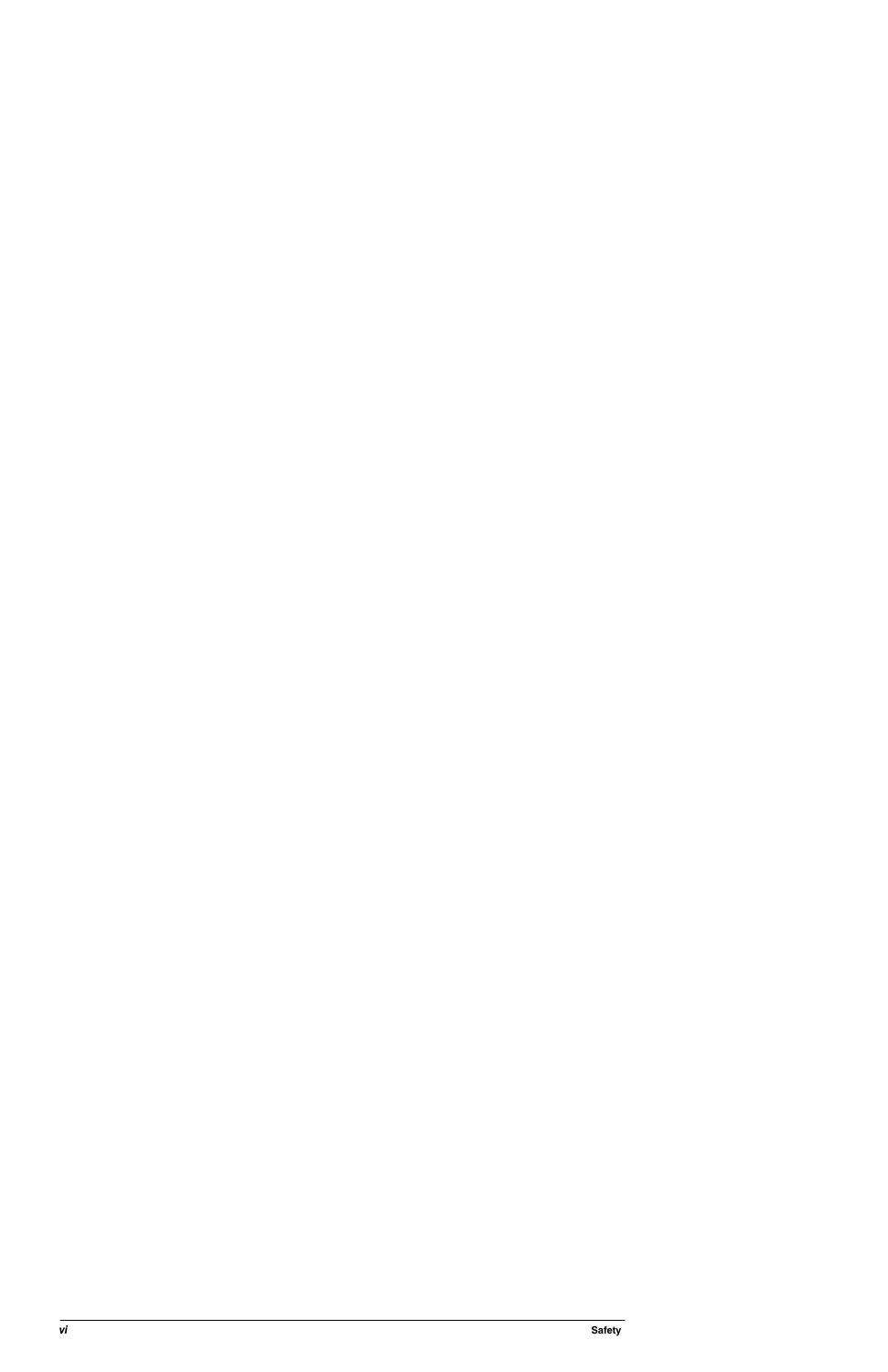# **Operator Information**

Thank you for choosing a Tektronix current probe. This manual describes the P6022 current probe with passive termination, and provides information about making measurements with the probe.

# **Description**

The P6022 current probe converts an alternating current waveform to a voltage that can be displayed and measured on an oscilloscope display. It provides accurate current measurements over a wide range of frequencies, and allows you to measure current without breaking the circuit.

The P6022 probe is compatible with general purpose oscilloscopes having a 1 MΩ input impedance. The P6022 probe comes with a passive termination that matches oscilloscope and probe impedance, optimizes the probe performance, and provides two sensitivity settings.

In the standard configuration, the P6022 probe comes with a 5-foot cable and termination. The following option is also available.

**Option 03**  $-$  9-foot cable with termination

# **Installation**

This section describes both attaching the probe to an oscilloscope and using the standard accessories with the probe.

To ensure the best performance from your probe/oscilloscope measurement system, check that the probe and oscilloscope are appropriately matched. The oscilloscope inputs should use BNC connectors, and have an impedance of 1  $M\Omega$ .

Figure 1 shows the probe and various parts referred to in this manual.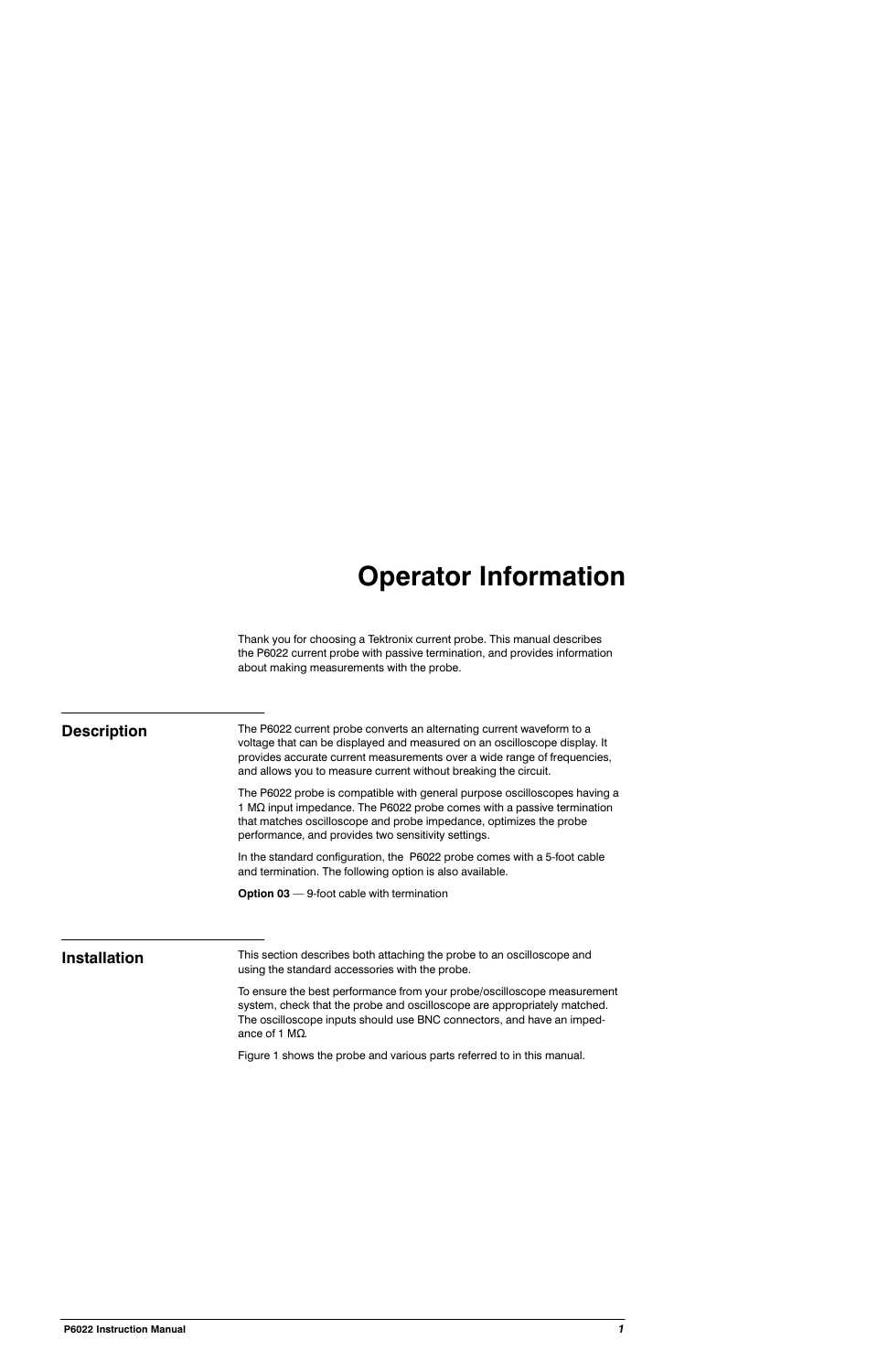

Figure 1: The P6022 Probe and Termination

## Attaching the Probe and Termination to an Oscilloscope

Attach the probe to the termination as shown in Figure 1.

A 6-inch ground lead is supplied to improve EMI rejection at high frequencies (2 MHz and above). Snap the ground lead to the probe transformer post and attach the alligator clip directly to RF ground. This will reduce ringing and help bypass capacitively-coupled RF currents which can flow into the probe cable.



To avoid damaging the probe, do not disconnect the probe termination and leave the P6022 clamped around the conductor when measuring high currents. Leaving the probe cable unterminated can cause a high voltage to develop in the secondary winding which may damage the current probe transformer.



When the probe slides are open, the exposed ferrite core pieces are not insulated. To avoid injury or equipment damage, remove power from an uninsulated wire before clamping the current probe around it. Also, never disconnect the probe from the termination when the probe is connected to a live conductor.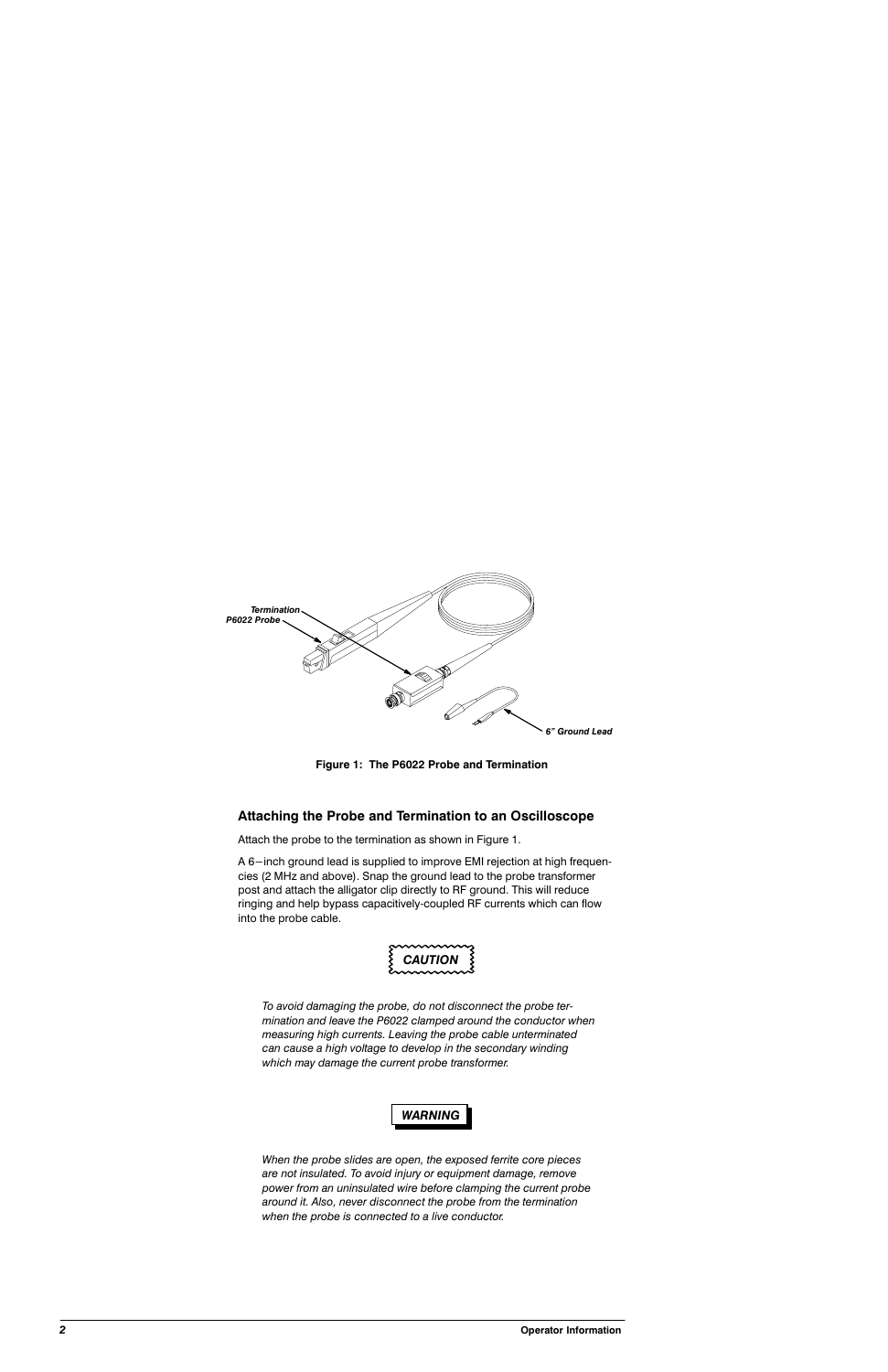

# **Using the Standard Accessories**

Your P6022 is shipped with the following accessories:

- This instruction manual Read these instructions to familiarize your- $\blacksquare$ self with the features, specifications, and operation of the P6022 current probe.
- 6-inch ground lead Use the 6-inch ground lead to ground the shield around the probe transformer at the probe end of the cable. This allows you to move the ground connection closer to the circuit you are measuring, thereby improving high frequency response. The ground lead clips onto the ground connector on the bottom of the probe as shown.

Please refer to the parts list in the section entitled Replaceable Mechanical Parts for part numbers.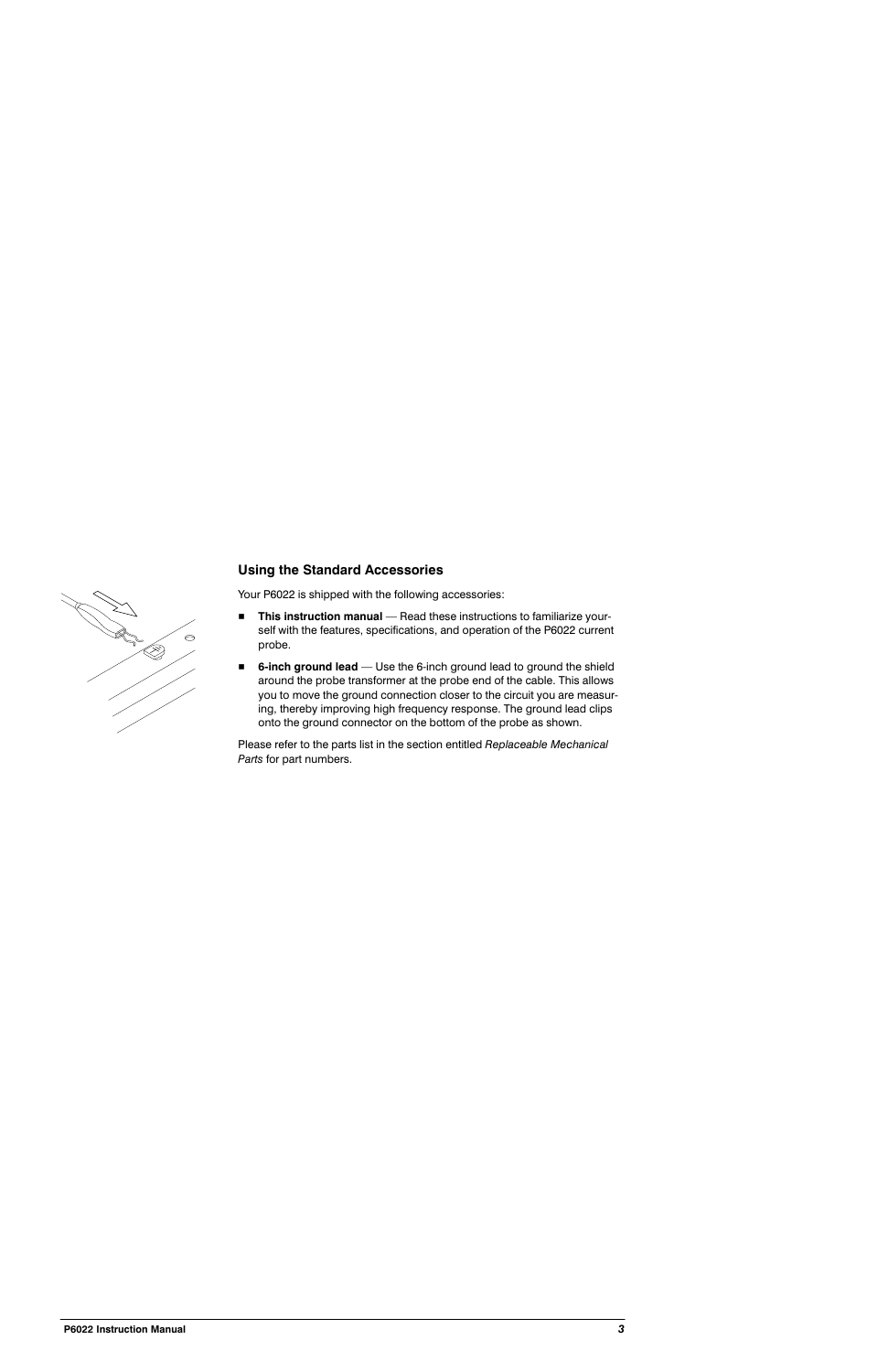# **Operating Considerations**





The information in this section will help you make the most effective use of your P6022 probe.

#### **Features and Controls**

**Sensitivity Control** — The P6022 termination has a control that allows you to select probe sensitivity. The switch has two positions: 1 mA/mV and 10 mA/mV. When the control is in the 1 mA/mV position, the oscilloscope displays 1 mV for every 1 mA of current in the circuit under test. When the control is in the 10 mA/mV position, the oscilloscope displays 1 mV for every 10 mA of current in the circuit under test.

You can set vertical scale on the oscilloscope to any scale factor, as determined by the signal amplitude. To calculate the overall vertical scale factor for the oscilloscope, probe, and termination, multiply the termination sensitivity control setting by the vertical scale factor of the oscilloscope. For example, if the termination control is set to the 10 mA/ mV position, and the oscilloscope to a vertical scale of 20 mV/division, the overall scale factor is 10 X 20, or 200 mA/division.

**Probe Slide Switch** — The slide switch on the probe has three positions: open, closed, and locked. Use your thumb to move the probe slide switch. The switch is spring-loaded so that it automatically moves from the open to closed positions.

#### To Use the Probe:

- a. Pull the slide switch toward you and hold the switch in position.
- b. Place the conductor-under-test inside the exposed transformer core. The arrow on the transformer end of the probe indicates conventional current flow. If you place the probe on the conductor so that the arrow on the probe matches conventional current flow through the conductor, orientation of the displayed waveform will be correct.
- c. Release the switch, allowing the probe to close.
- d. Lock the slide switch. To lock the switch, push it firmly toward the transformer (the switch will move only about 1/8th inch). Locking the switch assures maximum contact between the two halves of the transformer secondary. The conductor now becomes the primary of the transformer. (When measuring current, always check that the probe slide switch is moved completely forward into the locked position.)



To prevent shock when measuring uninsulated conductors, keep your hands and fingers behind the ridge on the probe head.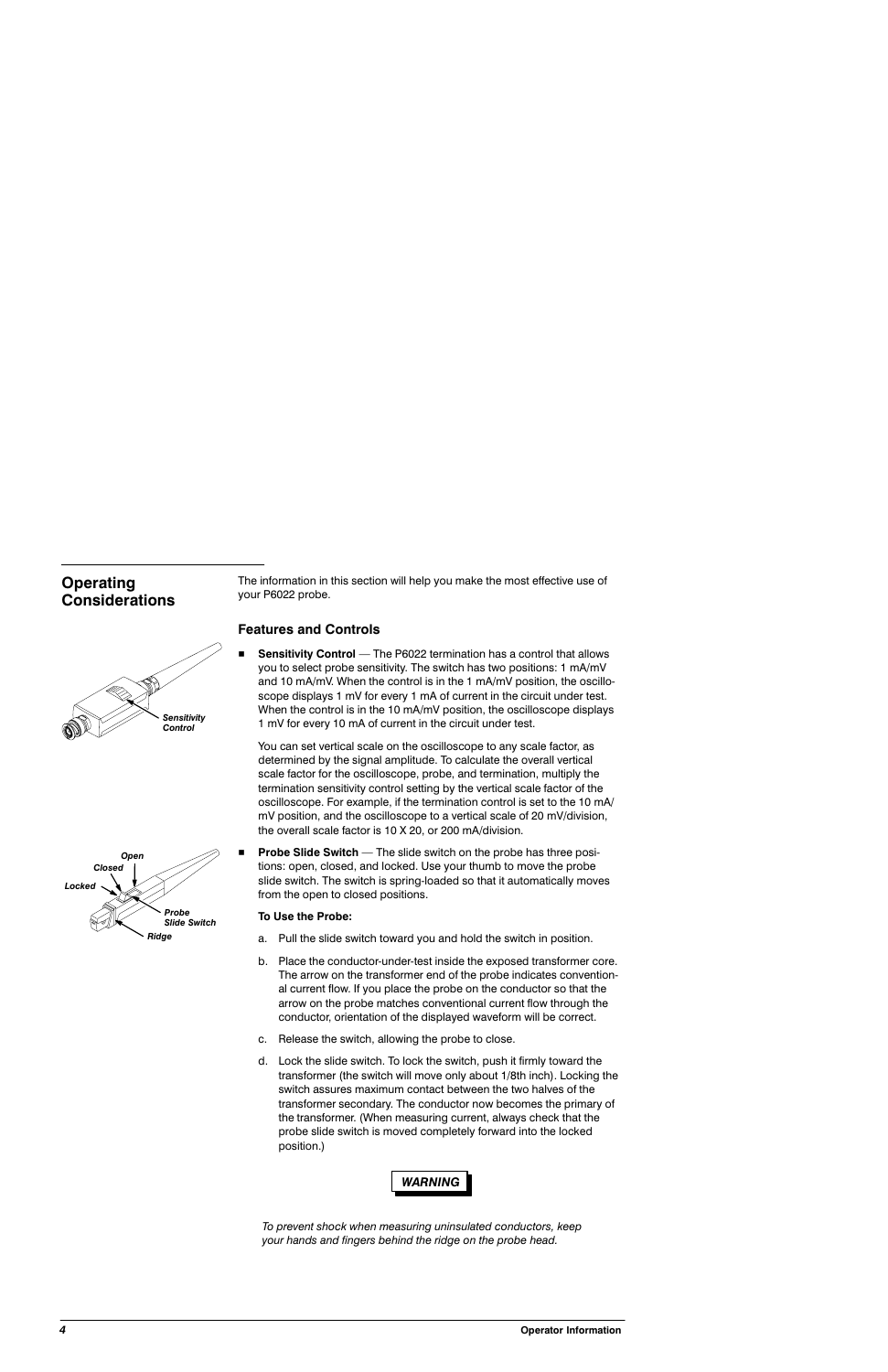#### **Insertion Impedance**

When you insert a conductor into the probe, you add impedance to the circuit you are measuring. This additional impedance affects signals; this is particularly important if you are measuring fast rise times. Figure 2 illustrates the equivalent circuit with additional impedance introduced by the P6022.



Figure 2: Insertion Impedance of the P6022

#### **Minimizing Loading Effect**

To minimize the loading effect of the probe, clamp it at the low or ground end of a component lead when possible. This method also minimizes noise or stray signal interference.

#### **Increasing Probe Sensitivity**

You can increase the current sensitivity of the probe by increasing the number of times a conductor passes through it. For example, if the conductor loops through the probe twice (a two-turn primary winding), the secondary current is doubled, because the ratio of current in a transformer is inversely proportional to the turns ratio.

For example, suppose you set the termination sensitivity to 1 mA/mV and the oscilloscope vertical scale to 10 mV/division. Ordinarily, this would result in the equivalent of 1 X 10, or 10 mA/division. However, if the conductor is looped through the probe twice, the vertical scale is divided by two, resulting in the equivalent of 5 mA/division.

Looping the conductor twice effectively doubles vertical sensitivity; however, impedance from the probe winding is also reflected into the circuit being measured. This impedance varies as the square of the number of loops. This additional impedance affects signals; this effect is particularly important when you are measuring high-frequency current waveforms or waveforms with fast rise times.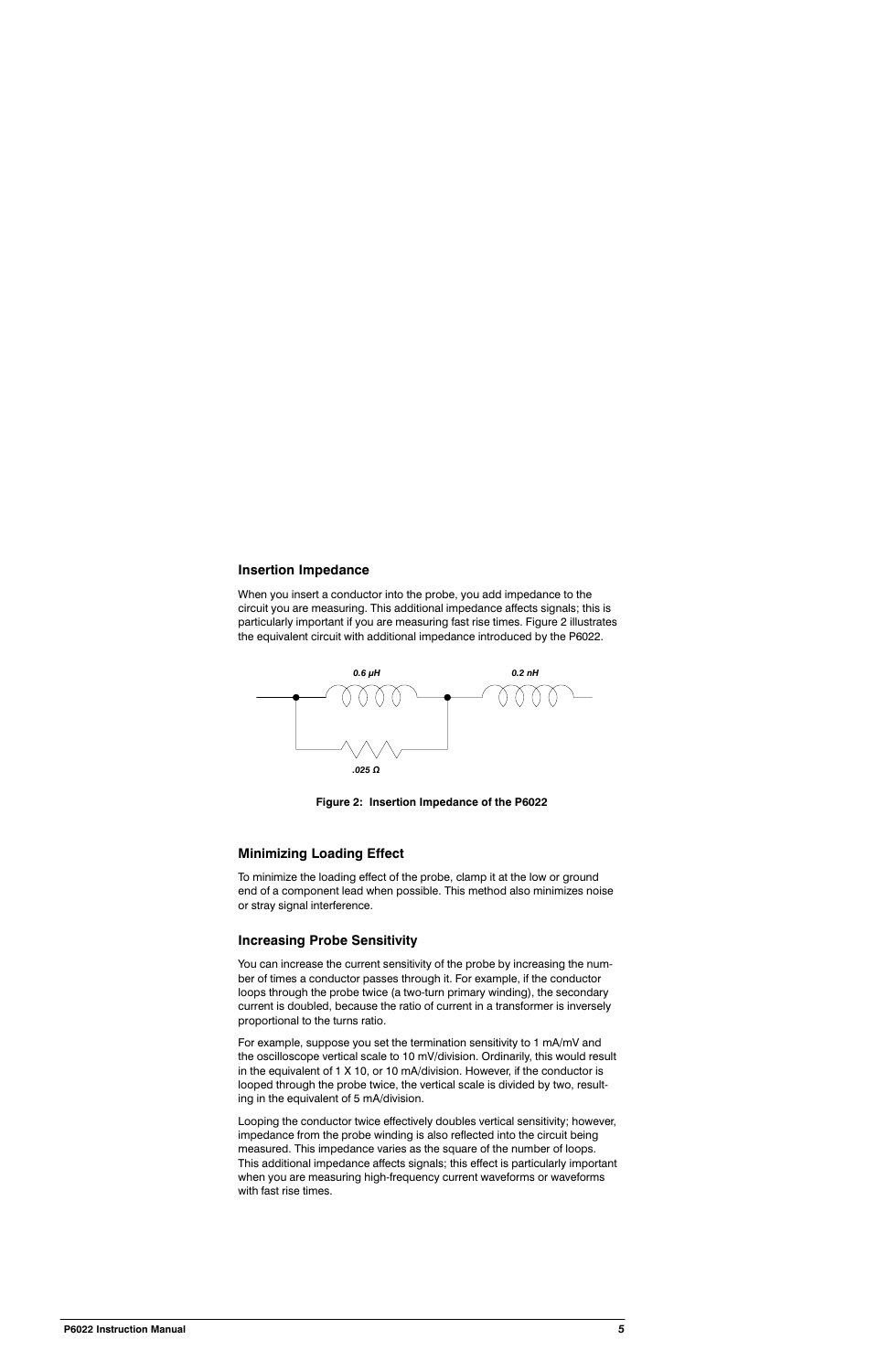# **Probe Shielding**

The P6022 is shielded to minimize the effect of external magnetic fields. However, strong fields can interfere with the current signal being measured. If you suspect that an external field is interfering with your measurement, remove the probe from the conductor, but keep it in the same location as when you made the suspect measurement. If a signal still appears on the oscilloscope, try to measure the conductor current at a point farther from the location of the magnetic field.

If you must measure current in the presence of a strong magnetic field, you can minimize its interference by using two current probes and a differentialinput oscilloscope. To do so, follow these steps.

- 1. Connect the probes (with termination) to the positive and negative inputs of the oscilloscope.
- 2. Clamp one probe around the conductor whose current you wish to measure.
- 3. Place the other probe as close as possible to the first. Ensure that its slide switch is completely closed, without a conductor inside it.
- 4. Set the oscilloscope to subtract the component of the signal that is common to both probes.
- 5. Adjust the positions of the probes for best results. It may be difficult to eliminate the undesirable signal completely, due to differences between the probes or their terminations.

## **Droop**

The flat-top response of any AC current probe displays a certain amount of droop. This is caused by probe inductance loading the source impedance, causing an L/R exponential decay. For short pulse widths, the response looks nearly flat. The amount of droop can be calculated from the following relationship:

% Droop =  $200 \text{ (}\pi\text{)} \text{ T f}$ 

where:

 $T = pulse duration$ f=lower 3 dB frequency of probe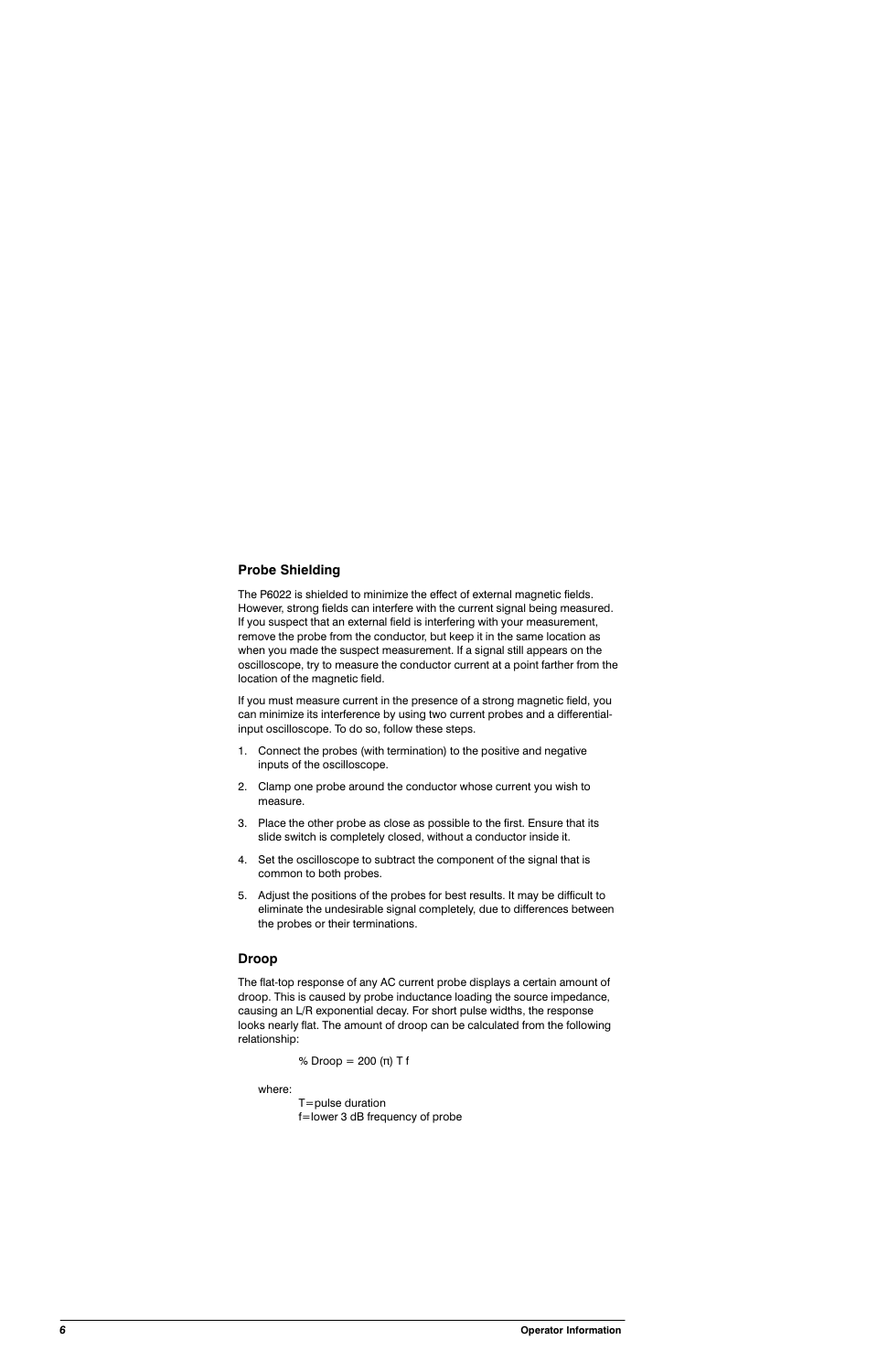# **Service Information**

| Warranted<br><b>Characteristics</b> | This section lists the various warranted characteristics that describe the<br>P6022 Current Probe, Included are warranted electrical and environmental<br>characteristics. |                                                                                                                                                            |  |  |
|-------------------------------------|----------------------------------------------------------------------------------------------------------------------------------------------------------------------------|------------------------------------------------------------------------------------------------------------------------------------------------------------|--|--|
|                                     | Warranted characteristics are described in terms of quantifiable performance<br>limits which are warranted.                                                                |                                                                                                                                                            |  |  |
|                                     | The electrical characteristics listed in Table 1 apply under the following<br>conditions:                                                                                  |                                                                                                                                                            |  |  |
|                                     | The probe and instrument with which it is used must have been<br>■<br>calibrated at an ambient temperature of between $+20^{\circ}$ C and $+30^{\circ}$ C.                 |                                                                                                                                                            |  |  |
|                                     | The probe and instrument must be in an environment whose limits are<br>■<br>described in Table 2.                                                                          |                                                                                                                                                            |  |  |
|                                     | <b>Table 1: Warranted Electrical Characteristics</b>                                                                                                                       |                                                                                                                                                            |  |  |
|                                     | <b>Characteristic</b>                                                                                                                                                      | Information                                                                                                                                                |  |  |
|                                     | Sensitivity                                                                                                                                                                | 1 mA or 10 mA for each mV at oscillo-<br>scope input, selected by termination<br>sensitivity control                                                       |  |  |
|                                     | Midband Accuracy                                                                                                                                                           | ±3%                                                                                                                                                        |  |  |
|                                     | Bandwidth (with BW>200 MHZ<br>oscilloscope)                                                                                                                                |                                                                                                                                                            |  |  |
|                                     | 1 $mA/mV$                                                                                                                                                                  | 8.5 kHz to 100 MHz                                                                                                                                         |  |  |
|                                     | 10 mA/mV                                                                                                                                                                   | 935 Hz to 120 MHz                                                                                                                                          |  |  |
|                                     | <b>Step Response</b>                                                                                                                                                       | Because the oscilloscope input<br>capacitance becomes a part of the<br>termination network, the step<br>response will vary with different<br>oscilloscopes |  |  |
|                                     | Aberrations<br>(probe and termination at<br>either sensitivity setting.)                                                                                                   | $\leq$ 10% peak-to-peak within 25 ns of<br>step; ≤2% peak-to-peak thereafter                                                                               |  |  |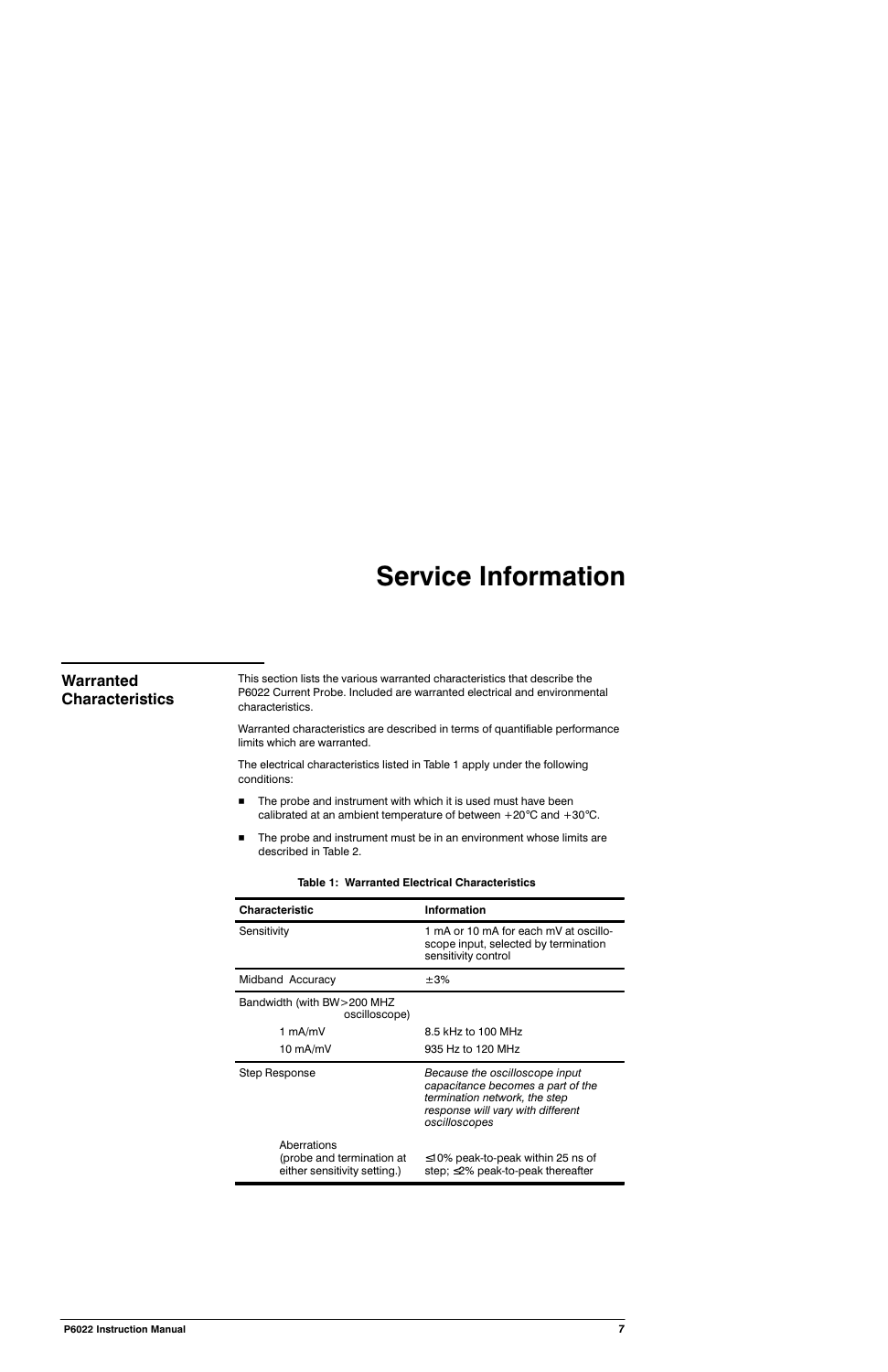| <b>Information</b>                    |
|---------------------------------------|
|                                       |
| $-0^{\circ}$ C to $+50^{\circ}$ C     |
| $-40^{\circ}$ C to $+65^{\circ}$ C    |
|                                       |
| To 2,000 m (6,561 ft), <300 V CAT I   |
| To 4,572 m (15,000 ft), <150 V CAT II |
| To 15,240 m (50,000 ft)               |
|                                       |

#### Table 2: Warranted Environmental Characteristics

#### Table 3: Maximum Ratings

| <b>Characteristic</b>                                        | <b>Information</b>                                                                                                                                                                         |  |
|--------------------------------------------------------------|--------------------------------------------------------------------------------------------------------------------------------------------------------------------------------------------|--|
| Maximum continuous (CW) cur-<br>rent                         | Refer to Figure 3 for frequency derating<br>curves                                                                                                                                         |  |
| 1 mA/mV                                                      | 6 $A_{p-p}$ sine wave between 10 kHz and<br>10 MHz                                                                                                                                         |  |
| 10 mA/mV                                                     | 6 $A_{p-p}$ sine wave between 3 kHz and<br>10 MHz                                                                                                                                          |  |
| Refer to Figure 3 for frequency derating curves              |                                                                                                                                                                                            |  |
| Maximum pulse current                                        | 100 A peak, not to exceed $9(A \cdot \mu s)$ or<br>2 A <sub>RMS</sub> . An $(A \cdot s)$ product greater than<br>$9(A \cdot \mu s)$ reduces probe output to zero<br>due to core saturation |  |
| Maximum Working<br>Input Voltage<br>(uninsulated conductors) | 300 VAC or VDC, CAT I, and 600 V <sub>pk</sub><br>limited to $<$ 10 ms and $<$ 25% duty factor.                                                                                            |  |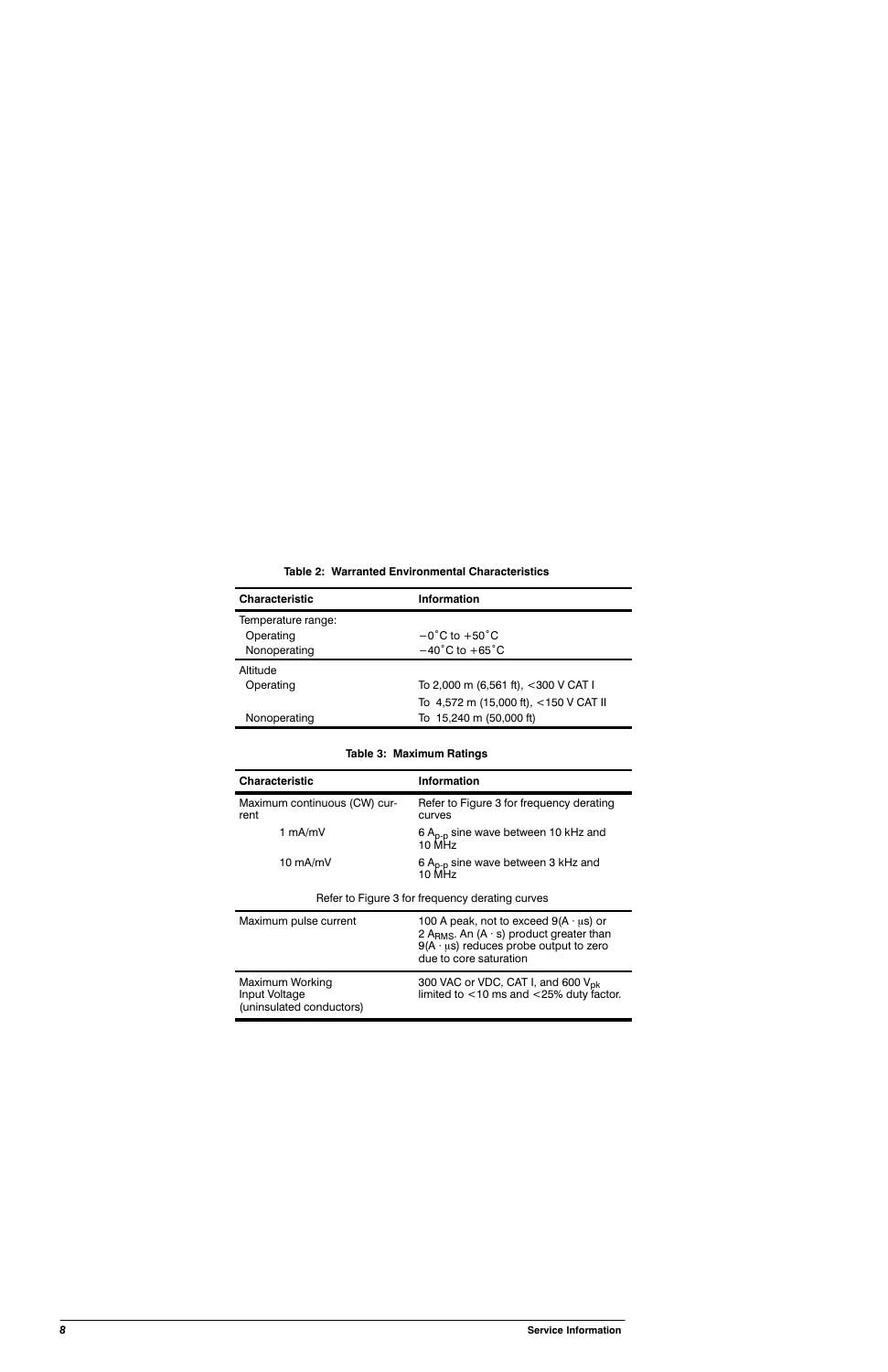



#### Table 4: Certifications and Compliances

| EC Declaration of Conformity - Low Voltage               |                                                                                                                                      |  |  |
|----------------------------------------------------------|--------------------------------------------------------------------------------------------------------------------------------------|--|--|
|                                                          | Compliance was demonstrated to the following specifications as<br>listed in the Official Journal of the European Communities:        |  |  |
| Low Voltage Directive 73/23/EEC, as amended by 93/68/EEC |                                                                                                                                      |  |  |
| EN 61010-1/A2                                            | Part 1: General Requirements<br>Safety requirements for electrical equip-<br>ment for measurement, control, and lab-<br>oratory test |  |  |
| EN 61010-2-032:1995                                      | Part 2-032:<br>Particular requirements for hand-held<br>current clamps for electrical measure-                                       |  |  |

ments and test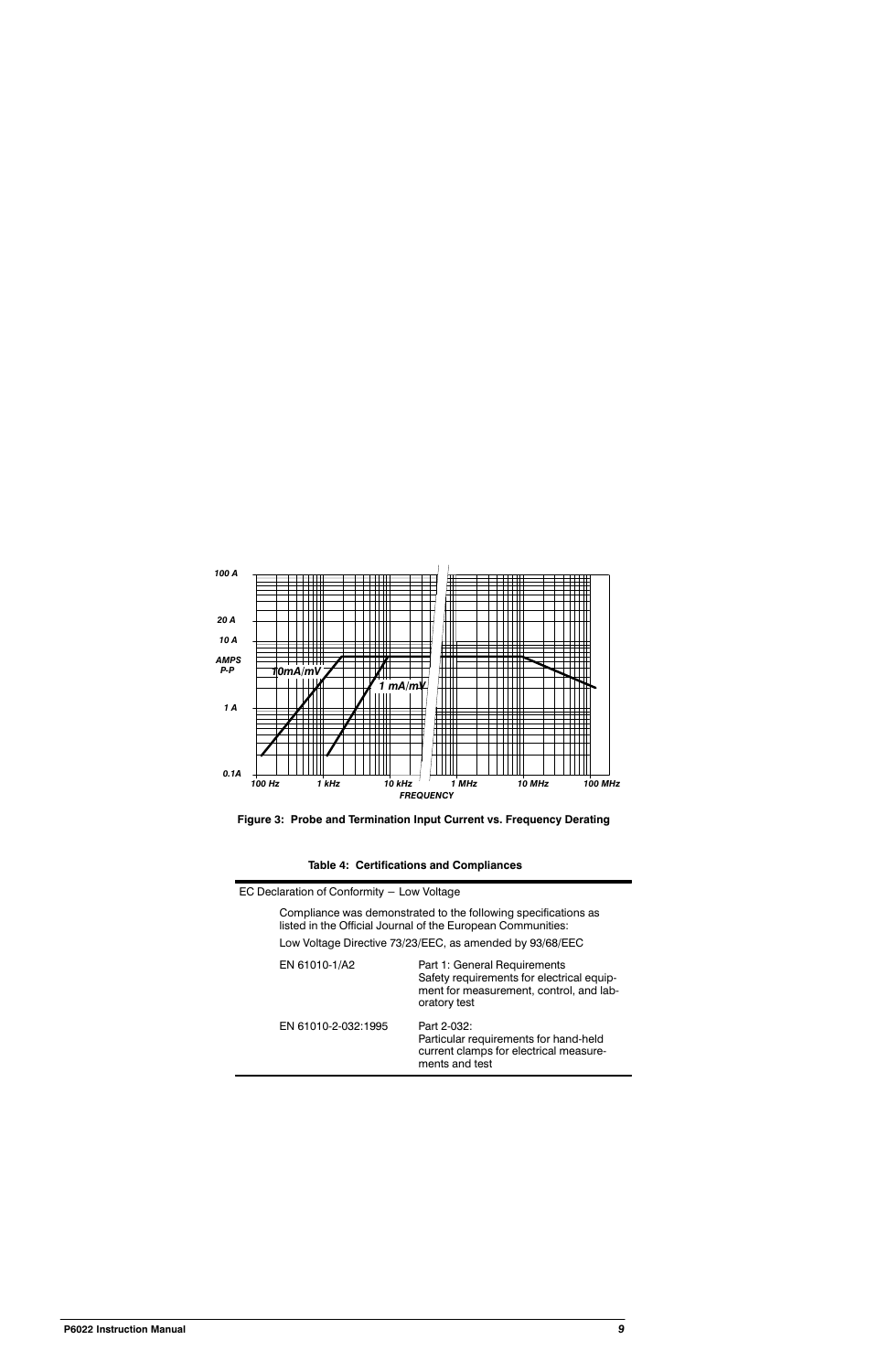|  | Table 4: Certifications and Compliances (Cont.) |  |  |  |
|--|-------------------------------------------------|--|--|--|
|--|-------------------------------------------------|--|--|--|

| <b>Installation Category Descriptions</b> |                                                                                                                                                                     |  |  |
|-------------------------------------------|---------------------------------------------------------------------------------------------------------------------------------------------------------------------|--|--|
|                                           | Terminals on this product may have different installation category<br>designations. The installation categories are:                                                |  |  |
| CAT III                                   | Distribution-level mains (usually perma-<br>nently connected). Equipment at this<br>level is typically in a fixed industrial loca-<br>tion                          |  |  |
| CAT II                                    | Local-level mains (wall sockets). Equip-<br>ment at this level includes appliances,<br>portable tools, and similar products.<br>Equipment is usually cord-connected |  |  |
| CAT I                                     | Secondary (signal level) or battery oper-<br>ated circuits of electronic equipment                                                                                  |  |  |
| Pollution Degree 2                        | Do not operate in environments where<br>conductive pollutants may be present.                                                                                       |  |  |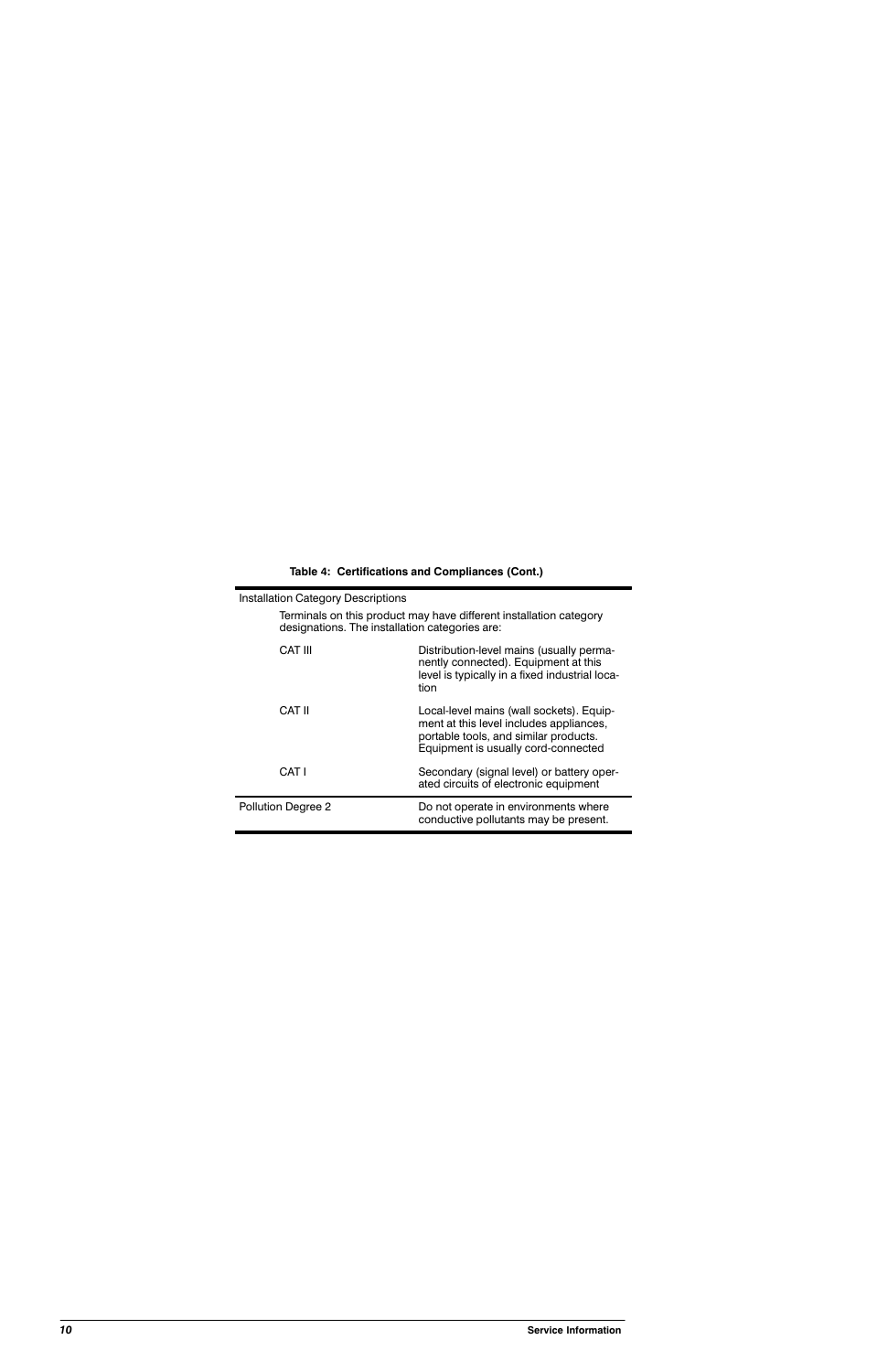# **Typical Characteristics**

This section lists the various typical characteristics that describe the P6022 Current Probe. Included are typical electrical and mechanical characteristics.

Typical characteristics are described in terms of typical or average performance. Typical characteristics are not warranted.

| <b>Characteristic</b>                            | <b>Information</b>                                                               |
|--------------------------------------------------|----------------------------------------------------------------------------------|
| Tilt                                             |                                                                                  |
| 1 mA/mV                                          | 4% or less within 1 us of step                                                   |
| 10 mA/mV                                         | 4% or less within 10 us of step                                                  |
| Maximum DC without saturation                    | 0.2 A                                                                            |
| Signal delay<br>5-foot probe with<br>termination | Approximately 9 ns                                                               |
| 9-foot probe with<br>termination                 | Approximately 15.8 ns                                                            |
| Insertion impedance                              | 0.03 $\Omega$ or less at 1 MHz, increasing to<br>0.2 $\Omega$ or less at 120 MHz |

#### **Table 5: Electrical Characteristics**

#### Table 6: Mechanical Characteristics

| <b>Characteristic</b>             | Information                    |                                   |
|-----------------------------------|--------------------------------|-----------------------------------|
| Probe cable length                | 5 ft or 9 ft                   | 1.5 m or 2.75 m                   |
| Net weight:                       |                                |                                   |
| Probe and 5-foot cable            | 2.5 oz                         | $\approx$ 71 gm                   |
| Probe and 9-foot cable            | 3.2 oz                         | $\approx$ 93 gm                   |
| Termination                       | 1.7 oz                         | $\approx$ 48 gm                   |
| Termination                       | 3.47"<br>W 1.10"<br>0.86"<br>н | 88 mm<br>28 mm<br>$22 \text{ mm}$ |
| Probe Body                        | 6.0"<br>W 0.4"<br>H 0.6"       | 152 mm<br>10 mm<br>15 mm          |
| <b>Maximum Conductor Diameter</b> | 0.141"                         | $3.58$ mm                         |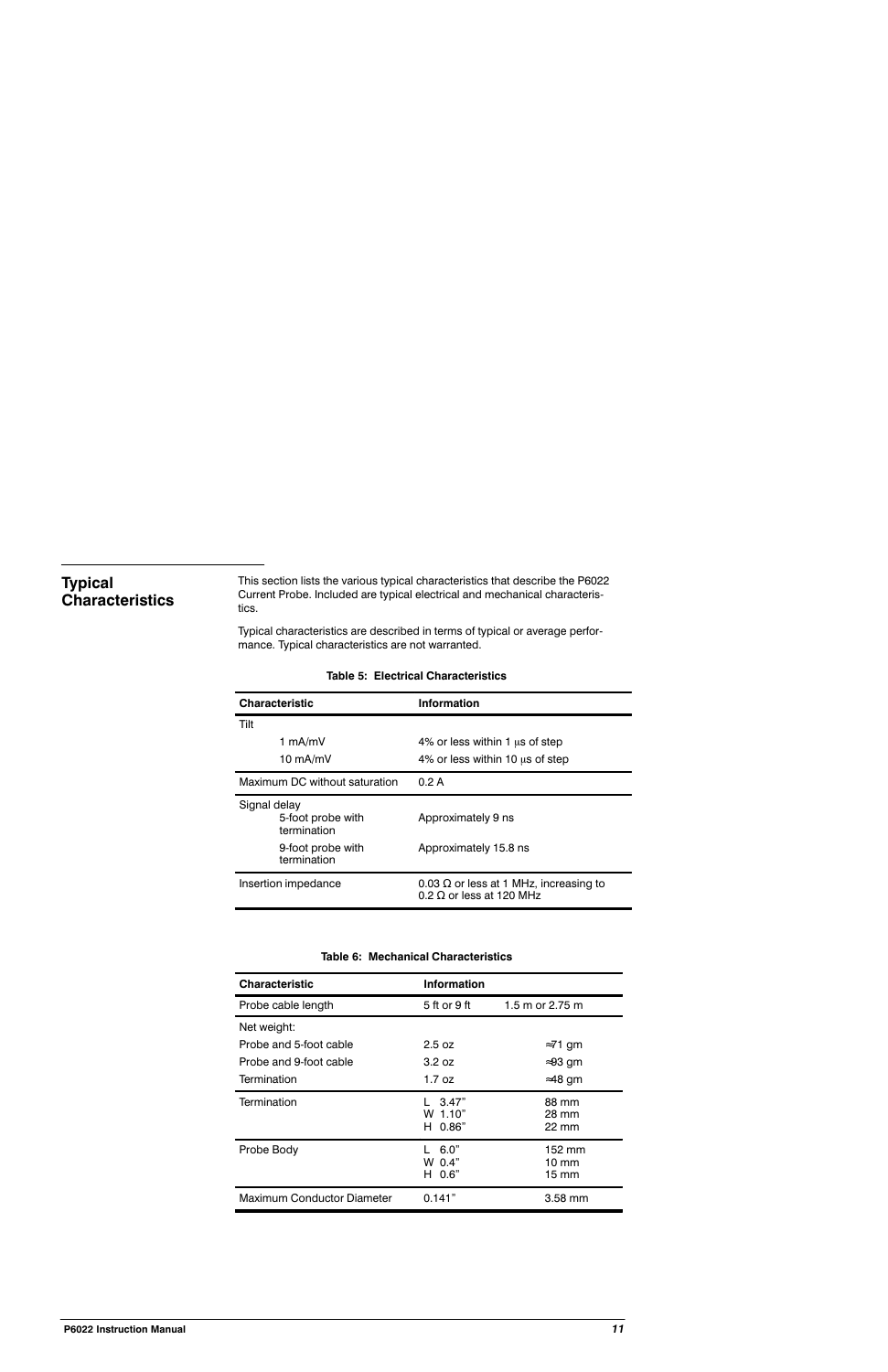# **Circuit Description**

This section describes the circuits in the P6022 current probe and termination. For the schematic diagram of the probe and termination, see Figure 4 on page 13.

# **Current Probe**

The P6022 current probe consists of a current transformer mounted in the nose of the probe head case, an impedance-matching network, and an internal switch to disconnect the transformer shield from ground.

The transformer contains a two-section U-shaped ferrite core. One section is stationary; the other is mechanically movable to permit closing the core around the conductor being measured. The conductor under test forms a one-turn primary winding for the transformer; the windings around the stationary portion of the core are the secondary windings. Paralleled windings in the secondary assure a fast step response. The circuitry between the transformer and the coaxial cable corrects any differences in level between the pulses induced in the paralleled windings of the secondary, and matches the balanced probe winding to the cable.

As indicated on the probe body, the turns ratio of the P6022 is 50:1. This refers to the number of windings in the secondary of the probe transformer.

The probe transformer is shielded to eliminate interference from outside signals. To eliminate the possibility of creating a short circuit from this shield to the conductor being measured, the slide switch disconnects the ground from the shield when you open the sliding portion of the probe to connect or remove it from a conductor.

## **Termination**

The P6022 termination consists of a 62.5  $\Omega$  impedance-matching network to terminate the coaxial cable, and a voltage divider that is switched in by a sensitivity control to change the sensitivity by a factor of five. When the control is in the 1 mA/mV position, a 10 mA current signal in the conductor under test induces a 10 mV signal at the output of the termination. (This assumes that the termination is connected to a 1  $M\Omega$  input oscilloscope.)

When the sensitivity control is in the 10 mA/mV position, a 10 mA current signal is attenuated to induce a 1 mV signal at the output of the termination.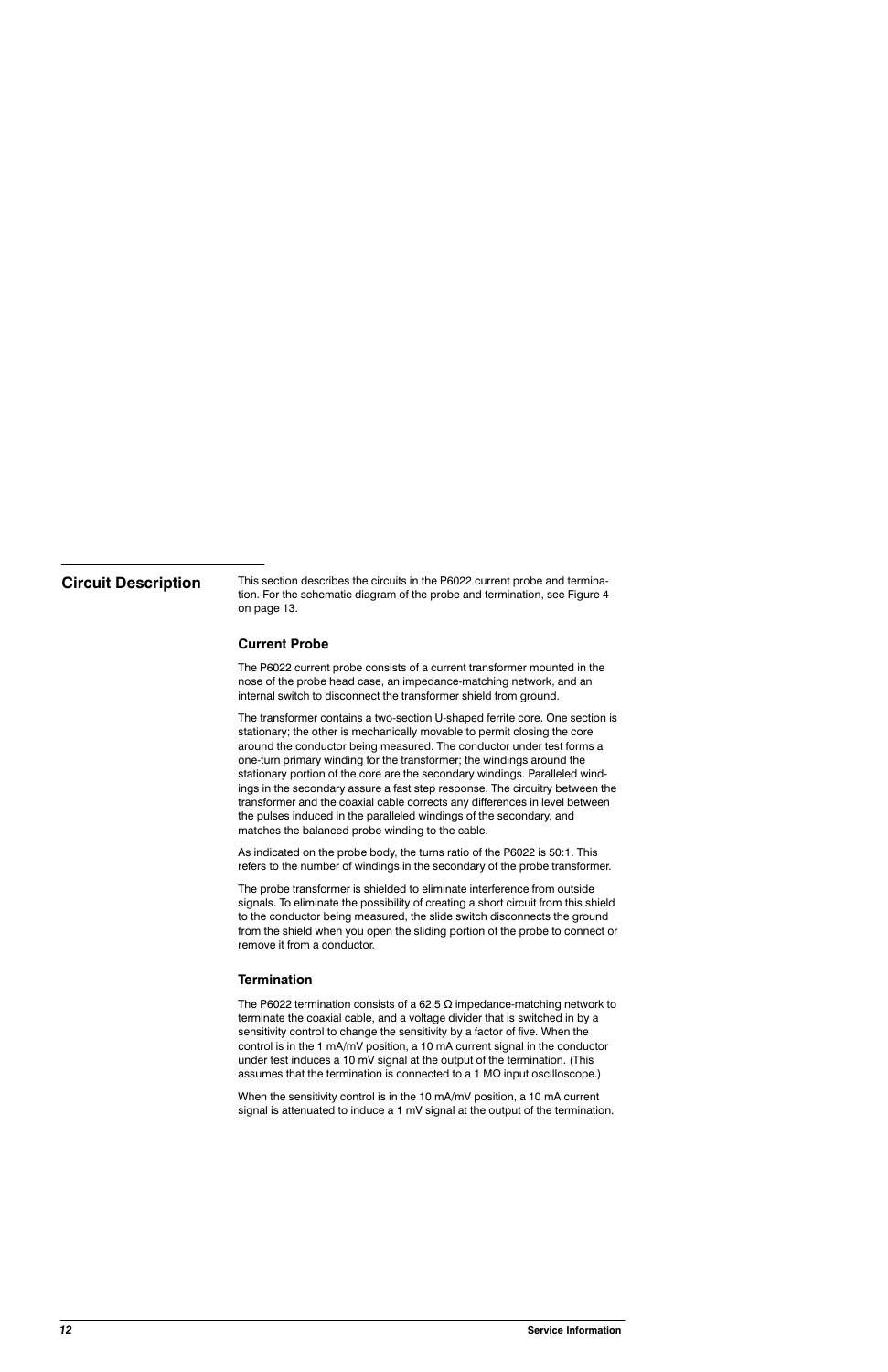

Figure 4: P6022 Schematic Diagram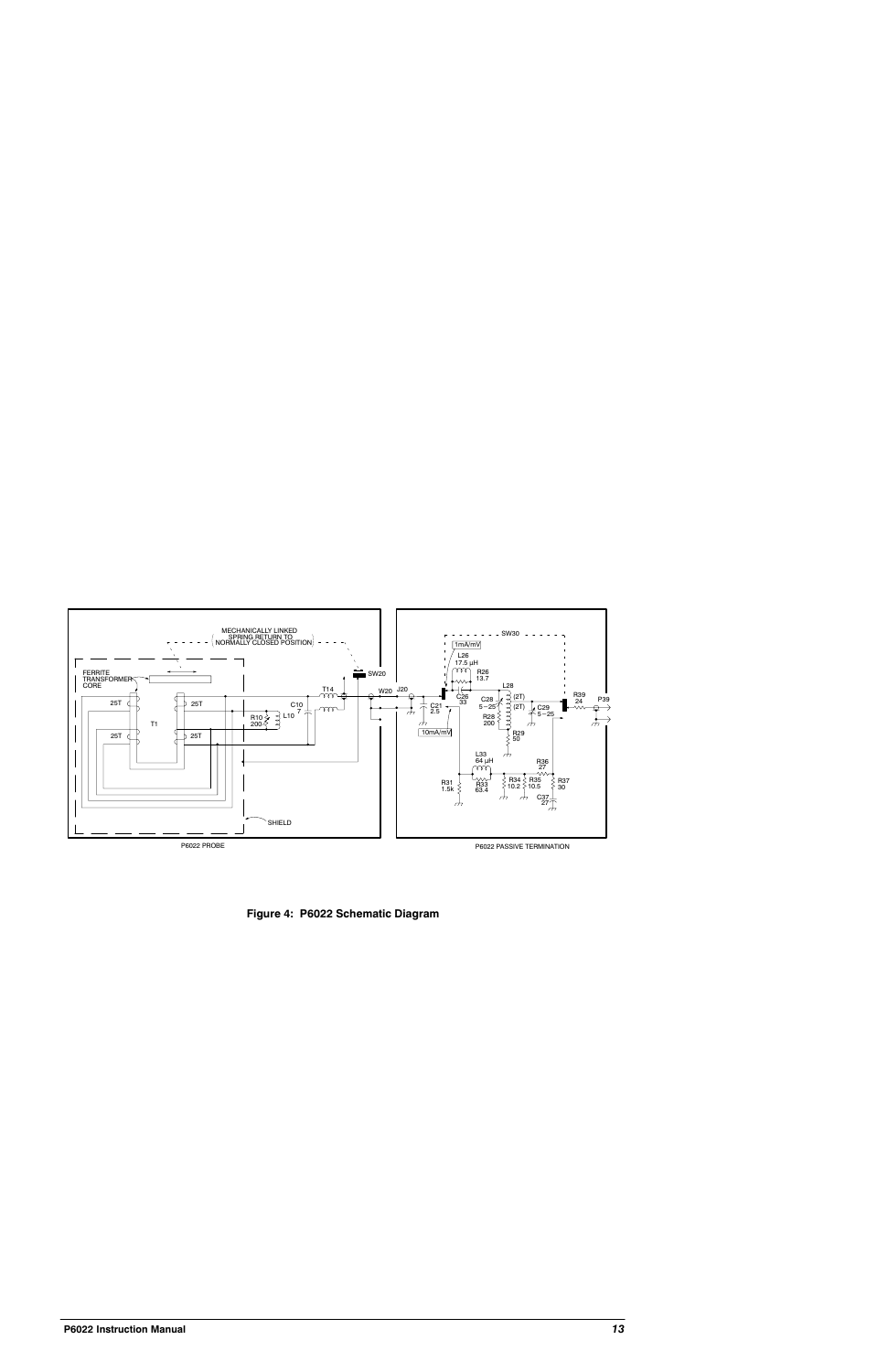# **Performance Verification**

# **WARNING**

This probe should be serviced only by qualified service personnel.

To avoid personal injury and damage to the probe, remove the probe from any signal source before attempting to adjust or service the probe.

Do not service electrical equipment alone. If you must service or adjust equipment that is attached to a signal or power source, do so only when another person capable of rendering first aid and resuscitation is present.

This section provides procedures to check the performance of the P6022, or to calibrate it. These procedures require the equipment listed in Table 7. Specifications given are the minimum necessary for accuracy. If equipment is substituted, it must meet or exceed the specifications of the recommended equipment. Test equipment is assumed to be correctly calibrated and operating within the given specifications.

Also, if equipment is substituted, control settings or equipment setup may need to be altered. For detailed operating instructions for the test equipment, refer to the instruction manual for each unit.

To ensure measurement accuracy, check the performance of the probe and termination whenever you begin using them with a different oscilloscope input, especially when you have changed input capacitance. Recalibrate the probe if necessary. Also check the calibration of the probe and termination every 1000 hours of operation, or every six months if they have been used infrequently.

Before calibrating the probe, inspect and clean it thoroughly as described in the section entitled Maintenance. Dirty or worn mating surfaces between the transformer and the lid can degrade low-frequency response. Clean these surfaces if necessary.

Calibration procedures can also be used as performance checks by completing all steps except those that adjust the probe. This checks the probe and termination to the original performance standards without requiring you to remove the termination cover or make internal adjustments.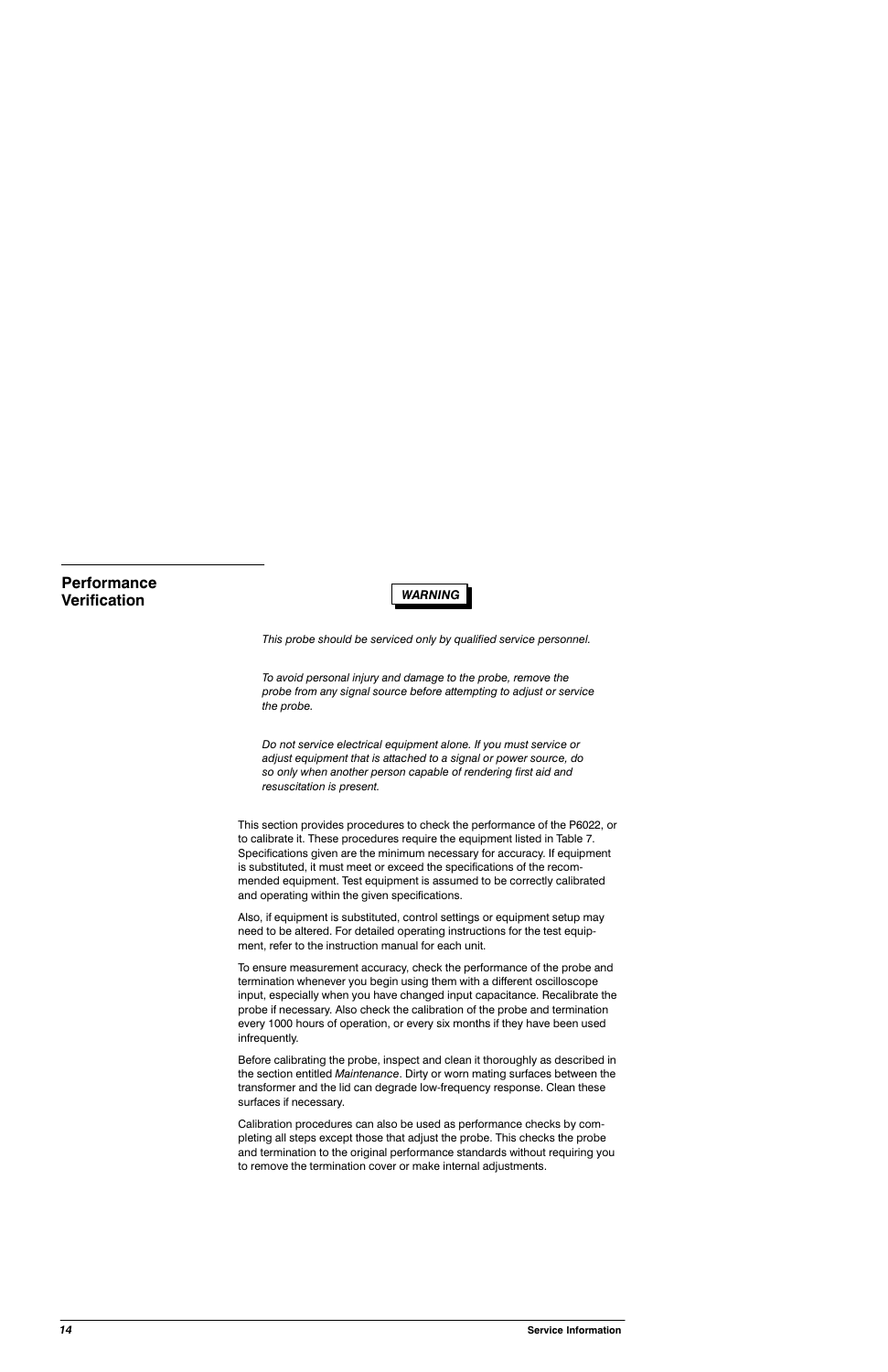| <b>Item</b>                                      | <b>Description</b>                  | <b>Recommended Equipment</b>              |
|--------------------------------------------------|-------------------------------------|-------------------------------------------|
| Oscilloscope                                     |                                     | <b>TDS 360</b>                            |
| <b>Bandwidth</b>                                 | DC to 200 MHz                       |                                           |
| Vertical sensitivity                             | 1 mV/div                            |                                           |
| Calibration generator                            |                                     | <b>Tektronix PG506A Calibration</b>       |
| Fast rise time                                   | Risetime $\leq 1$ ns                | Generator                                 |
|                                                  | 1 V <sub>P-P</sub> into 50 $\Omega$ |                                           |
| Function generator /<br>low frequency oscillator |                                     | Tektronix FG 501A Function Gen-<br>erator |
| Frequency range                                  | 935 Hz to 50 kHz                    |                                           |
| Output amplitude                                 | 3 V <sub>P-P</sub> into 50 $\Omega$ |                                           |
| Amplitude accuracy                               | $\pm 3$ % of reference at 50 kHz    |                                           |
| Sine wave generator                              |                                     | Tektronix SG 503 Leveled Sine             |
| Frequency range                                  | 250 kHz to 150 MHz                  | <b>Wave Generator</b>                     |
| Output amplitude                                 | 3 V <sub>P-P</sub> into 50 $\Omega$ |                                           |
| Amplitude accuracy                               | $\pm$ 1% from 250 kHz to 150 MHz    |                                           |
| Termination, feedthrough BNC                     | 50 $\Omega$                         | Tektronix Part No. 011-0049-01            |
| Attenuator, BNC                                  | 5X, 50 $\Omega$                     | Tektronix Part No. 011-0060-02            |
| Attenuators, BNC                                 | 10X, 50 $\Omega$                    | Tektronix Part No. 011-0059-02            |
| Coaxial cable                                    | 36-inch, 50 $\Omega$ precision      | Tektronix Part No. 012-0482-00            |
| Adapter                                          | <b>BNC</b> male to GR               | Tektronix Part No. 017-0064-00            |
| Fixture                                          | Current probe, calibration          | Tektronix Part No. 067-0559-00            |

# Table 7: Equipment List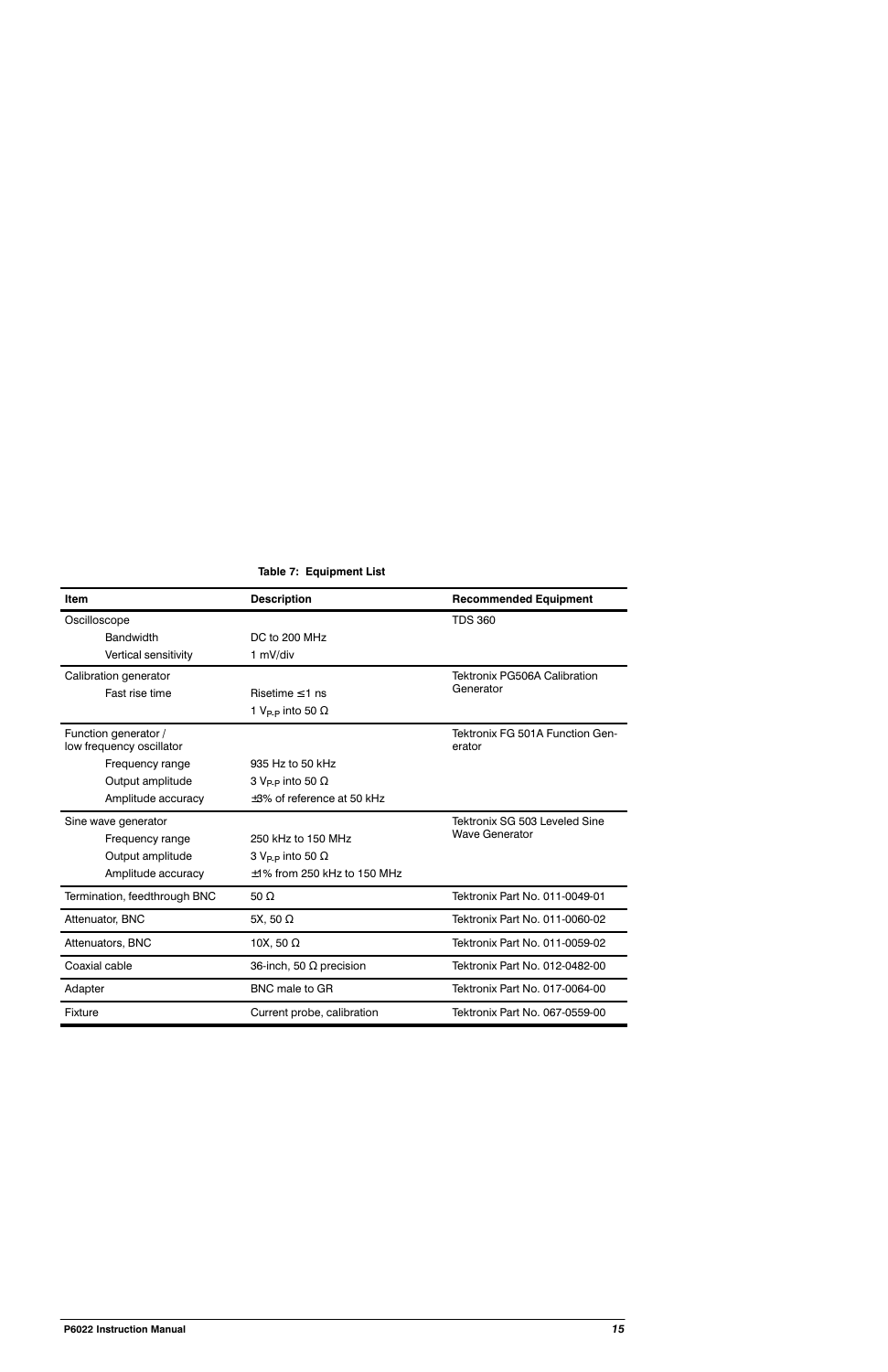# **Adjustment Procedures**

## Preparation

- 1. Insert a small screwdriver between the cover and the termination near the part number, and gently pry up the top cover only from the P6022 termination by twisting the screwdriver. Leave the bottom cover on, as it must remain in place whenever the termination is in use.
- 2. Set up the oscilloscope as described below:

| Vertical mode    | CH <sub>1</sub>    |
|------------------|--------------------|
| Horizontal mode  | Main               |
| Trigger source   | CH 1               |
| Trigger coupling | АC                 |
| Trigger mode     | Peak-to-peak, auto |
| Trigger slope    | Positive           |
| Trigger level    | As required        |
| Ch 1 coupling    | DC                 |
| Volts/division   | 2 mV               |
| Time/division    | 5 ns               |
| Averages         | 5 to 10            |

#### **NOTE**

When using a digitizing oscilloscope, set "averaging" on to increase resolution.

3. Set up the calibration generator as described below:

| Output          | 1 $V_{p-p}$   |
|-----------------|---------------|
| Repetition rate | $\geq$ 10 kHz |

4. Set up the function generator as described below:

| Sine wave |
|-----------|

5. Set up the sine wave generator as described below:

**REF (50 kHz)** Frequency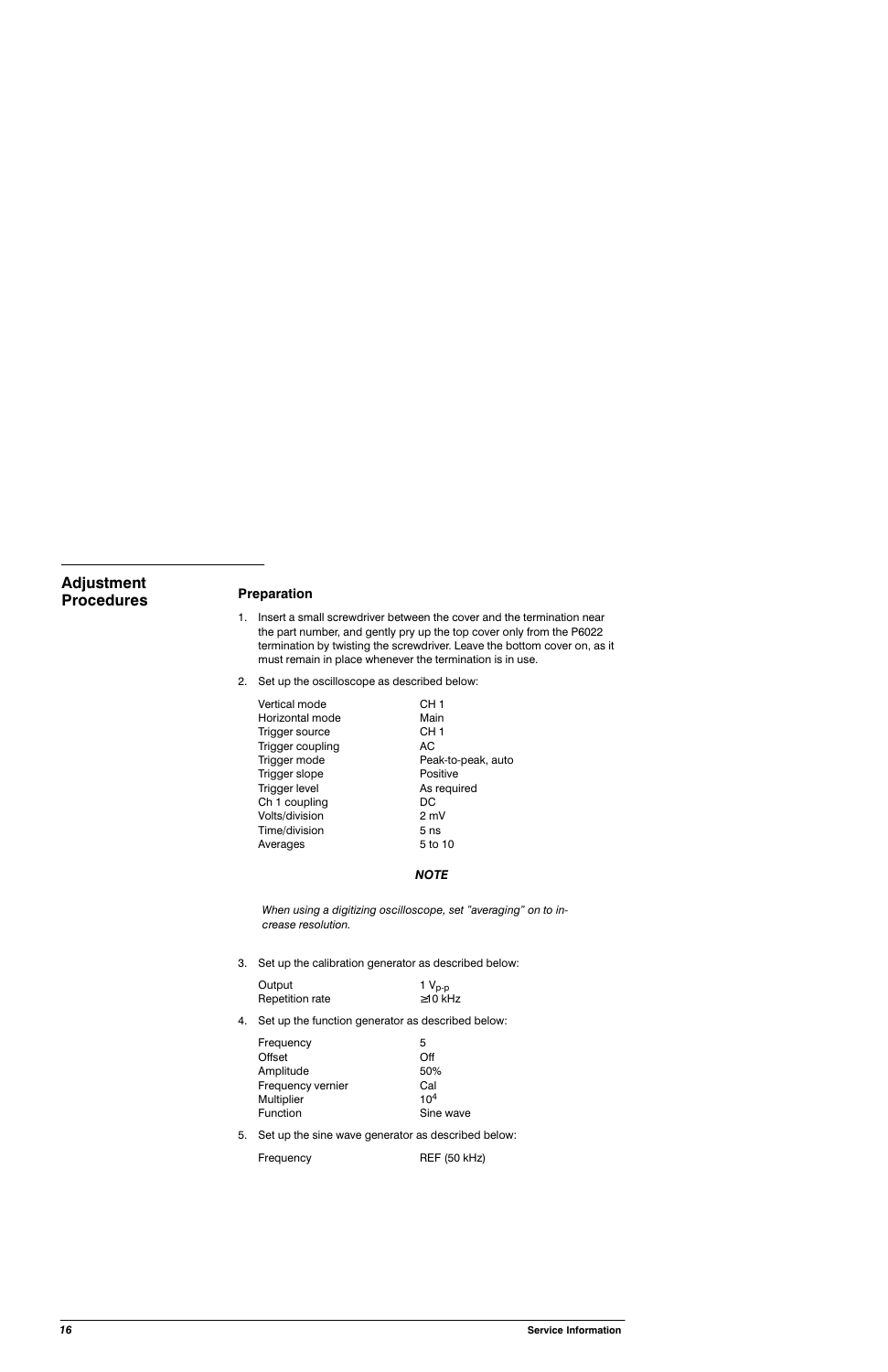## **Adjust Aberrations**



To avoid damaging the probe, do not disconnect the probe termination when measuring high currents. Leaving the probe cable unterminated can cause a high voltage to develop in the secondary winding which may damage the current probe transformer.

|              | Step 1: Connect the current probe calibration fixture to the PG506A<br>calibration generator $-1/+0$ output using the appropriate adapter. |
|--------------|--------------------------------------------------------------------------------------------------------------------------------------------|
| $\mathbf{I}$ | <b>Step 2:</b> Set the calibration generator to Fast Rise.                                                                                 |
|              | Step 3: Connect the P6022 cable BNC connector to the termination.                                                                          |
|              | <b>Step 4:</b> Connect the P6022 termination to the oscilloscope Ch 1 input.                                                               |
|              | Step 5: Set the P6022 termination sensitivity to 1 mA/mV.                                                                                  |

Step 6: Pulling back on the probe slide switch, connect the probe to the current probe calibration fixture.



Figure 5: Connecting the Probe to the Calibration Fixture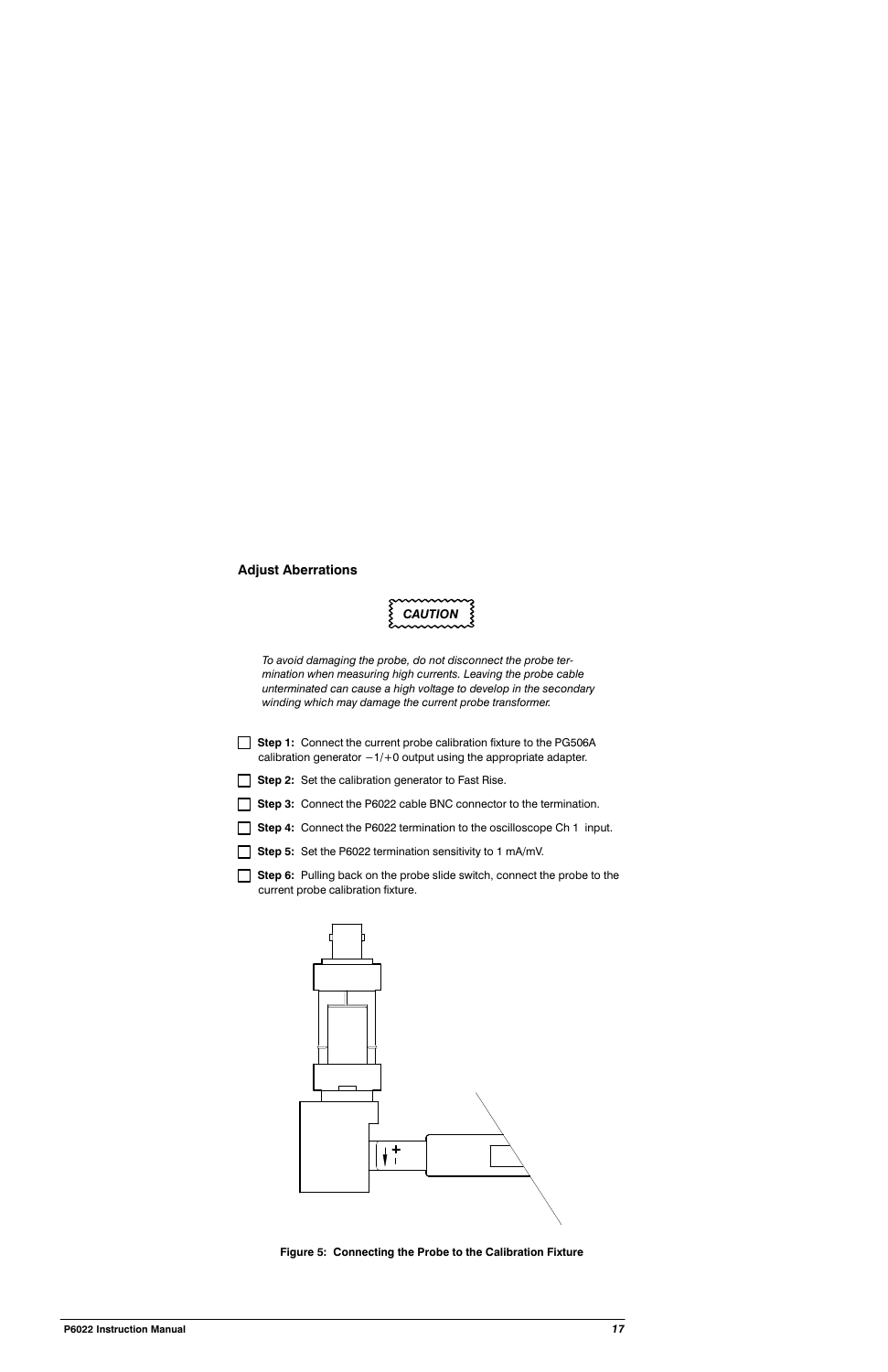| Ensure that the current is flowing in the correct direction; the minus sign<br>should be near the outside and the plus sign should be near the con-<br>nectors, as shown in Figure 5. (The figure shows the probe slide switch<br>held open so that the plus and minus signs are visible. When you close<br>the probe, the front portion with the markings will disappear inside the<br>calibration fixture.) |
|---------------------------------------------------------------------------------------------------------------------------------------------------------------------------------------------------------------------------------------------------------------------------------------------------------------------------------------------------------------------------------------------------------------|
| <b>Step 7:</b> Turn on the test equipment.                                                                                                                                                                                                                                                                                                                                                                    |
| Step 8: Adjust the oscilloscope position, triggering, intensity, and cal-<br>ibration generator amplitude controls until the signal is centered on the<br>display across five vertical divisions.                                                                                                                                                                                                             |
| <b>Step 9:</b> Check the first 25 nanoseconds of step for aberrations $\leq 10\%_{p-p}$<br>After the first 25 nanoseconds, check for aberrations $\leq 2\%_{D-D}$ .                                                                                                                                                                                                                                           |
| <b>Step 10:</b> If required, adjust C28 and C29 (in the termination), and then<br>R10 (through the hole in the probe handle) to bring the probe into<br>compliance with step 9.                                                                                                                                                                                                                               |
| Step 11: Set the termination sensitivity control to the 10 mA/mV posi-<br>tion.                                                                                                                                                                                                                                                                                                                               |
| Step 12: Set the oscilloscope vertical deflection to 1 mV/division.                                                                                                                                                                                                                                                                                                                                           |
| <b>Step 13:</b> Adjust the oscilloscope position, triggering, intensity, and<br>calibration generator amplitude controls until the signal is centered on<br>the display. Make certain that you can see the top of the waveform.                                                                                                                                                                               |
| Step 14: Check again to make sure that the aberrations are within the<br>specifications described in Step 9. Repeat any adjustments required.                                                                                                                                                                                                                                                                 |
| <b>NOTE</b>                                                                                                                                                                                                                                                                                                                                                                                                   |
| Aberration characteristics do not include the effects of the test<br>oscilloscope.                                                                                                                                                                                                                                                                                                                            |



Figure 6: Location of Probe Adjustments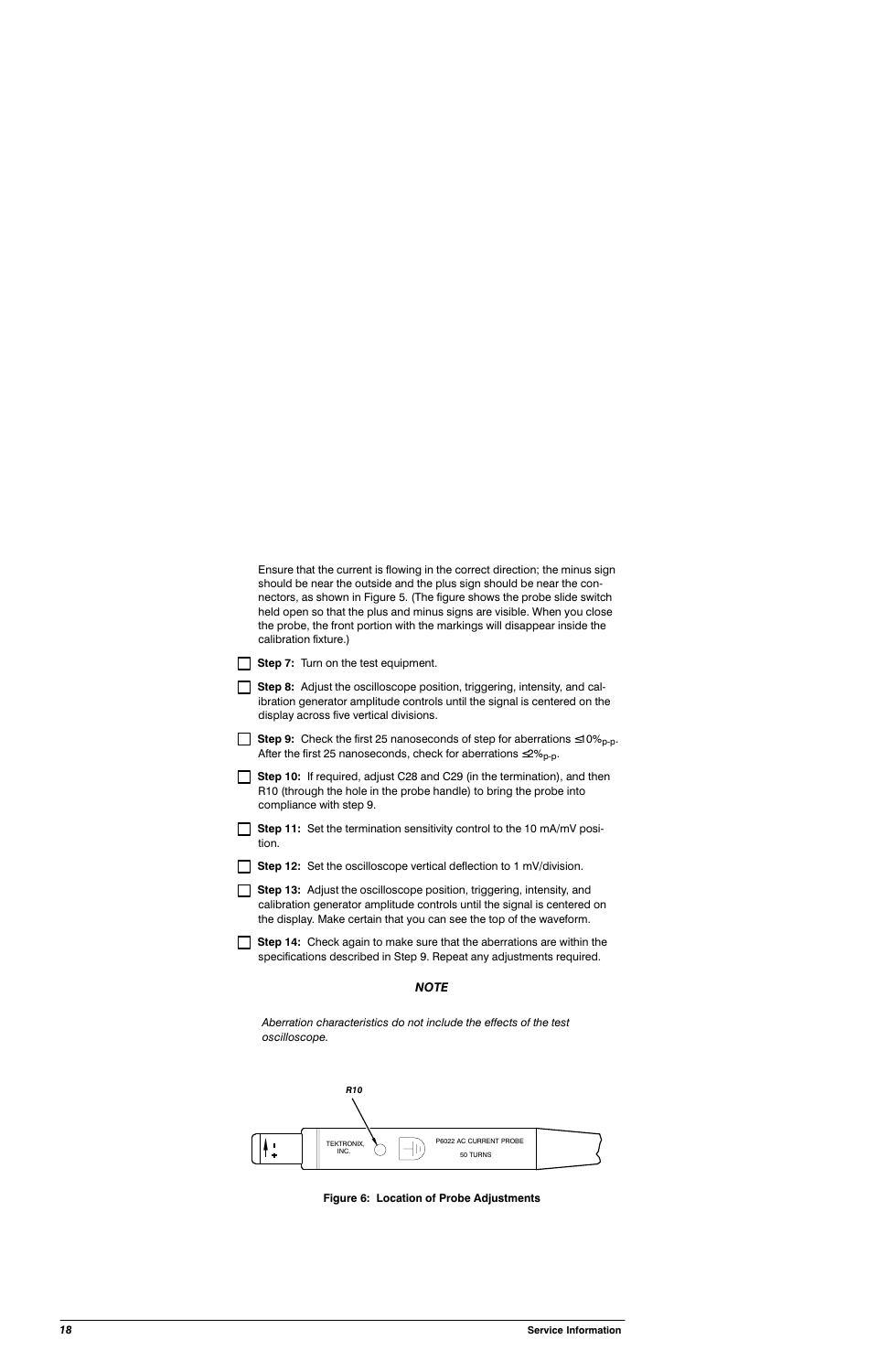

Figure 7: Location of Termination Adjustments

# **Check Sensitivity**

| Step 1: Set the oscilloscope time/division to 10 $\mu$ s.                                                                                                    |
|--------------------------------------------------------------------------------------------------------------------------------------------------------------|
| Step 2: Set the oscilloscope vertical deflection to 10 mV/div.                                                                                               |
| Step 3: Check that the P6022 termination sensitivity is set to 1 mA/mV.                                                                                      |
| Step 4: Disconnect the P6022 termination from the oscilloscope.                                                                                              |
| <b>Step 5:</b> Connect a 50 $\Omega$ cable with the 10X and 5X attenuators termi-<br>nated through 50 $\Omega$ to the oscilloscope.                          |
| Step 6: Connect the other end of the cable to the FG 501A function<br>generator.                                                                             |
| <b>Step 7:</b> Adjust the amplitude of the function generator output until it is<br>six divisions tall on the oscilloscope display.                          |
| Step 8: Disconnect the cable and attenuators from the oscilloscope and<br>function generator.                                                                |
| Step 9: Connect the P6022 probe and termination to the oscilloscope.                                                                                         |
| <b>Step 10:</b> Connect the calibration fixture to the output of the FG 501A<br>function generator.                                                          |
| <b>Step 11:</b> Check that the function generator output is still six divisions tall<br>on the oscilloscope display, $\pm 3$ % (excluding attenuator error). |
| <b>NOTE</b>                                                                                                                                                  |

The attenuators you use should be calibrated so that you can determine their error.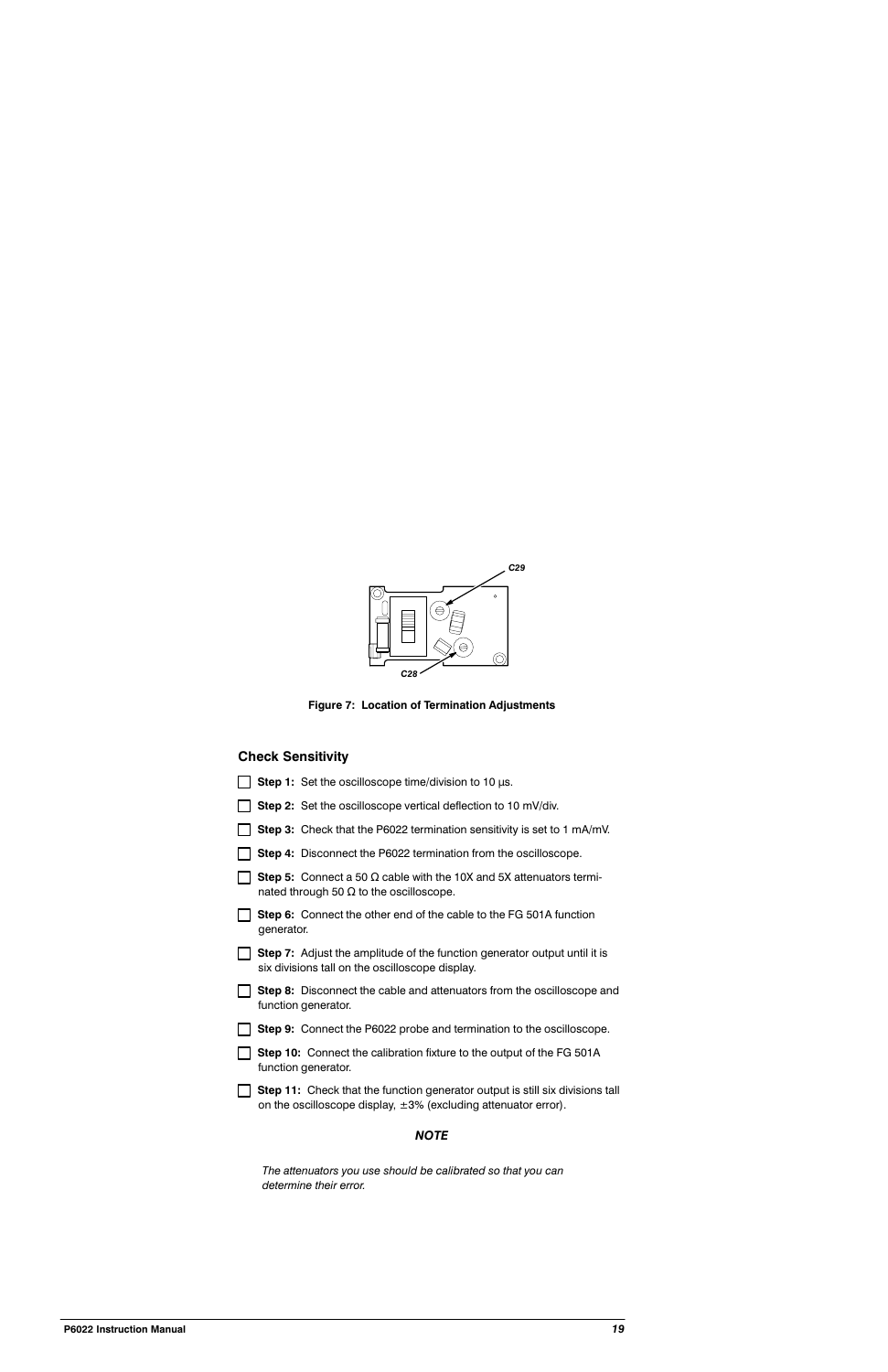# **Check Low Frequency Response**

| Step 1: Connect the current probe calibration fixture to the FG 501A<br>function generator output using the appropriate adapter.                       |
|--------------------------------------------------------------------------------------------------------------------------------------------------------|
| Step 2: Connect the probe to the current probe calibration fixture.                                                                                    |
| Step 3: Set the termination sensitivity to 1 mA/mV.                                                                                                    |
| Step 4: Set the function generator for a 50 kHz sine wave output.                                                                                      |
| <b>Step 5:</b> Turn on the test equipment.                                                                                                             |
| Step 6: Adjust the amplitude of the function generator output until it is<br>six divisions tall on the oscilloscope display.                           |
| <b>Step 7:</b> Lower the function generator frequency until the signal ampli-<br>tude is 4.2 divisions. Adjust the oscilloscope timebase as necessary. |
| Step 8: Check that the function generator frequency is $\leq$ 8.5 kHz.                                                                                 |
| Step 9: Reset the function generator frequency to 50 kHz.                                                                                              |
| <b>Step 10:</b> Reset the oscilloscope time/division to 10 $\mu$ s.                                                                                    |
| Step 11: Set the termination sensitivity to 10 mA/mV.                                                                                                  |
| Step 12: Set the oscilloscope vertical deflection to 1 mV/division.                                                                                    |
| Step 13: Adjust the amplitude of the function generator output until it is<br>six divisions tall on the oscilloscope display.                          |
| Step 14: Lower the function generator frequency until the signal ampli-<br>tude is 4.2 divisions. Adjust the oscilloscope timebase as necessary.       |
| <b>Step 15:</b> Check that the function generator frequency is $\leq$ 935 Hz.                                                                          |

#### **NOTE**

Dirty or worn mating surfaces between the transformer and the lid degrade the low-frequency response. Clean them if necessary. See page 19 for cleaning instructions.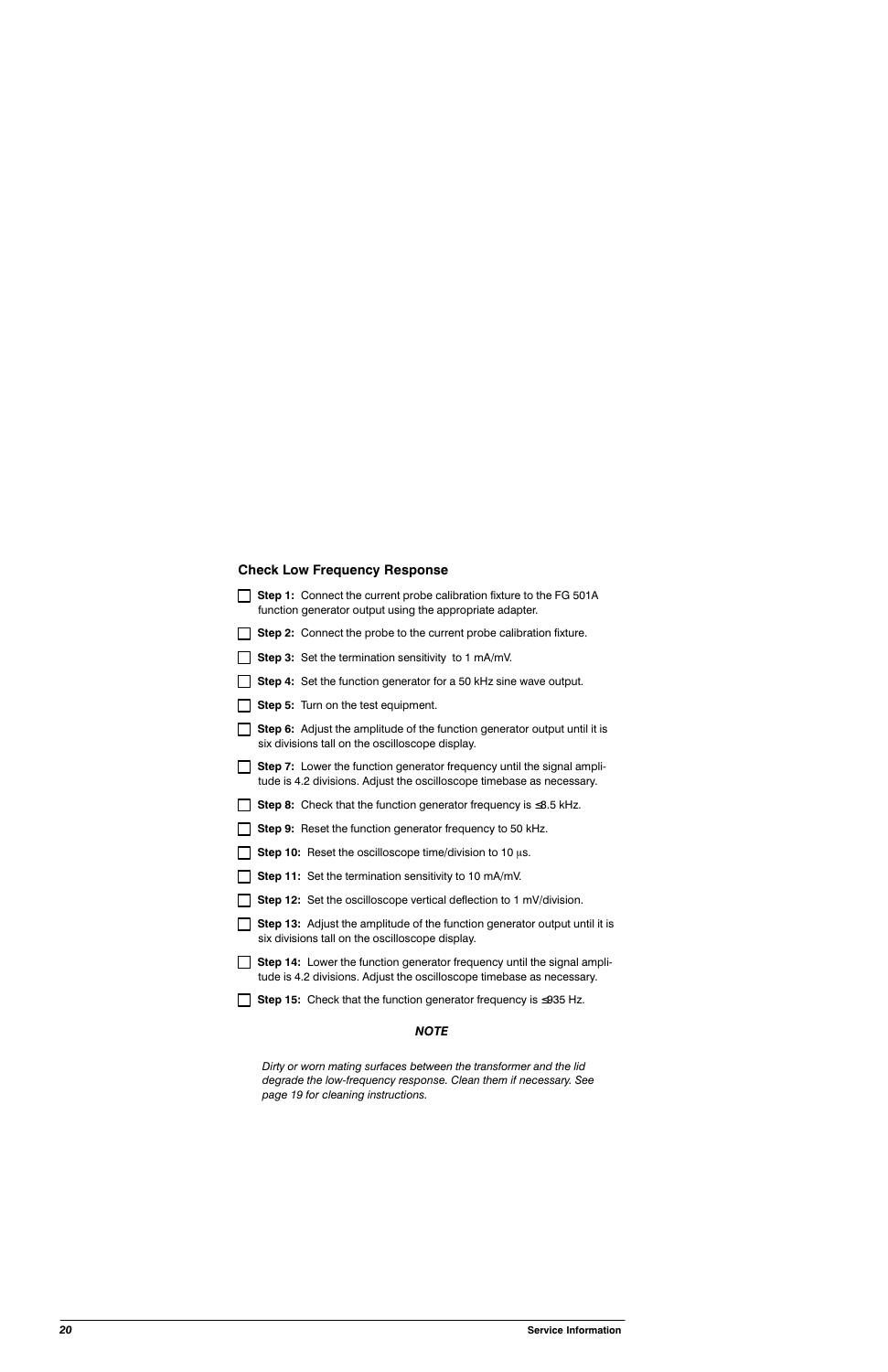# **Check High Frequency Response**

|                 | Step 1: Connect the current probe calibration fixture to the SG 503 Sine<br>Wave Generator output using the appropriate adapters.                                                                                       |
|-----------------|-------------------------------------------------------------------------------------------------------------------------------------------------------------------------------------------------------------------------|
| LI              | Step 2: Connect the probe to the current probe calibration fixture.                                                                                                                                                     |
|                 | Step 3: Ensure that the termination sensitivity is set to 10 mA/mV.                                                                                                                                                     |
|                 | Step 4: Set the oscilloscope vertical deflection to 1 mV/division.                                                                                                                                                      |
|                 | Step 5: Set the oscilloscope time per division to 10 $\mu$ s.                                                                                                                                                           |
|                 | Step 6: Set the sine wave generator frequency to 50 kHz.                                                                                                                                                                |
|                 | Step 7: Adjust the amplitude of the sine wave generator output until it is<br>six divisions tall on the oscilloscope display.                                                                                           |
|                 | Step 8: Increase the sine wave generator frequency until the signal<br>amplitude is 4.2 divisions. (Adjust the oscilloscope timebase as neces-<br>sary.)                                                                |
|                 | Step 9: Check that the frequency of the sine wave generator is<br>$\ge$ 120 MHz on the oscilloscope display. (If you are using an oscilloscope<br>with a bandwidth less than 200 MHz, the response may be $<$ 120 MHz.) |
|                 | Step 10: Reset the sine wave generator frequency to 50 kHz.                                                                                                                                                             |
|                 | Step 11: Reset the oscilloscope time per division to 10 $\mu$ s.                                                                                                                                                        |
| <b>Contract</b> | Step 12: Decrease the amplitude of the sine wave generator output<br>until the amplitude is one division tall.                                                                                                          |
|                 | Step 13: Set the oscilloscope vertical deflection to 10 mV/division.                                                                                                                                                    |
|                 | Step 14: Set the termination sensitivity to 1 mA/mV.                                                                                                                                                                    |
|                 | Step 15: Adjust the amplitude of the sine wave generator output until it<br>is six divisions tall on the oscilloscope display.                                                                                          |
|                 | Step 16: Increase the sine wave generator frequency until the signal<br>amplitude is 4.2 divisions. (Adjust the oscilloscope timebase as neces-<br>sary.)                                                               |
|                 | <b>Step 17:</b> Check that the sine wave generator frequency is $\geq$ 100 MHz. (If<br>you are using an oscilloscope with a bandwidth < 200 MHz, the re-<br>sponse may be $<$ 100 MHz.)                                 |
|                 | When you are done, disconnect all test equipment and replace the termina-<br>tion cover.                                                                                                                                |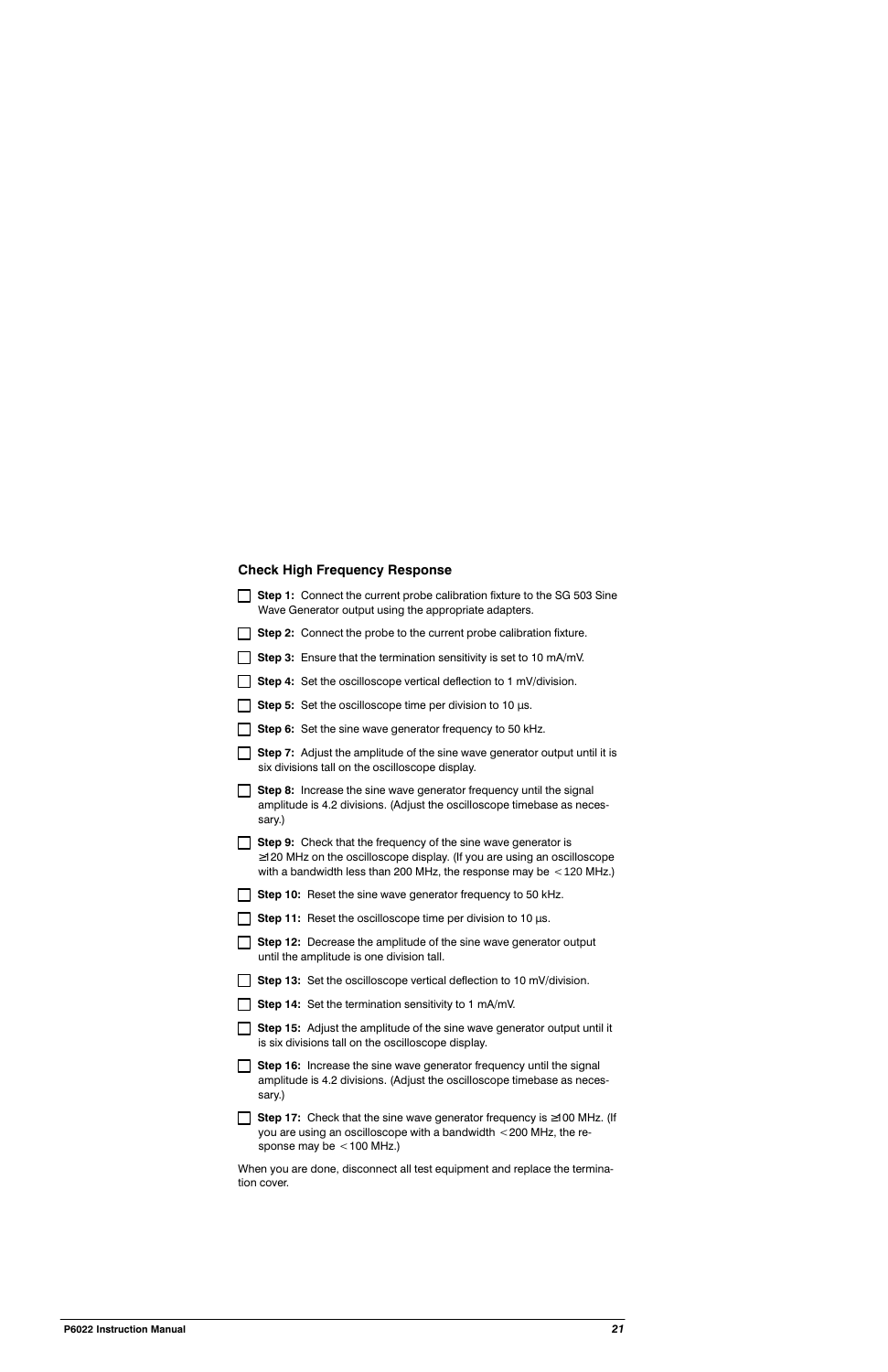# **Maintenance**

The information in this section will help you maintain your probe for a long service life.

#### **Cleaning**

To clean the probe body, use a soft cloth dampened in a solution of mild detergent and water. To clean the core, open the jaw and clean the exposed core surfaces with a cotton swab dampened with isopropyl alcohol (isopropanol) or ethyl alcohol (fotocol or ethanol).



To prevent damage to probe materials, avoid using chemicals that contain benzene, benzine, toluene, xylene, acetone, or similar solvents.

Do not immerse the probe in liquids or use abrasive cleaners.

Do not lubricate the jaws mating surfaces. Any lubricant between the core pieces should be removed with a recommended solvent.

Do not use a petroleum based lubricant on the plastic. If the plastic slide assembly requires lubrication, use a silicone based grease sparingly.

When cleaning the probe, look for any excessive wear of the slide parts that might cause the probe to operate improperly. Dirty or worn mating surfaces between the transformer and the lid can degrade low-frequency response. Clean these surfaces if necessary.

#### **Disassembling the Probe**

Use the following procedure to disassemble the probe for cleaning or repair. You will need a low power soldering iron with a fine point. Work over a smooth, clean surface so that you can easily find any small pieces that may drop. Refer to Figure 8.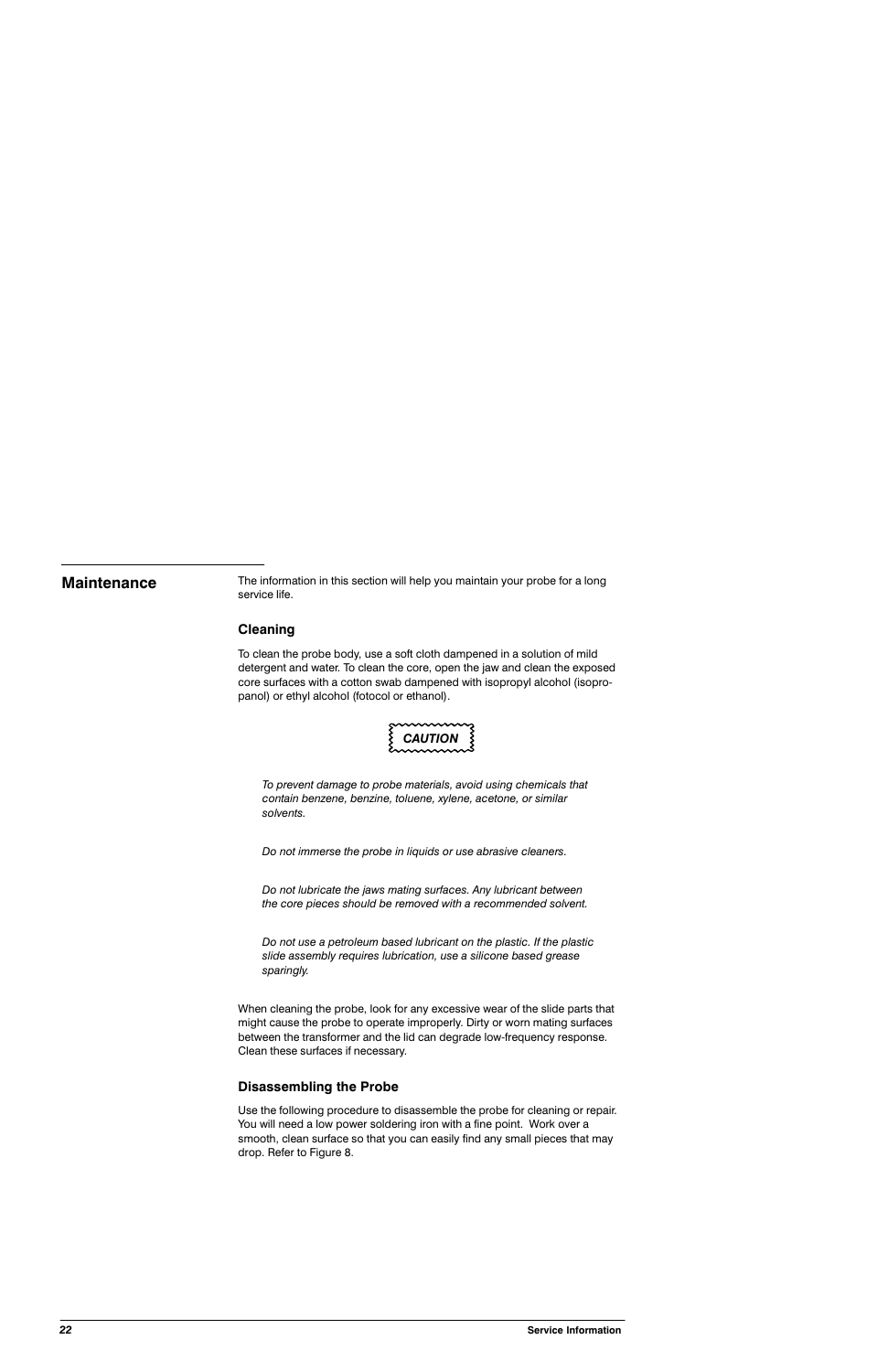

To avoid degrading the probe's performance, do not touch the polished mating surfaces of the transformer after cleaning.



Figure 8: Disassembling the Probe

| Step 1: Hold the probe horizontally with the slide switch up.                                                                                 |
|-----------------------------------------------------------------------------------------------------------------------------------------------|
| Step 2: Pull the strain relief boot back over the cable. Lightly rock the<br>strain relief boot from side to side as you pull back on it.     |
| <b>Step 3:</b> Be careful, there is a spring-loaded retainer and a small ball<br>bearing you are about to expose.                             |
| <b>Step 4:</b> Slowly lift the upper half of the probe body slightly at the cable<br>end and push the assembly forward over the nose and off. |
| <b>Step 5:</b> Remove the small ball bearing from the detent in the slide<br>switch                                                           |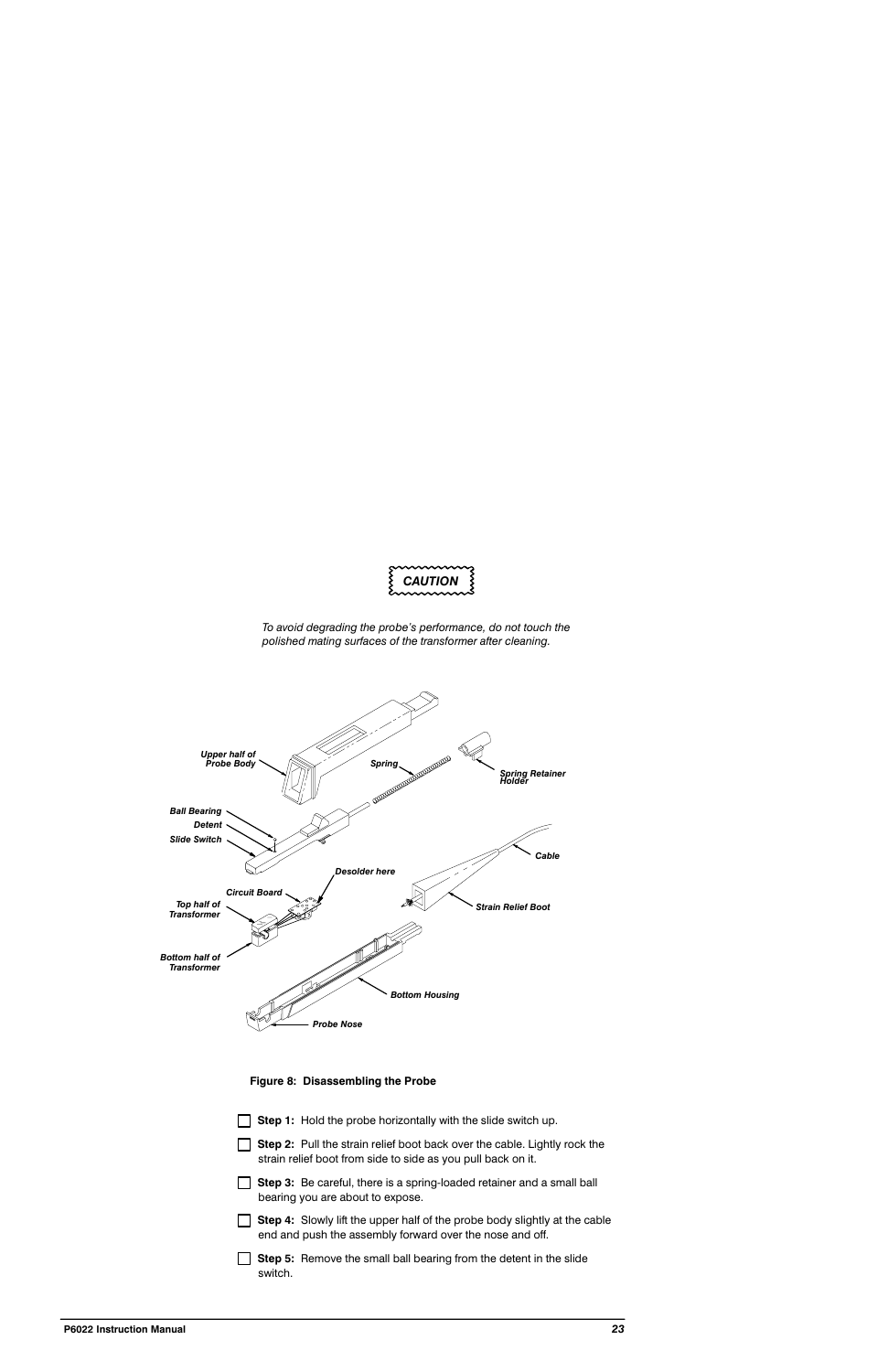|  |  | Step 6: Lift the back of the return spring retainer out of the holder. |  |  |  |  |  |
|--|--|------------------------------------------------------------------------|--|--|--|--|--|
|--|--|------------------------------------------------------------------------|--|--|--|--|--|

Step 7: Remove the slide switch, spring retainer, and the top of the transformer as a unit. Notice the orientation of the movable portion of the transformer in the slide.

**CAUTION** 

When applying heat to the soldered connection, use only enough heat for as long as necessary. Excess heat may cause irreparable damage to the circuit board.

Step 8: Desolder the ground connection on the circuit board. See Figure 8.

Step 9: Lift the circuit board, transformer, and cable out of the probe body as a unit. Be careful, the cable connection to the board is fragile and may break if not handled gently.

 $\Box$  Step 10: To reassemble the probe, reverse the procedure above.

When replacing the slide switch, spring retainer, and transformer top as a unit, push the slide switch contacts gently inside the sides of the bottom housing.

## **Repairing the Probe**

To make repairs inside the probe body, disassemble the probe as described in the previous section. If you need to solder on the circuit board, use a minimum of heat and observe normal circuit board procedures.

If you need to replace the current transformer, replace the entire assembly including the other half of the transformer core mounted in the slide switch. The transformer halves are matched at the factory before shipment.

## **Repairing the Termination**

Repairing the termination can consist of replacing either the connectors or the circuit board. These tasks are described below.

**Replacing the Connectors** - To replace the connectors, follow these steps.

**Step 1:** Insert a small screwdriver between the cover and the termination near the part number, and gently pry up the plastic snap-on cover from the termination.

Step 2: Using a heat sink, unsolder the leads from the defective connector.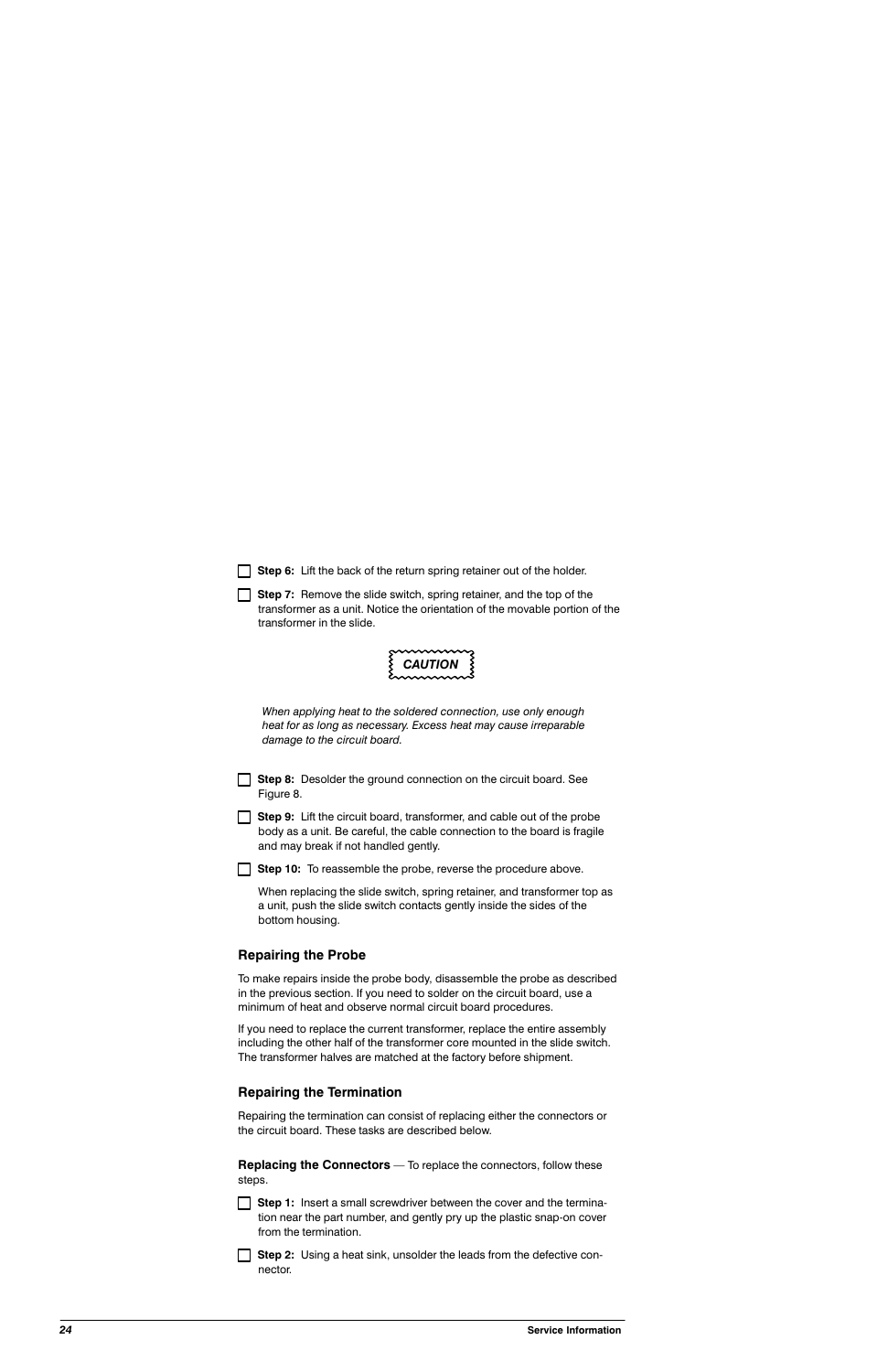|        | Step 3: Unscrew and remove the defective connector.                                                                                                                                  |
|--------|--------------------------------------------------------------------------------------------------------------------------------------------------------------------------------------|
|        | Step 4: Replace the defective connector with the new one.                                                                                                                            |
|        | Step 5: Screw and solder the new connector back in place.                                                                                                                            |
|        | Step 6: Align the switch with the slider in the front cover and replace the                                                                                                          |
| steps. | <b>Replacing the Circuit Board</b> — To replace the circuit board, follow these                                                                                                      |
|        | <b>Step 1:</b> Remove the plastic snap-on covers from the front and back of                                                                                                          |
|        | <b>Step 2:</b> Using a heat sink, unsolder the leads from the connectors.                                                                                                            |
|        | Step 3: Unscrew the two screws from the back of the circuit board.                                                                                                                   |
|        | <b>Step 4:</b> Remove the circuit board from the termination and repair it as<br>you require, being careful to use a minimum of heat and observe normal<br>circuit board procedures. |
|        | <b>Step 5:</b> Replace the circuit board by reversing the above procedure.                                                                                                           |
|        | Step 6: Align the switch with the slider in the front cover and replace the                                                                                                          |
|        | front cover.<br>the termination.<br>front cover.                                                                                                                                     |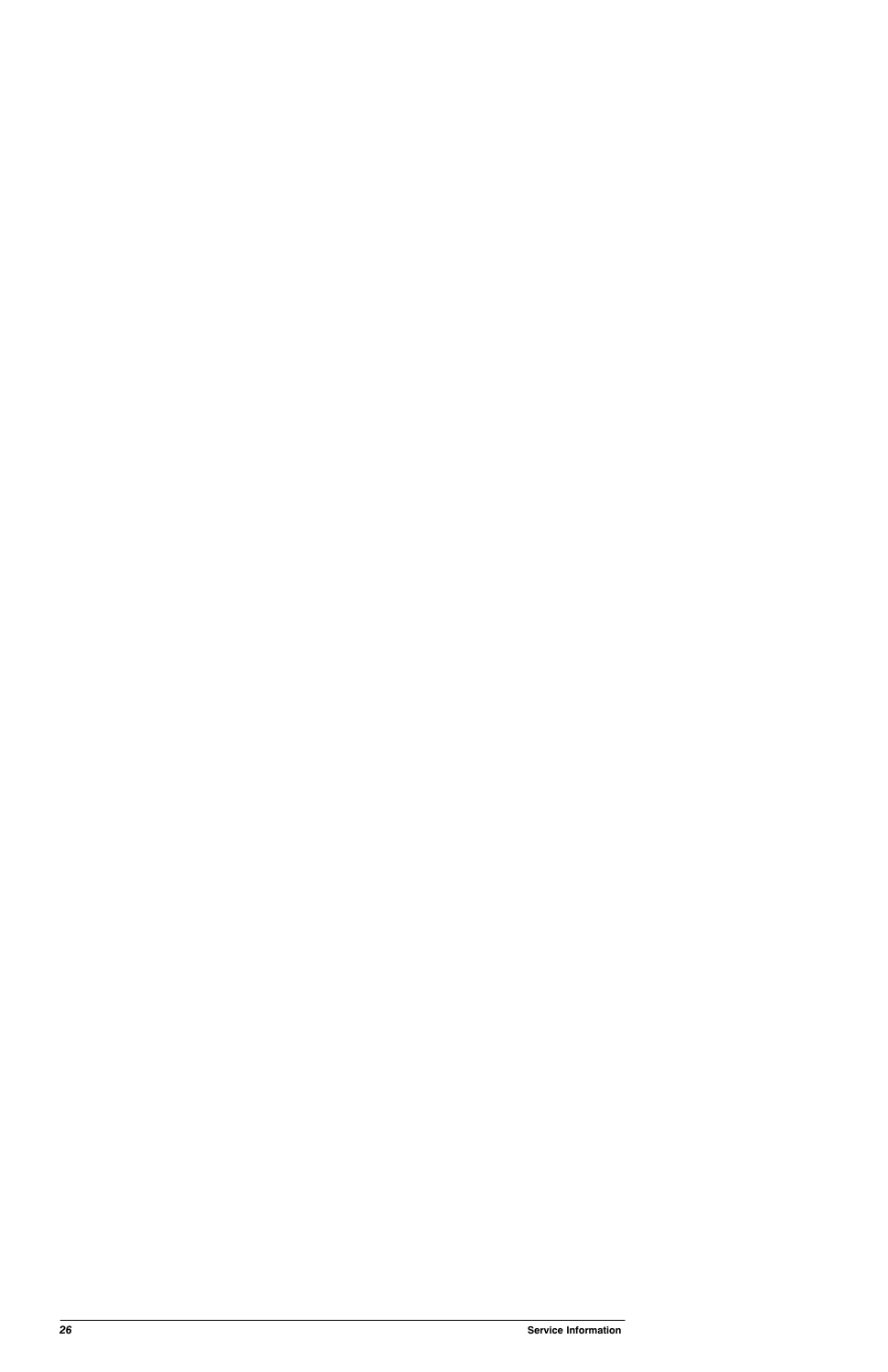# **Replaceable Electrical Parts**

| <b>Parts Ordering</b><br><b>Information</b>   | Replacement parts are available from or through your local Tektronix, Inc.<br>service center or representative.                                                                                                                                                                                   |  |  |  |  |
|-----------------------------------------------|---------------------------------------------------------------------------------------------------------------------------------------------------------------------------------------------------------------------------------------------------------------------------------------------------|--|--|--|--|
|                                               | Changes to Tektronix instruments are sometimes made to accommodate<br>improved components as they become available and to give you the benefit<br>of the latest circuit improvements. Therefore, when ordering parts, it is<br>important to include the following information in your order:      |  |  |  |  |
|                                               | Part number<br>П                                                                                                                                                                                                                                                                                  |  |  |  |  |
|                                               | Instrument type or model number<br>■                                                                                                                                                                                                                                                              |  |  |  |  |
|                                               | Instrument serial number<br>п                                                                                                                                                                                                                                                                     |  |  |  |  |
|                                               | Instrument modification number, if applicable<br>п                                                                                                                                                                                                                                                |  |  |  |  |
|                                               | If a part you order has been replaced with a different or improved part, your<br>local Tektronix service center or representative will contact you concerning<br>any change in the part number.                                                                                                   |  |  |  |  |
|                                               | Change information, if any, is located at the rear of this manual.                                                                                                                                                                                                                                |  |  |  |  |
| Using the<br><b>Replaceable Parts</b><br>List | The tabular information in the Replaceable Parts List is arranged for quick<br>retrieval. Understanding the structure and features of the list will help you<br>find the all the information you need for ordering replacement parts.                                                             |  |  |  |  |
|                                               | <b>Item Names</b>                                                                                                                                                                                                                                                                                 |  |  |  |  |
|                                               | In the Replaceable Parts List, an Item Name is separated from the descrip-<br>tion by a colon (:). Because of space limitations, an Item Name may some-<br>times appear as incomplete. For further Item Name identification, U.S.<br>Federal Cataloging Handbook H6-1 can be used where possible. |  |  |  |  |
|                                               | <b>Abbreviations</b>                                                                                                                                                                                                                                                                              |  |  |  |  |
|                                               | Abbreviations conform to American National Standards Institute (ANSI)<br>standard Y1.1                                                                                                                                                                                                            |  |  |  |  |
|                                               | <b>List of Assemblies</b>                                                                                                                                                                                                                                                                         |  |  |  |  |

A list of assemblies can be found at the beginning of the electrical parts list. The assemblies are listed in numerical order. When the complete component number of a part is known, this list will identify the assembly in which the part is located.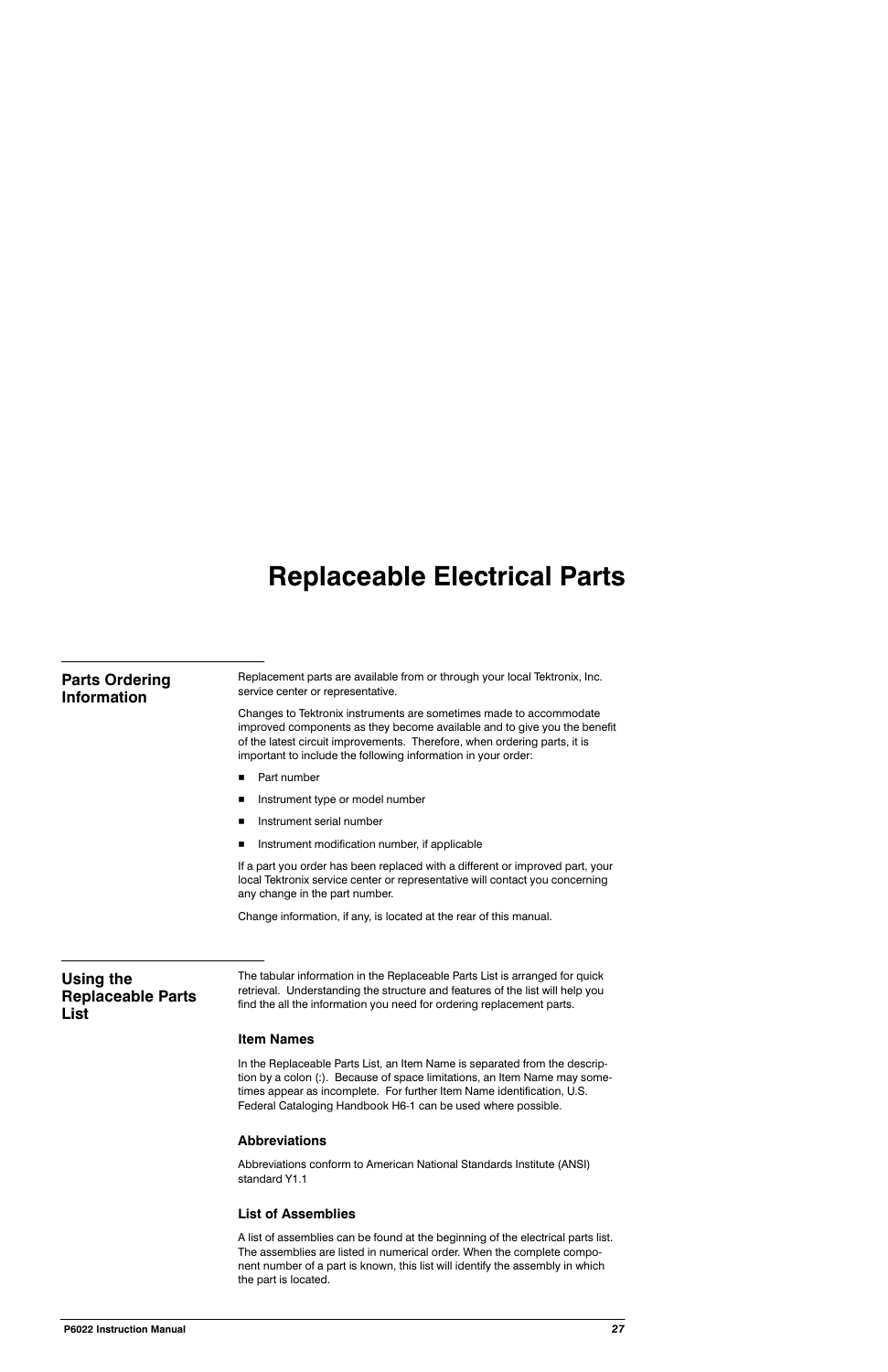# **Cross Index-Mfr. Code Number to Manufacturer**

The Mfg. Code Number to Manufacturer Cross Index for the electrical parts list is located immediately after this page. The cross index provides codes, names, and addresses of manufacturers of components listed in the electrical parts list.

# **Component Number** (column 1 of the parts list)



The circuit component's number appears on the diagrams and circuit board illustrations. Each diagram and circuit board illustration is clearly marked with the assembly number. Assembly numbers are also marked on the mechanical exploded views located in the mechanical parts list. The component number is obtained by adding the assembly number prefix to the circuit number.

The electrical parts list is divided and arranged by assemblies in numerical sequence (e.g., assembly A1 with its subassemblies and parts, precedes assembly A2 with its subassemblies and parts).

Chassis-mounted parts have no assembly number prefix and are located at the end of the electrical parts list.

## **Tektronix Part No.** (column 2 of the parts list)

Indicates part number to be used when ordering replacement part from Tektronix.

#### **Serial No.** (columns 3 & 4 of the parts list)

Column three (3) indicates the serial number at which the part was first used. Column four (4) indicates the serial number at which the part was removed. No serial number entered indicates part is good for all serial numbers.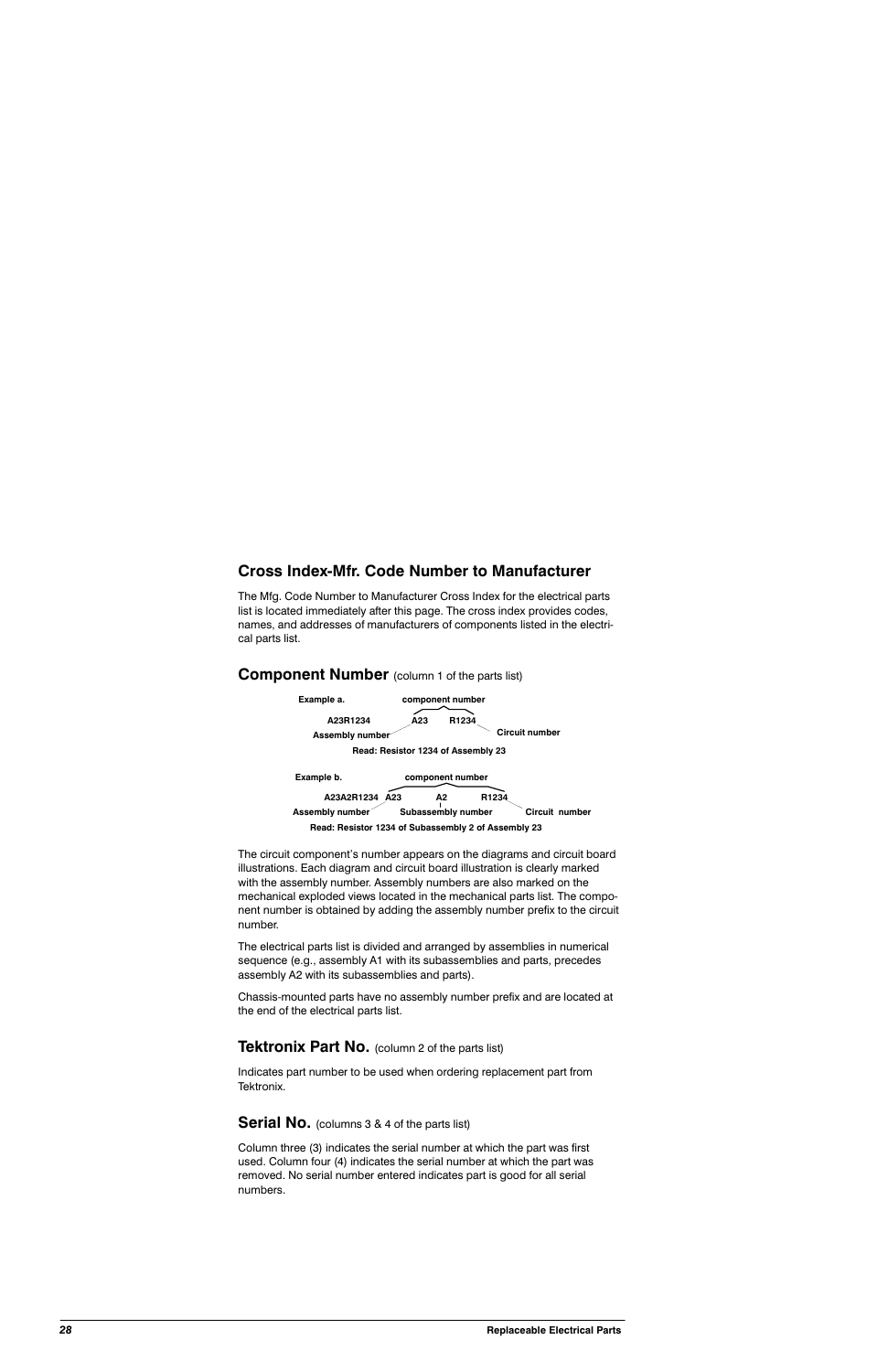# **Name & Description** (column five of the parts list)

In the parts list, an item name is separated from the description by a colon (:). Because of space limitations, an item name may sometimes appear as incomplete. For further item name identification, the U.S. Federal Catalog handbook H6-1 can be utilized where possible.

# Mfr. Code (column 6 of the parts list)

Indicates the code number of the actual manufacturer of the part. (Code to name and address cross reference can be found immediately after this page.)

Mfr. Part No. (column 7 of the parts list)

Indicates actual manufacturer's part number.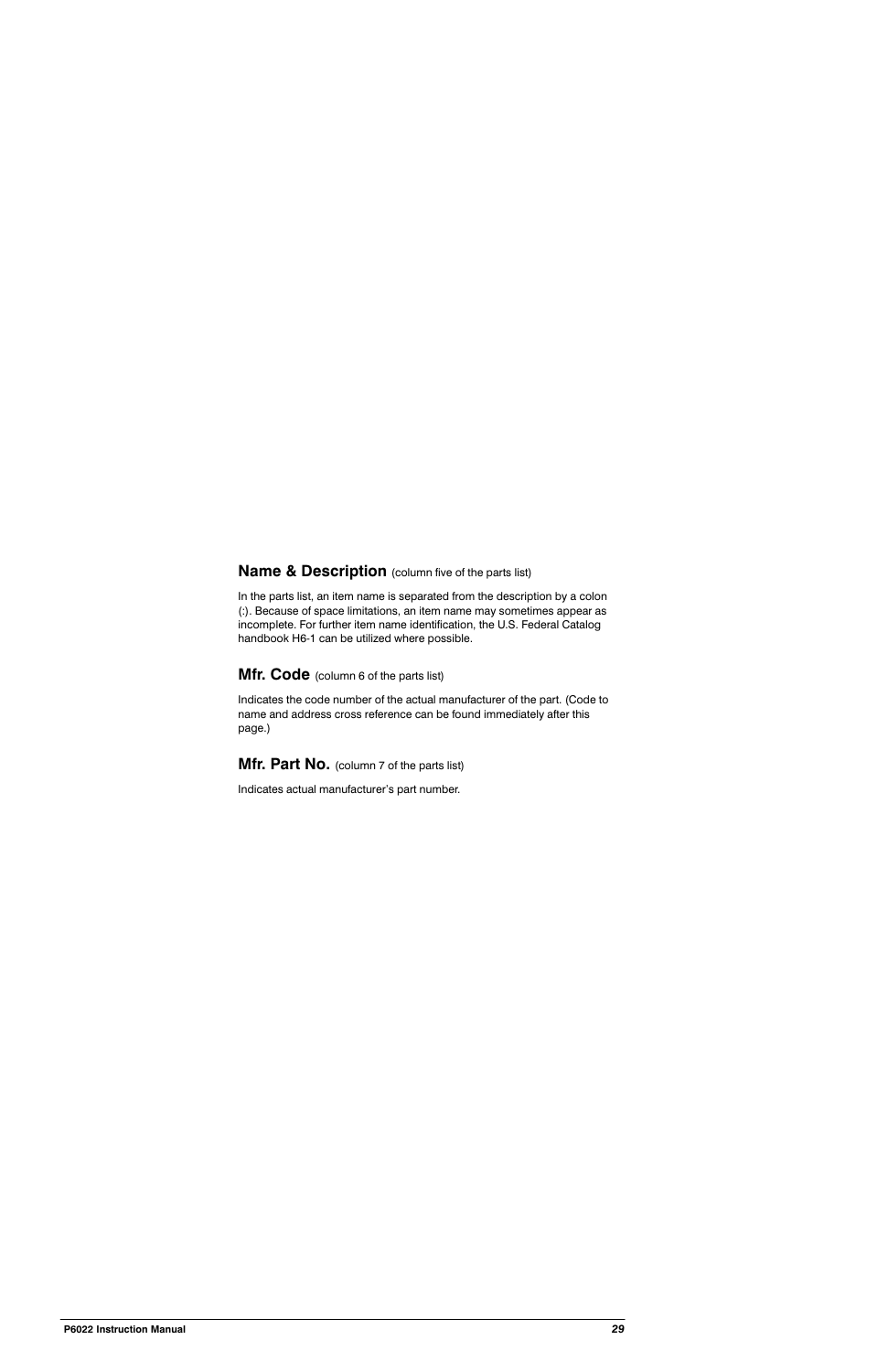| Component<br><b>Number</b> | <b>Tektronix</b><br>Part No. | Serial No.<br><b>Effective Dscont</b> | <b>Name &amp; Description</b>                | Mfr.<br>Code  | Mfr. Part No.      |
|----------------------------|------------------------------|---------------------------------------|----------------------------------------------|---------------|--------------------|
| A1                         | $670 - 1112 - 00$            |                                       | <b>CIRCUIT BD ASSY: PROBE</b>                | 80009         | 670111200          |
| A <sub>2</sub>             | $011 - 0106 - 00$            |                                       | TERMN, COAXIAL: P6022                        | 80009         | 011010600          |
| A1                         | $670 - 1112 - 00$            |                                       | <b>CIRCUIT BD ASSY: PROBE</b>                | 80009         | 670111200          |
| A1C10                      | 283-0157-00                  |                                       | CAP, FXD, CER DI: 7PF, 5%, 50V               | 04222         | SR155A7R0DAA       |
| A1L10                      | $120 - 0285 - 00$            |                                       | XFMR, TOROID: 4 TURNS, SINGLE                | 0JR03         | $120 - 0285 - 00$  |
| A1R10                      | $311 - 0605 - 00$            |                                       | RES, VAR, NONWW: TRMR, 200 OHM, 0.5W         | 32997         | 3329H-G48-201      |
| A1T1                       | $120 - 0603 - 00$            |                                       | TRANSFORMER,CUR:                             | 80009         | 120060300          |
| A1T14                      | $120 - 0286 - 00$            |                                       | XFMR, TOROID: 2 TURNS, BIFILAR, 3S76         | 0JR03         | $120 - 0286 - 00$  |
| A <sub>2</sub>             | $011 - 0106 - 00$            |                                       | TERMN, COAXIAL: P6022                        | 80009         | 011010600          |
| A2C21                      | $283 - 0066 - 00$            |                                       | CAP, FXD, CER DI: 2.5PF, +/-0.5PF, 200V      | 80009         | 283006600          |
| A2C26                      | $281 - 0629 - 00$            |                                       | CAP, FXD, CER DI: 33PF, 5%, 600V             | 52763         | 2RDPZZ00733POJ     |
| A2C28                      | $281 - 0123 - 00$            |                                       | CAP, VAR, CER DI: 5-25PF, 100V               | 59660         | $518 - 000A5 - 25$ |
| A2C29                      | $281 - 0123 - 00$            |                                       | CAP, VAR, CER DI: 5-25PF, 100V               | 59660         | $518 - 000A5 - 25$ |
| A2C37                      | 281-0186-00                  |                                       | CAP, VAR, PLASTIC: 1.1-3.5PF, 100V           | 80009         | 281018600          |
| A2L26                      | $108 - 0409 - 01$            |                                       | COIL, RF: FIXED, 17.5UH                      | 0JR03         | $108 - 0409 - 01$  |
| A2L28                      | $108 - 0523 - 00$            |                                       | XFMR, TOROID: FIXED, 160NH                   | 0JR03         | $108 - 0523 - 00$  |
| A2L33                      | $108 - 0395 - 00$            |                                       | COIL, RF: FIXED, 64UH                        | 0JR03         | $108 - 0395 - 00$  |
| A2R26                      | $321 - 0014 - 00$            |                                       | RES, FXD, FILM: 13.7 OHM, 1%, 0.125W, TC=T0  | 91637         | CMF55116G13R70F    |
| A2R28                      | $317 - 0201 - 00$            |                                       | RES, FXD, CMPSN: 200 OHM, 5%, 0.125W         | TK1727        | SFR16 2322-180-    |
| A2R29                      | $321 - 0751 - 06$            |                                       | RES, FXD, FILM: 50 OHM, 0.25%, 0.125W, TC=T9 | 57668         | CRB14 CZE 50.0     |
| A2R31                      | $321 - 0210 - 00$            |                                       | RES, FXD, FILM: 1.50K OHM, 1%, 0.125W, TC=T0 | 91637         | CMF55116G15000F    |
| A2R33                      | $321 - 0078 - 00$            |                                       | RES, FXD, FILM: 63.4 OHM, 1%, 125W, TC=T0    | 91637         | CMF55116G63R40F    |
| A2R34                      | $321 - 0002 - 00$            |                                       | RES, FXD, FILM: 10.2 OHM, 1%, 0.125W, TC=T0  | 91637         | CMF55116G10R20F    |
| A2R35                      | $321 - 0003 - 00$            |                                       | RES, FXD, FILM: 10.5 OHM, 1%, 0.125W         | 91637         | CMF55116G10R50F    |
| A2R36                      | $317 - 0270 - 00$            |                                       | RES, FXD, CMPSN: 27 OHM, 5%, 0.125W          | <b>TK1727</b> | SFR16 2322-180-    |
| A2R37                      | $317 - 0300 - 00$            |                                       | RES, FXD, CMPSN: 30 OHM, 5%, 0.125W          | <b>TK1727</b> | SFR16 2322-180-    |
| A2R39                      | 317-0240-00                  |                                       | RES, FXD, CMPSN: 24 OHM, 5%, 0.125W          | TK1727        | SFR16 2322-180-    |
| A2SW30                     | $260 - 0723 - 00$            |                                       | SWITCH, SLIDE: DPDT, 0.5A, 125VAC            | 79727         | GF126-0028         |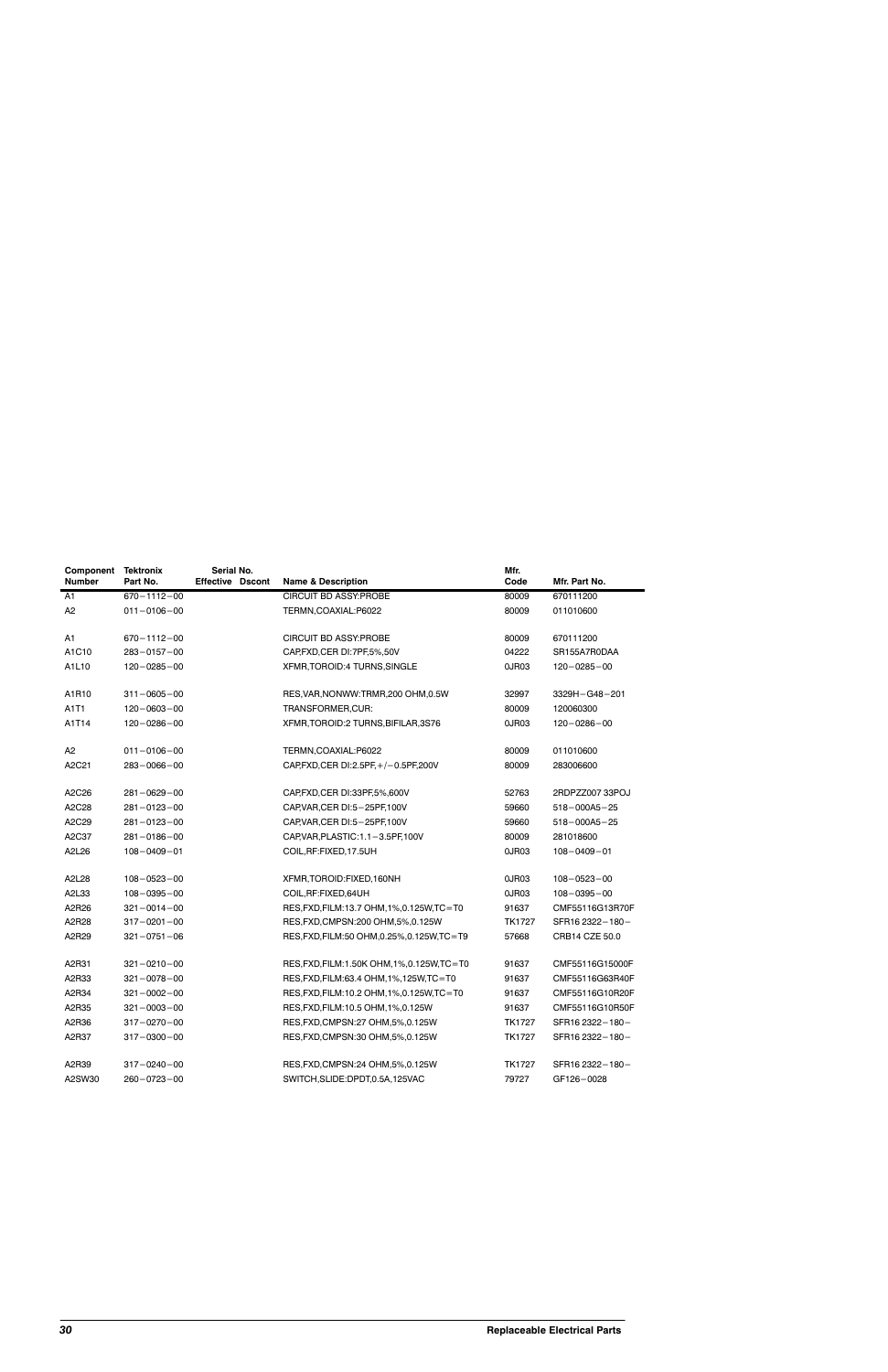

Figure 9: P6022 Probe Component Location



Figure 10: P6022 Termination Component Location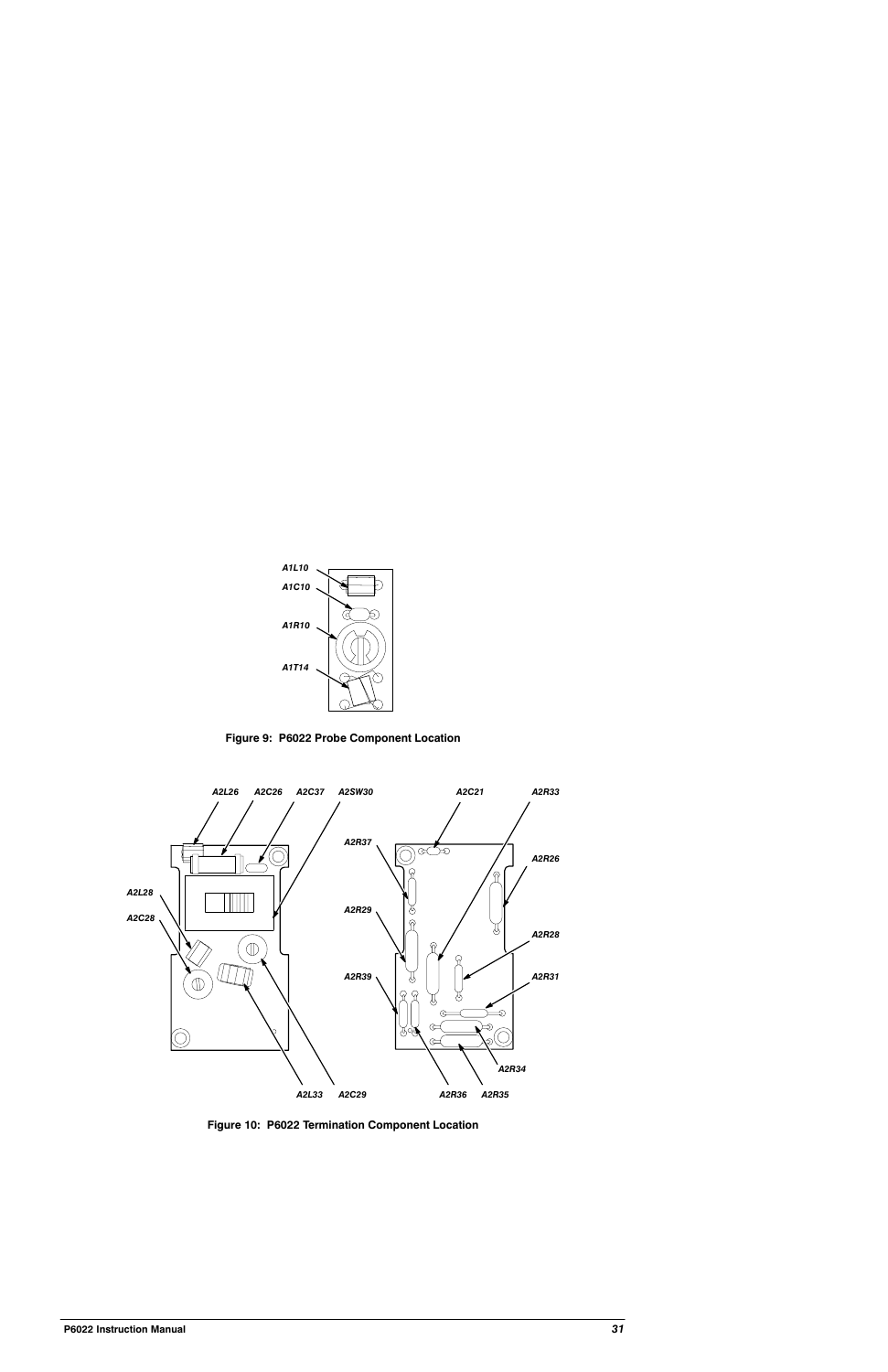# **CROSS INDEX - MFR. CODE NUMBER TO MANUFACTURER**

| Mfr.<br>Code  | <b>Manufacturer</b>                    | <b>Address</b>                          | City, State, Zip Code                       |
|---------------|----------------------------------------|-----------------------------------------|---------------------------------------------|
| <b>TK1727</b> | PHILIPS NEDERLAND BV<br>AFD ELONCO     | <b>POSTBUS 90050</b>                    | 5600 PB EINDHOVEN THE<br><b>NETHERLANDS</b> |
| 0JR03         | ZMAN MAGNETICS INC                     | 7633 S 180th                            | <b>KENT WA 98032</b>                        |
| 04222         | <b>AVX CERAMICS</b><br>DIV OF AVX CORP | <b>19TH AVE SOUTH</b><br>P O BOX 867    | MYRTLE BEACH SC 29577                       |
| 32997         | <b>BOURNS INC</b><br>TRIMPOT DIV       | 1200 COLUMBIA AVE                       | RIVERSIDE CA 92507-2114                     |
| 52763         | STETCO INC                             | 3344 SCHIERHORN                         | FRANKLIN PARK IL 60131                      |
| 57668         | ROHM CORP                              | 8 WHATNEY<br>PO BOX 19515               | <b>IRVINE CA 92713</b>                      |
| 59660         | <b>TUSONIX INC</b>                     | 7741 N BUSINESS PARK DR<br>PO BOX 37144 | TUCSON AZ 85740-7144                        |
| 79727         | C-W INDUSTRIES                         | 130 JAMES WAY                           | SOUTHAMPTON PA 18966-3818                   |
| 80009         | <b>TEKTRONIX INC</b>                   | 14150 SW KARL BRAUN DR<br>PO BOX 500    | BEAVERTON OR 97077-0001                     |
| 91637         | DALE ELECTRONICS INC                   | 2064 12TH AVE<br>PO BOX 609             | COLUMBUS NE 68601-3632                      |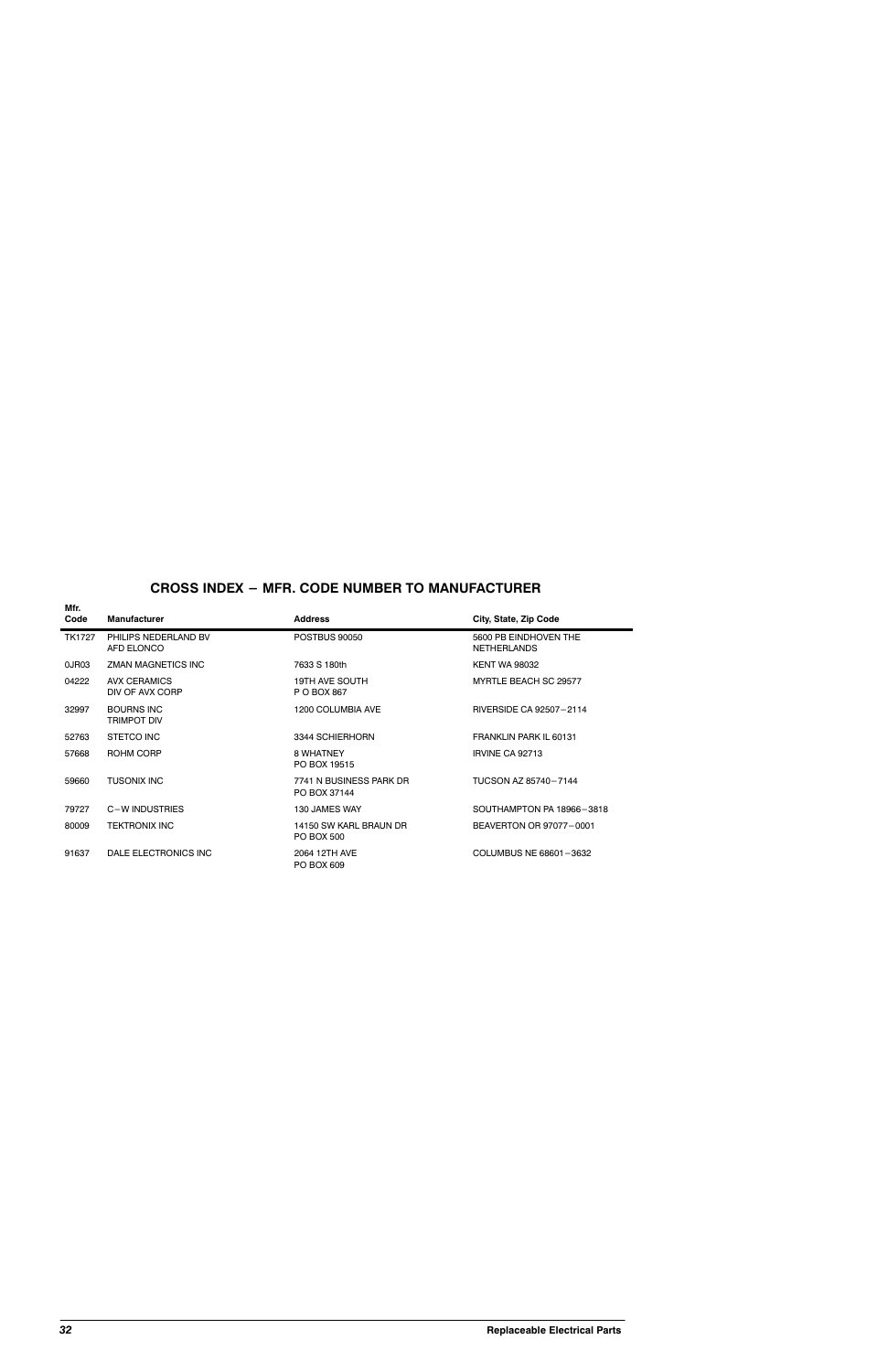# **Replaceable Mechanical Parts**

This section contains a list of the mechanical parts that are replaceable for the P6022. Use this list to identify and order replacement parts.

| <b>Parts Ordering</b><br><b>Information</b> | Replacement parts are available from or through your local Tektronix, Inc.<br>service center or representative.                                                                                                                                                                              |
|---------------------------------------------|----------------------------------------------------------------------------------------------------------------------------------------------------------------------------------------------------------------------------------------------------------------------------------------------|
|                                             | Changes to Tektronix instruments are sometimes made to accommodate<br>improved components as they become available and to give you the benefit<br>of the latest circuit improvements. Therefore, when ordering parts, it is<br>important to include the following information in your order: |
|                                             | Part number<br>■                                                                                                                                                                                                                                                                             |
|                                             | Instrument type or model number<br>п                                                                                                                                                                                                                                                         |
|                                             | Instrument serial number<br>п                                                                                                                                                                                                                                                                |
|                                             | Instrument modification number, if applicable<br>п                                                                                                                                                                                                                                           |
|                                             | If a part you order has been replaced with a different or improved part, your<br>local Tektronix service center or representative will contact you concerning<br>any change in the part number.                                                                                              |
|                                             | Change information, if any, is located at the rear of this manual.                                                                                                                                                                                                                           |
| Using the                                   | The tabular information in the Replaceable Parts List is arranged for quick                                                                                                                                                                                                                  |
| <b>Replaceable Parts</b><br><b>List</b>     | retrieval. Understanding the structure and features of the list will help you<br>find the all the information you need for ordering replacement parts.                                                                                                                                       |
|                                             | <b>Item Names</b>                                                                                                                                                                                                                                                                            |

In the Replaceable Parts List, an Item Name is separated from the description by a colon (:). Because of space limitations, an Item Name may sometimes appear as incomplete. For further Item Name identification, U.S. Federal Cataloging Handbook H6-1 can be used where possible.

#### **Abbreviations**

Abbreviations conform to American National Standards Institute (ANSI) standard Y1.1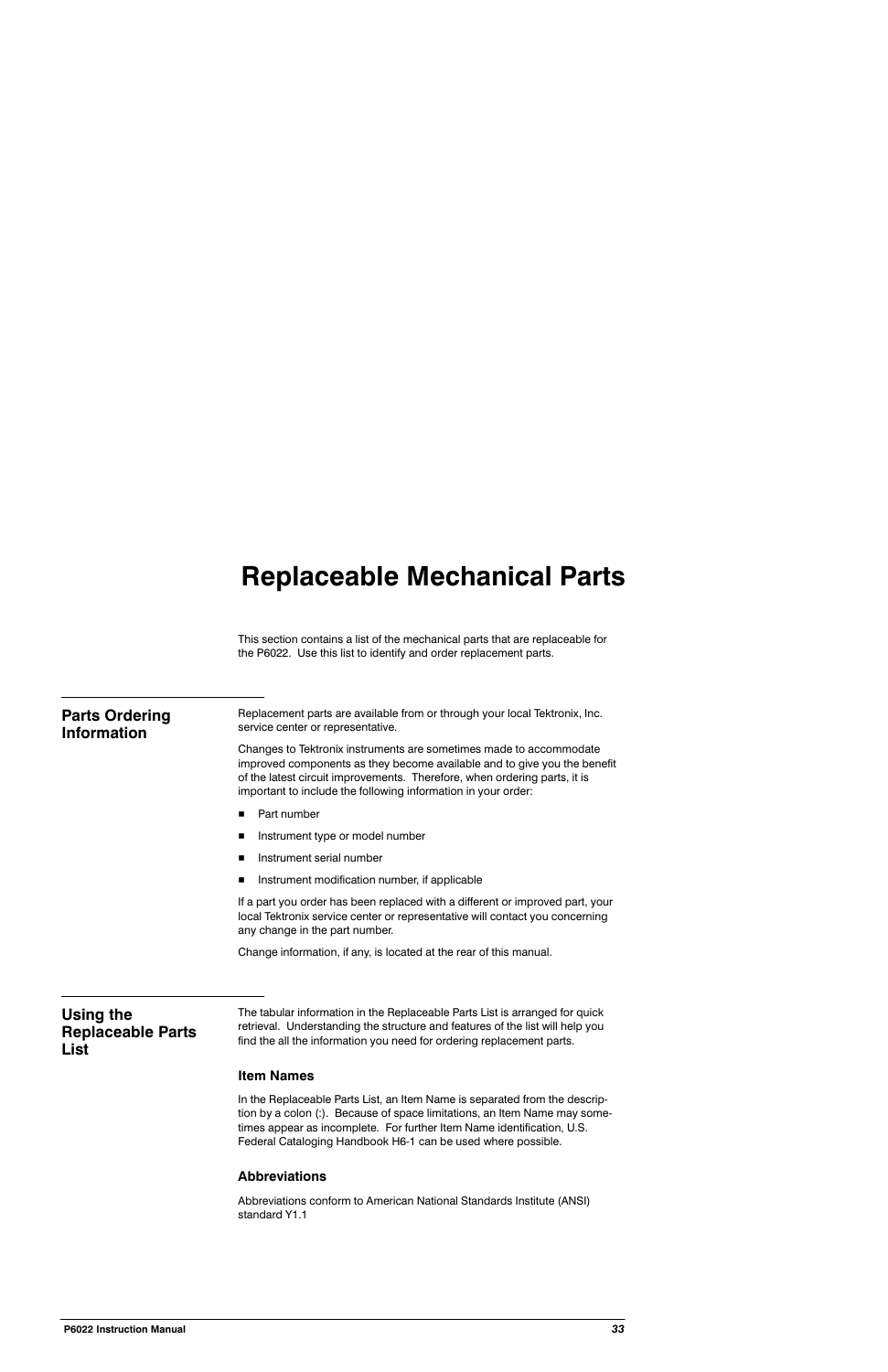| Fig. &<br>Index<br>No. | <b>Tektronix</b><br>Part No.           | Serial No.<br><b>Effective Dscont</b> |                | Qty 12345 Name & Description                                                                                                       | Mfr.<br>Code   | Mfr. Part No.          |
|------------------------|----------------------------------------|---------------------------------------|----------------|------------------------------------------------------------------------------------------------------------------------------------|----------------|------------------------|
| $11 -$                 | ---------                              |                                       | 1              | P6022, PROBE, CURRENT: 120 MHZ, 100A, 5FT<br>W/TERM                                                                                |                |                        |
| $-1$                   | $204 - 0360 - 01$                      |                                       | 1              | .BODY,PROBE:UPPER                                                                                                                  | 80009          | 204036001              |
| $-2$                   | $214 - 0581 - 00$                      |                                       | 1              | .BALL, DETENT: 0.062 DIA STEEL                                                                                                     | 80009          | 214058100              |
| $-3$                   | $351 - 0174 - 00$                      |                                       | 1.             | .SLIDE, TEST PROD: ACETAL                                                                                                          | 80009          | 351017400              |
| $-4$                   | $214 - 0735 - 00$                      |                                       | 1              | .SPRING, HLCPS: 0.12 OD X 1.5 L, OPEN<br>.ENDS,MUW                                                                                 | 8X345          | ORDER BY DESC          |
| $-5$                   | $214 - 1110 - 00$                      |                                       | 1.             | .RETAINER, SPRING: CURRENT PROBE                                                                                                   | 80009          | 214111000              |
| $-6$                   | ---------                              |                                       | 1              | .TRANSFORMER, CUR: (SEE A1T1 REPL)                                                                                                 |                |                        |
| $-7$                   | ---------                              |                                       | 1              | CIRCUIT BD ASSY:PROBE(SEE A1 REPL)                                                                                                 |                |                        |
| -8                     | $204 - 0362 - 02$                      |                                       | 1              | .BODY ASSY, PROBE: LOWER                                                                                                           | 80009          | 204036202              |
| $-9$                   | $175 - 1027 - 00$                      |                                       | 1.             | .CABLE ASSY, RF: 62.5 OHM COAX, 60.0 L                                                                                             | 80009          | 175102700              |
|                        | $175 - 1027 - 01$                      |                                       | 1.             | .(STANDARD ONLY)<br>.CABLE ASSY, RF: 62.5 OHM COAX, 108.0 L<br>(OPTION 03 ONLY).                                                   | 80009          | 175102701              |
| $-10$                  | $200 - 0852 - 06$                      |                                       | $\mathbf{1}$   | .COV,COAX TERMN:W/SHLD & KNOB                                                                                                      | 80009          | 200085206              |
| $-11$                  | $426 - 0423 - 03$                      |                                       | 1.             | .FRAME, COAX TERM:                                                                                                                 | 80009          | 426042303              |
| $-12$                  | $131 - 0106 - 02$                      |                                       | 1.             | .CONN, RF JACK: BNC, ;50 OHM, FEMALE, , SLDR<br>.CUP/FRONT PNL, 0.520 MLG X 0.403 TAIL, 0.04 L<br>.SLDR CUP, 0.380, D/1 FLAT       | 24931          | 28JR178-1              |
| $-13$                  | $131 - 0602 - 00$                      |                                       | 1.             | .CONN, RF PLUG:: BNC, ;50 OHM, MALE, STR,<br>.FEEDTHRU./FRONT PNL,1.555 L,0.285 L<br>.0.375-32 THD,0.5. L 22 AWG TAB,0.384 DIA MTG | 24931          | 28PR104-1              |
| $-14$                  | $361 - 0219 - 00$                      |                                       | $\overline{2}$ | .SPACER, SLEEVE: 0.06 L X 0.093 ID, BRS                                                                                            | 80009          | 361021900              |
| $-15$                  | ---------                              |                                       | 1.             | .TERMN, COAXIAL: (SEE A2 REPL)<br><b>ATTACHING PARTS</b>                                                                           |                |                        |
| $-16$                  | $211 - 0001 - 00$                      |                                       | $\overline{2}$ | .SCREW, MACHINE: 2-56 X 0.25, PNH, STL<br><b>END ATTACHING PARTS</b>                                                               | TK0435         | ORDER BY DESC          |
| $-17$                  | $200 - 0851 - 03$                      |                                       | 1.             | .COV,COAX TERMN:                                                                                                                   | 80009          | 200085103              |
|                        |                                        |                                       |                | <b>STANDARD ACCESSORIES</b>                                                                                                        |                |                        |
| $-18$                  | $196 - 3120 - 01$<br>$070 - 0948 - 03$ |                                       | 1<br>1         | LEAD, ELEC, PROBE GROUND; SDI, 23 AWG, 6.0 L<br>MANUAL, TECH: INSTRUCTION, P6022                                                   | 80009<br>80009 | 196312001<br>070094803 |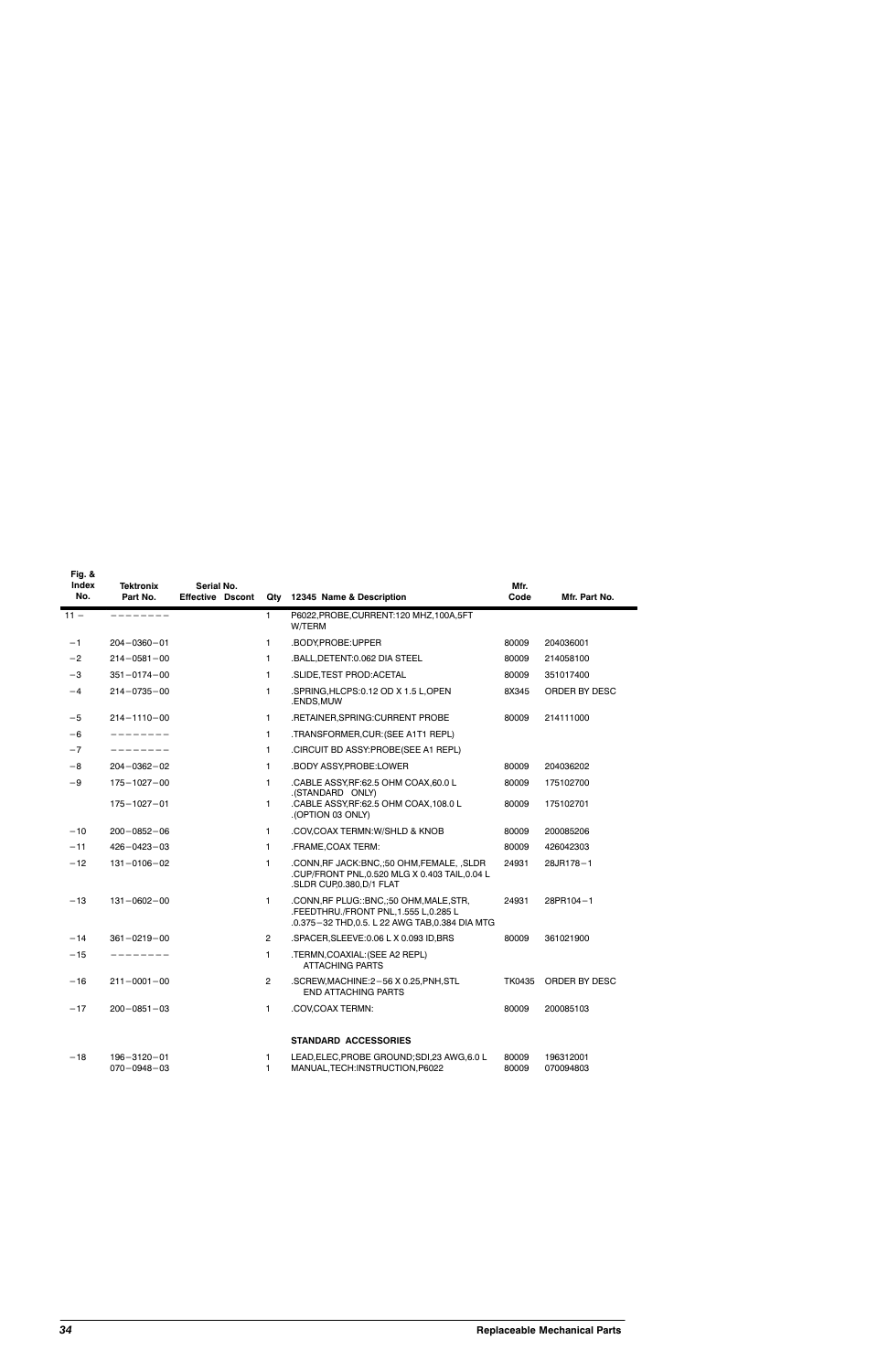

Figure 11: P6022 Exploded View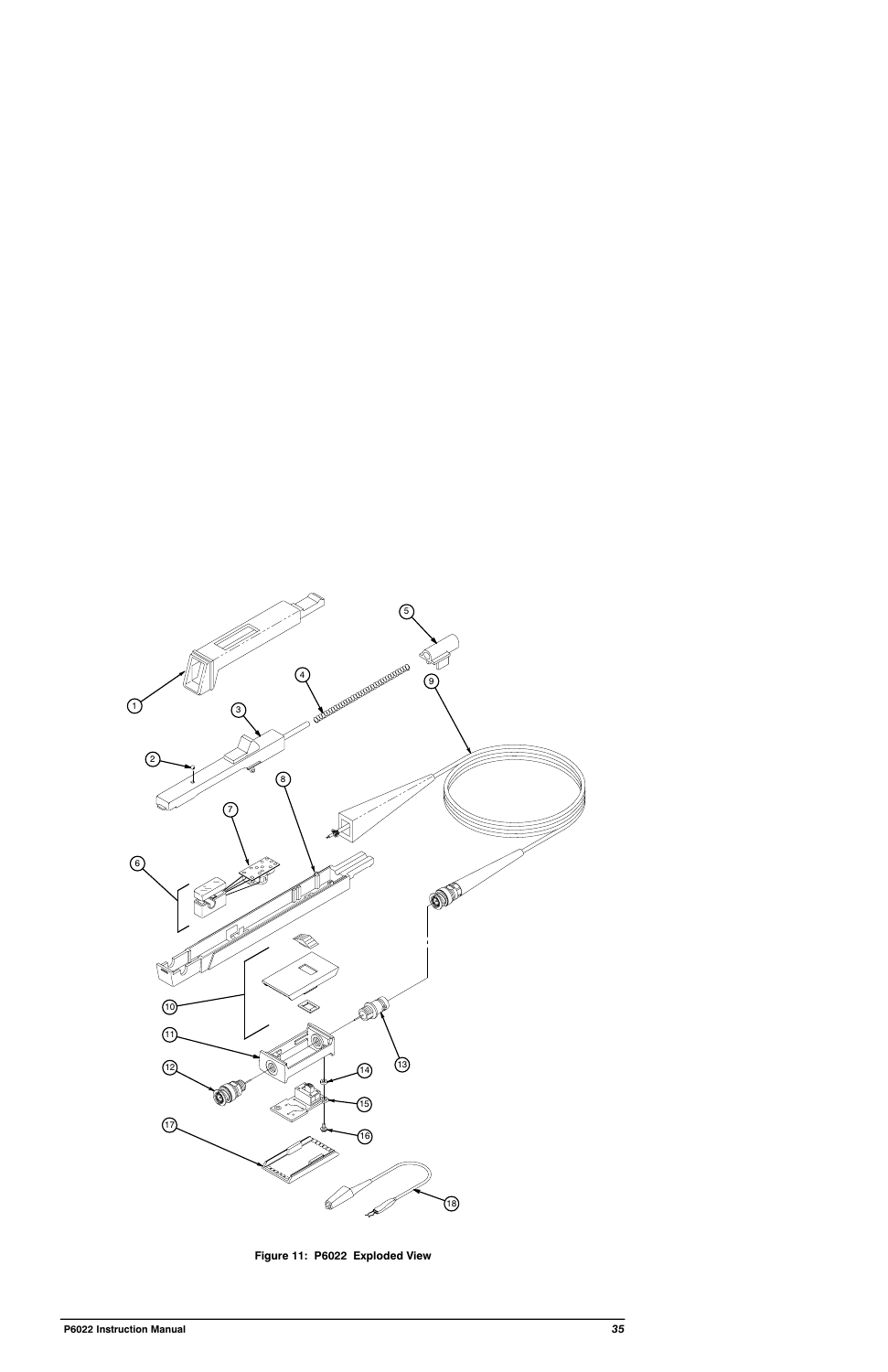# **CROSS INDEX - MFR. CODE NUMBER TO MANUFACTURER**

| Mfr.<br>Code | <b>Manufacturer</b>        | <b>Address</b>                         | City, State, Zip Code     |
|--------------|----------------------------|----------------------------------------|---------------------------|
| TK0435       | LEWIS SCREW CO             | 4300 S RACINE AVE                      | CHICAGO IL 60609-3320     |
| 24931        | SPECIALTY CONNECTOR CO INC | 2100 EARLYWOOD DR<br><b>PO BOX 547</b> | FRANKLIN IN 46131         |
| 8X345        | NORTHWEST SPRING & MFG CO  | 5858 WILLOW LANE                       | LAKE OSWEGO OR 97034-5343 |
| 80009        | TEKTRONIX INC              | 14150 SW KARL BRAUN DR<br>PO BOX 500   | BEAVERTON OR 97077-0001   |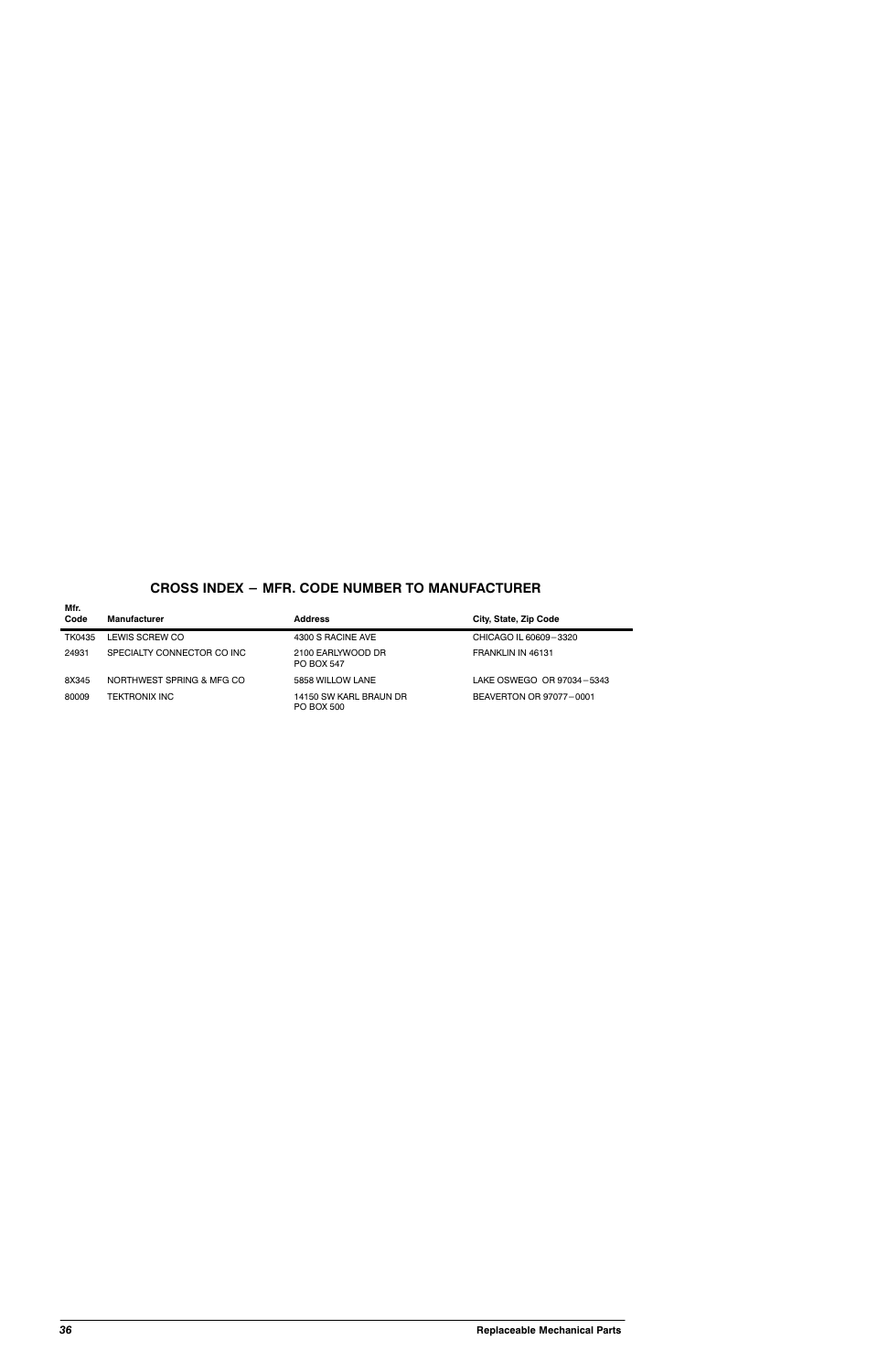# Index

# Δ

aberrations, 17-19 accessories, termination, 1, 2 accessories, standard, 3-6 6-inch ground lead, 3 instruction manual, 3 accuracy, 7 adjusting the probe, 18 adjusting the termination, 18 attaching the probe,  $1-3$ 

# B

bandwidth checking, 20, 21 specification, 7

# C

C13, 18 C22, 19 C<sub>25</sub>, 19 cable, 9-foot, 1 calibrating the probe, 14-15 Certifications, 9 checking performance, 14 circuit description, 12-13 cleaning the probe, 22 Compliances, 9 continuous current, maximum, 8 current flow, direction, 4 current vs. frequency derating, 9

# D

DC saturation, maximum, 11 direction of current flow, 4 disassembling the probe, 22-24

# E

electrical parts list, 27 electrical specifications, 7 accuracy, 7 bandwidth, 7 continuous current, maximum, 8 DC saturation, maximum, 11 input voltage, maximum, 8 insertion impedance, 11 pulse current, maximum, 8 sensitivity, 7 signal delay, 11 tilt, 11 environmental specifications, 11 altitude, 8 temperature, 8 equipment for calibration, 15

# F

ferrite core, 12 frequency derating, 9

# G

ground clips, using, 2 ground lead, 6-inch, 3 grounding the probe, 3, 5

# н

high frequency response, 3, 21

impedance, 5, 12 of oscilloscope, 1, 12 probe, 5 impedance-matching network, 12 input voltage, maximum, 8 insertion impedance, 5, 11 instruction manual, 3 interference, minimizing, 5, 6, 12

loading effect, minimizing, 5 low frequency response, 20 lubricating the probe, 22

# M

magnetic shielding, 6 maximum continuous current, 8 maximum DC saturation, 11 maximum input voltage, 8 maximum pulse current, 8